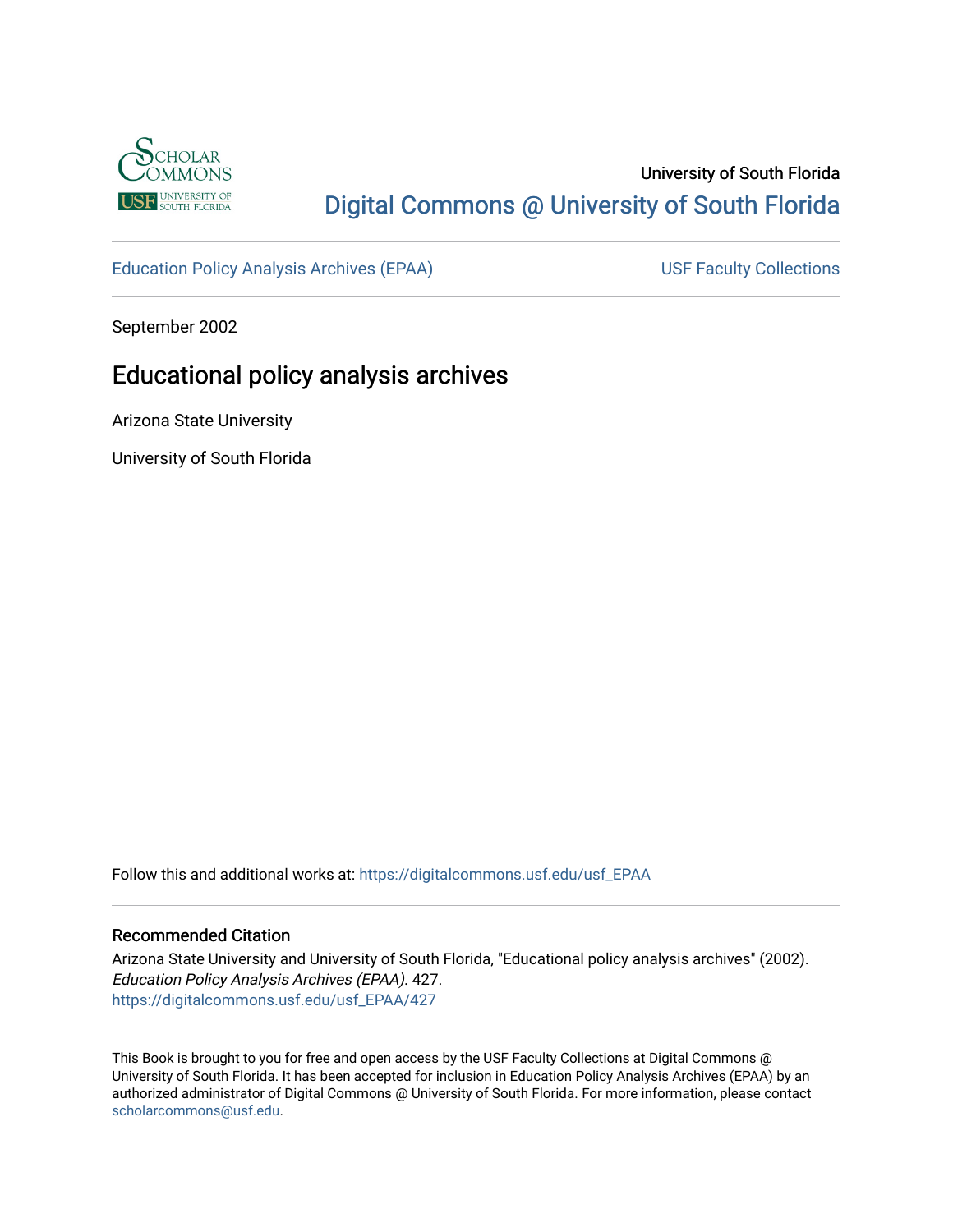# **Education Policy Analysis Archives**

**Volume 10 Number 38 September 22, 2002 ISSN 1068-2341**

A peer-reviewed scholarly journal **Editor: Gene V Glass** College of Education Arizona State University

Copyright 2002, the **EDUCATION POLICY ANALYSIS ARCHIVES**.

Permission is hereby granted to copy any article if **EPAA** is credited and copies are not sold. **EPAA** is a project of the Education Policy Studies Laboratory.

Articles appearing in **EPAA** are abstracted in the *Current Index to Journals in Education* by the ERIC Clearinghouse on Assessment and Evaluation and are permanently archived in *Resources in Education*.

### **District Fiscal Policy and Student Achievement: Evidence from Combined NAEP-CCD Data**

### **Gary G. Huang Binbing Yu**

### **Synectics for Management Decisions, Inc.**

Citation: Huang, G. & Yu, B. (2002, September 22). District fiscal policy and student achievement: Evidence from combined NAEP-CCD data, *Education Policy Analysis Archives*, *10*(38). Retrieved [date] from http://epaa.asu.edu/epaa/v10n38/.

#### **Abstract**

School restructuring raises questions about the role of school districts in improving student learning. Centralization by state governments and decentralization to individual schools as proposed in systemic reform leave districts' role unsettled. Empirical research on the district role in the context of ongoing reform is inadequate. This analysis of combined data from the NAEP and the Common Core of Data (CCD) was intended to address the issue. We analyzed 1990, 1992, and 1996 NAEP 8th grade mathematics national assessment data in combination with CCD data of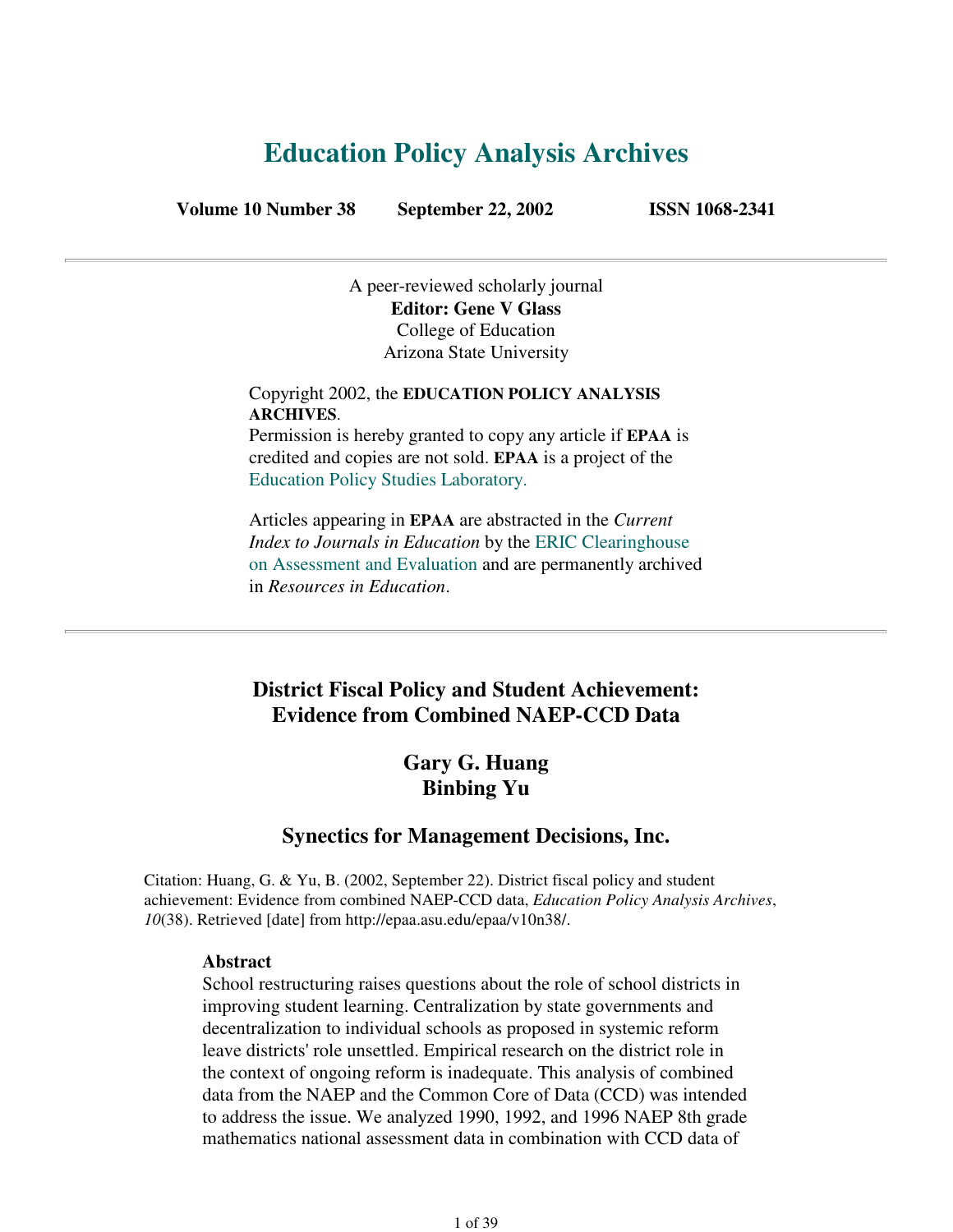corresponding years to examine the extent to which student achievement was related to districts' control over instructional expenditure, adjusting for relevant key factors at both district and student levels. Upon sample modification, we used hierarchical linear modeling (HLM) to estimate the relationships of student achievement to two district fiscal policy indictors, current expenditure per pupil (CEPP) and districts' discretionary rates for instructional expenditure (DDR). Net of relevant district factors, DDR was found unrelated to districts' average 8th grade math performance. The null effect was consistent in the analysis of the combined NAEP-CCD data for 1990, 1992, and 1996. In contrast, CEPP was found related to higher math performance in a modest yet fairly consistent way. Future research may be productive to separately study individual states and integrate the findings onto the national level.

The role of the local school district is problematic in the on-going school restructuring that focuses on student learning. Centralization by state governments and decentralization to individual schools as proposed in systemic reform leaves districts' role unsettled (Elmore 1993). Research is needed to examine the impact of district policymaking on student learning. Such research entails linking standardized achievement measures at the student level to district-level policy information comparable across jurisdictions.

This study explored policy and methodological issues relevant to these concerns. We analyzed NAEP data in combination with the Common Core of Data (CCD) to examine the extent to which student achievement was related to districts' control over expenditure, adjusting for relevant key factors at both district and student levels.

### **Research Background**

Education reformers face a dilemma in trying to redefine the local school district role in relation to state government. On the one hand, the local district, as an independent political entity for local control of public schools, is supposed to buffer the schools against external political influences. On the other hand, as a legal creation of the state, the district is expected to work as an instrument of state government and to implement state policies and regulations with minimal change. The notion of simultaneous decentralization and centralization gives states and individual schools more policymaking authority, but leaves the local districts in an ambiguous position (Hannaway 1992; Clune 1993; Keedy 1994; Marsh 1997). As the authority and responsibility of the state governments continue to expand in public education, districts' role as a governmental unit seems to be diminishing (e.g., see Walberg & Walberg 1994; Elmore 1993).

State governments are playing an increasingly important role in fiscal control and prescriptive policymaking in a wide range of areas that were historically the domains of local district decisionmaking. States are contributing a large and growing share to local school revenue, specifying requirements on staffing and instruction (General Accounting Office 1998). State aid formulas have often incorporated specific mechanisms for district inefficiency control, linking spending to performance (Duncombe & Yinger 1998; Marsh 1997). Frequently, state governments threaten to and occasionally do take over local schools when persistent failure by local administration is confirmed (e.g., Iannaccone & Lutz 1994; Guskey 1993).

The districts' power is also threatened by decentralization in forms of site-based management and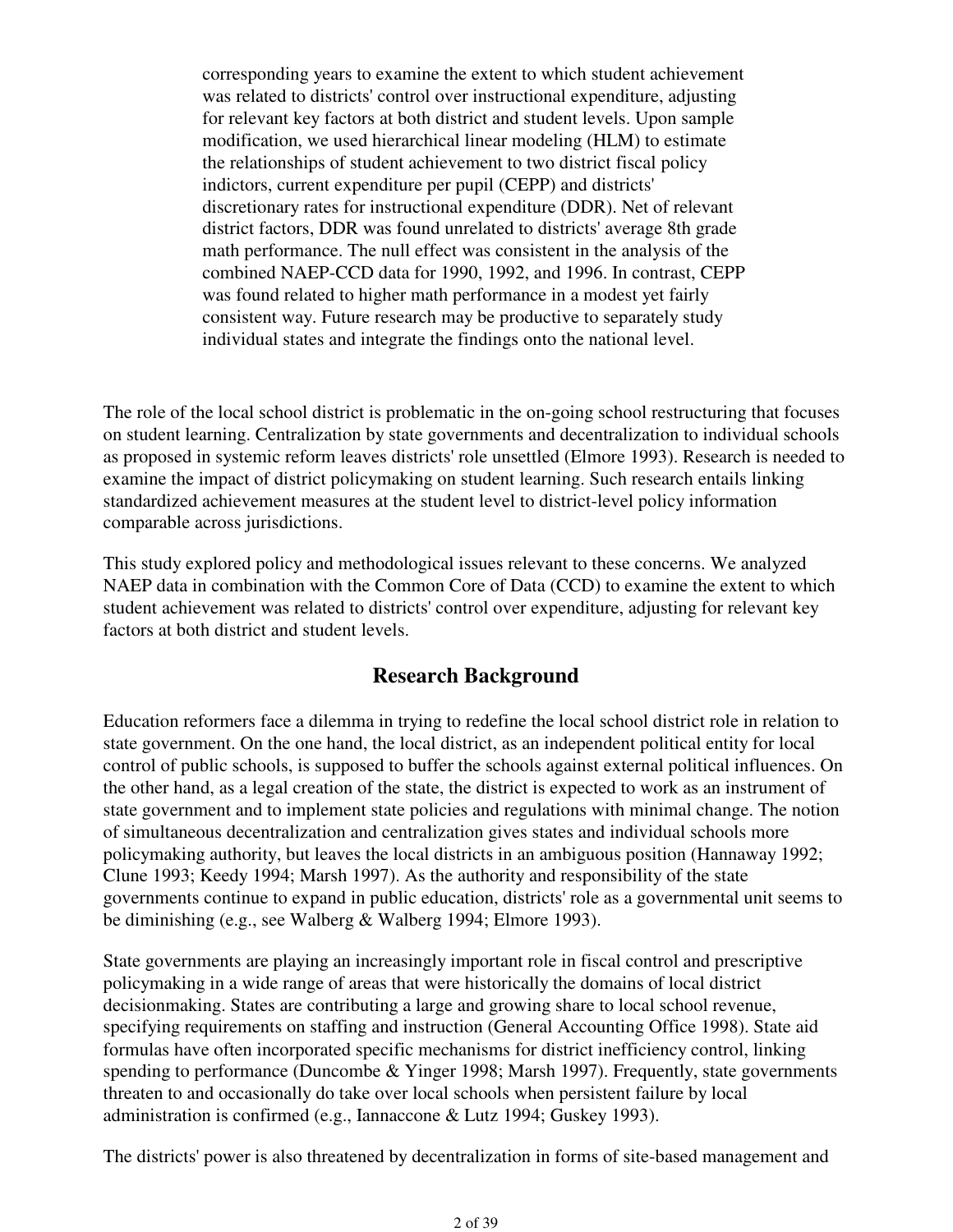the school as a professional community (Marsh 1997; Elmore 1993; Clune 1993; Porter 1994; Newmann & Wahlage 1995). State education departments now often select individual schools as administrative units for deregulation and interact directly with them to encourage local initiatives (Fuhrman & Elmore 1995). Local schools are expanding their options in mobilizing community support, making innovations in instruction and curriculum, and making decisions on spending and staffing (Elmore 1993; Hannaway 1993). Research appears to support such restructuring as recent studies focus on school-level professional autonomy and its link to authentic instruction and achievement outcomes (e.g., Lee, Smith & Croninger 1995; Newmann & Wahlage 1995). One implication is that decentralization is reducing bureaucratic influence—including district influence—in local school decisionmaking.

The 16,000 local districts in the U.S. are, however, more than a historical heritage. National data reports describe local districts as solid administrative units with diverse conditions (e.g., Levine & Christenson 1998; Protheroe 1997). The question for reformers is how to adjust the system to the changing environment, since the underlying logic of American federalism requires multiple jurisdictions that compromise different interests and generate productive tension and dependence among jurisdictions (Elmore 1993). Available research suggests that it is possible for local districts to push reform further by building up strong local constituencies and developing policy initiatives (Fuhrman & Elmore 1990; Admundson 1993). This research, however, has been conducted largely with local or state information sources and has rarely used national data. To conduct research at national scale requires nationwide data on both student achievement and local fiscal conditions. Synthetic analysis of the National Assessment of Educational Progress (NAEP) and the Common Core of Data (CCD), explored in this study, seems an efficient approach to this goal.

### **Conceptual Framework**

Our basic assumption is that although state governments are constitutionally responsible for public education, local districts have an important role in improving instruction. An approach districts take in playing that role is to adjust fiscal policy to increase the proportion of expenditure for instruction above the state average.

#### **Instructional expenditure as a district policy**

School districts differ in instructional expenditure. A recent study used the Bureau of the Census Annual Survey of Local Government data from 1980 to 1994 to calculate multiple indicators of cross-district disparity in instructional expenditure (Hussar & Sonnenburg 1999). This study found that while disparity in instructional expenditures across districts seemed to decline in many states, disparity measures and the pattern of decline varied substantially. Furthermore, in a fairly large number of states, the disparity measures were inconsistent, and, in a small number of states, disparity increased over the same period of time. While these disparity measures may imply inequity they also reflect local fiscal policy differences because instructional expenditures, relative to current expenditures, are more subject to government control (Hussar & Sonnenburg 1999).

Research is unsettled about the relationship between school expenditure and student achievement (for reviews and debates, see Conn 1995; Lockwood 1994; Hanushek 1994, 1996; Hedges & Greenwald 1996; Hough 1993). An emerging consensus, however, is that overall funding and per-pupil expenditure may be overly simplistic as a predictor of learning outcomes, since schooling is conditioned by complicated factors of administration, family, and community (e.g., Wainer 1993; Hough 1993). While recent research has provided some evidence supporting the view that increased funding relates to better performance (e.g., Payne & Biddle 1999; Wenglinsky 1997),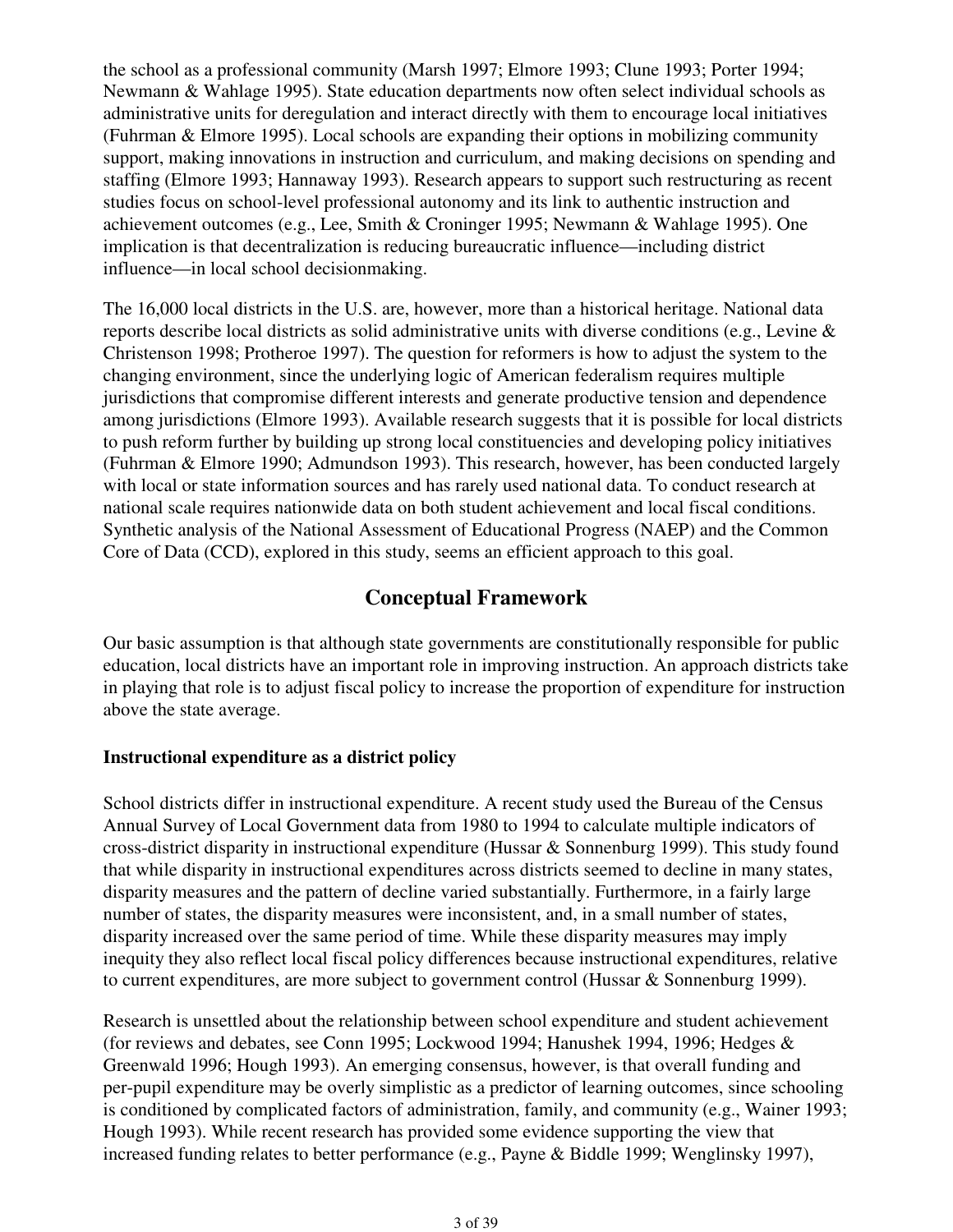whether overall revenue or average per-pupil expenditure substantially affects academic outcomes remains controversial (e.g., Hanushek 1996; Hedges & Greenwald 1996). Research needs to relate performance outcomes to variations in resource allocation in general and teaching resources devoted to specific program areas in particular (Brent, Roellke & Monk 1997; Monk & Hussain 2000). How the money is spent may be crucial to improving achievement (Childs  $&$  Shakeshaft 1986; Conn 1995). Research examining the impact of public school spending, particularly spending for disadvantaged schools, suggests that learning can be improved if investment targets improving teacher quality (e.g., Kazal-Thresher 1993; Ferguson 1991), core curriculum, and standardized achievement (e.g., Lockwood 1994).

Policy analyses in systemic reform highlight the importance of fiscal control as an incentive/sanction mechanism directly linking to academic performance (Lockwood 1994; Elmore 1994). Under this mechanism, schools and teachers are encouraged to develop pedagogical initiatives for reaching high-standard curricular goals and are held accountable for improving student performance. In this line of thinking, the amount of money spent directly on improving instruction/learning *relative* to the amount spent on administrative operations and support services should be a crucial determinant of achievement outcomes (Childs & Shakeshaft 1986; Elmore 1993). On the other hand, current expenditure per pupil (CEPP), which covers spending on broad and immediate local needs, to some extent indicates local initiatives and priorities in fiscal control. Encompassing obligatory capital outlay and district discretionary spending, CEPP may also be a valid predictor of student achievement.

In this study, we ask how districts change state prescribed patterns of expenditure and how such changes relate to academic achievement. The departure of a district's proportional spending on instruction from the state baseline proportion may imply local autonomy in fiscal policy, which has been advocated as a fundamental mechanism for maintaining local stake and accountability (Murphy 1994; Strang 1987). Conceptualizing fiscal control as an essential element of local autonomy, we attempted to pinpoint a key issue in redefining the district role. We hypothesized that, other conditions being equal, a higher district instructional spending rate relative to the state average is associated with higher district average math achievement. In addition, we also examined CEPP, a more generic indicator of local financial control, by assessing its relationship to student performance.

#### **Factors related to district spending**

Communities are often constrained from spending more on instruction by local conditions. For example, poor communities have to spend more on basic social services, and sparsely populated areas must pay more for transportation. A large state contribution to district revenue probably constrains local discretion. The larger the share of the state contribution, the more likely the recipient districts fund instruction at a level close to the state baseline. Local cost of living is another factor that needs to be considered when examining school resources as it obviously affects the spending for teacher hiring and instruction.

The power of districts varies depending on local socioeconomic conditions, enrollment size, and geographic locale. Local socioeconomic conditions as a determinant of local autonomy may alter the intended consequence of district policy. Wealthy districts with their well educated populations and organized political support may push reform farther and benefit more from focusing on instruction and learning (Elmore 1993). In contrast, poor districts with populations of low education and income but high mobility often cannot come up with powerful political support for reform. Increasing spending on instruction may compromise desperately needed social services and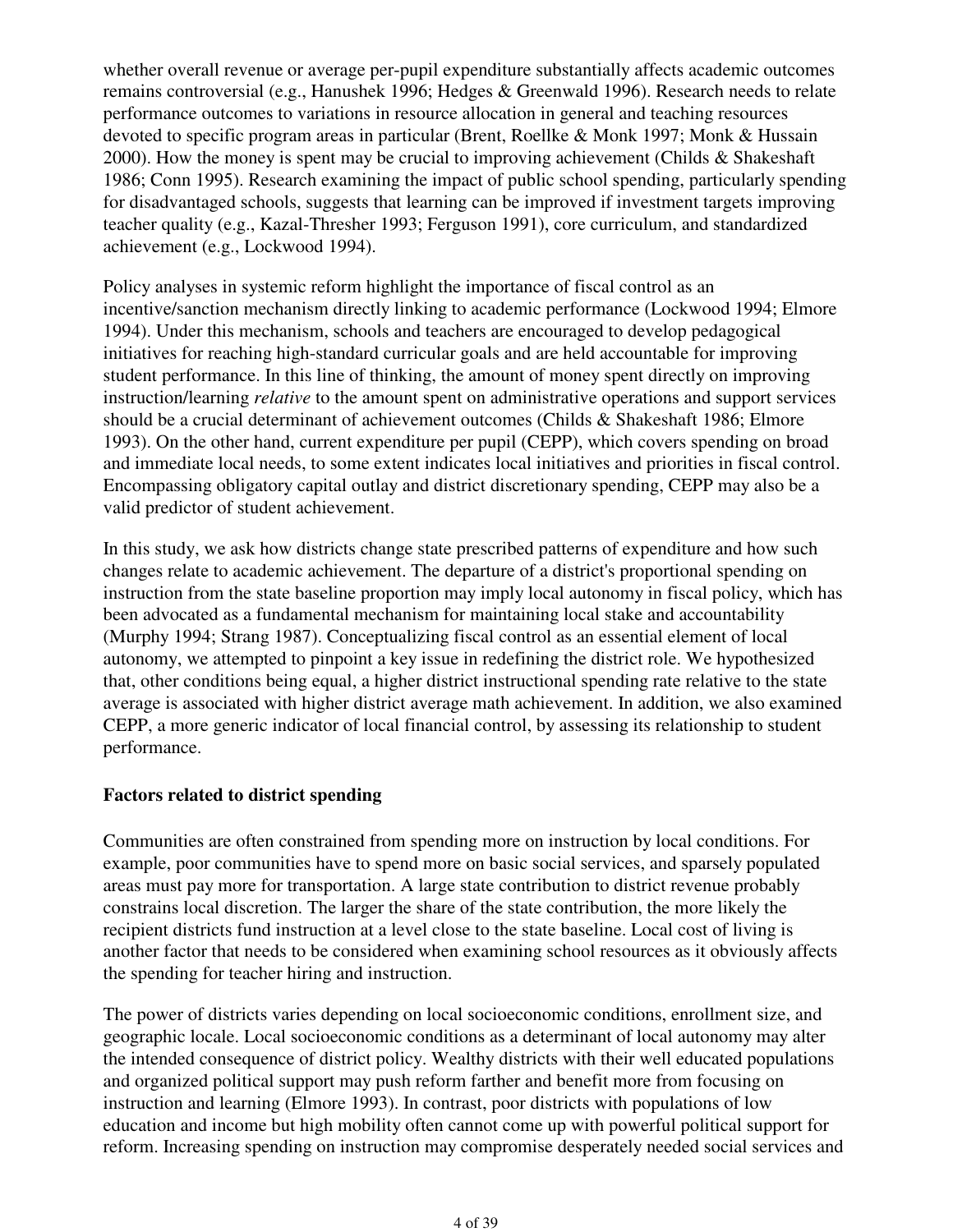ultimately undermine student learning. The influence of district policy probably also varies across urban-rural areas. Traditionally, rural residents are demographically homogeneous within communities but diverse across communities (Nachtigal 1982), have strong ties to local schools, and are skeptical about external governance (DeYoung 1990). Within different sociodemographic contexts, districts' investment in instruction may result in quite different achievement outcomes.

Prior studies have explored school funding in connection to standard achievement by synthetic analyses of data from CCD and NAEP (Wenglinsky 1997, 1998) or international standardized tests (Payne & Biddle 1999). In particular, Wenglinsky (1997) aggregated achievement measures to the district level and used both school-level and district-level variables to predict achievement. Taking the district as the unit of analysis, single-level analyses of aggregated performance show that average performance is positively associated with school resources. While such aggregated studies deal with the broad issues linking school resources to performance, they were not meant to and did not address specific questions concerning *district* fiscal policy in relation to individual student achievement. Furthermore, there are methodological problems in converting NAPE's multi-level stratified sample design into a single-level district sample design. The district sample resulting from attaching aggregated NAEP performance data to CCD district records does not necessarily represent the national population of school districts.

In a second study, Wenglinsky used a hierarchical linear model (HLM) technique to analyze merged 1992 NAEP and CCD data on  $12<sup>th</sup>$  grade mathematics (Wenglinsky 1998). Again, this analysis did not focus on district fiscal control. It addressed the broad concern of school resources in connection to social distribution of academic achievement. Further, the study did not distinguish district and school spending measures in the analysis. It did not deal with the methodological difficulty stemming from the data merge, namely, the possible unreliability of the estimates resulting from the merged data. (Note 1) Our study was designed to continue this line of research by synthesizing national data on student achievement and district spending, using sampling adjustment procedures and the technique of two-level hierarchical linear modeling.

#### **Research questions**

The first question in our study was whether or not student achievement varies across districts. The answer to this question sets the basis for addressing the substantive concern of district-level effect and for statistical testing of two-level models. The second question was how student achievement relates to district instructional spending—and CEPP. As the central issue in this analysis, we asked how district mean achievement related to district fiscal policy, adjusting for other variables at the district level and sociodemographics at the student level. District fiscal policy was indicated by two variables, CEPP and District Discretionary Rate of instructional spending. The latter was simply the difference of the district instructional spending rate from the state instructional spending rate. Compatible to the concept underlying such disparity measures as the coefficient of variation and the Gini coefficient (see Hussar & Sonnenberg 1999), DDR should make it straightforward to interpret the HLM estimates of the district fiscal policy effect.

The third question was: to what extent did DDR and CEPP, together with other district factors, account for the achievement outcome variance after adjusting for relevant district-level factors (e.g., enrollment size, state contributed share to district revenue, minority rate, poverty rate, geographic locale). In addition, we examined the possible interaction effects of DDR with three district conditions: the proportion of district revenue that came from the state, the average socioeconomic status (SES), and urban-rural locale. This would allow us to ask whether DDR had different effects on achievement under different conditions.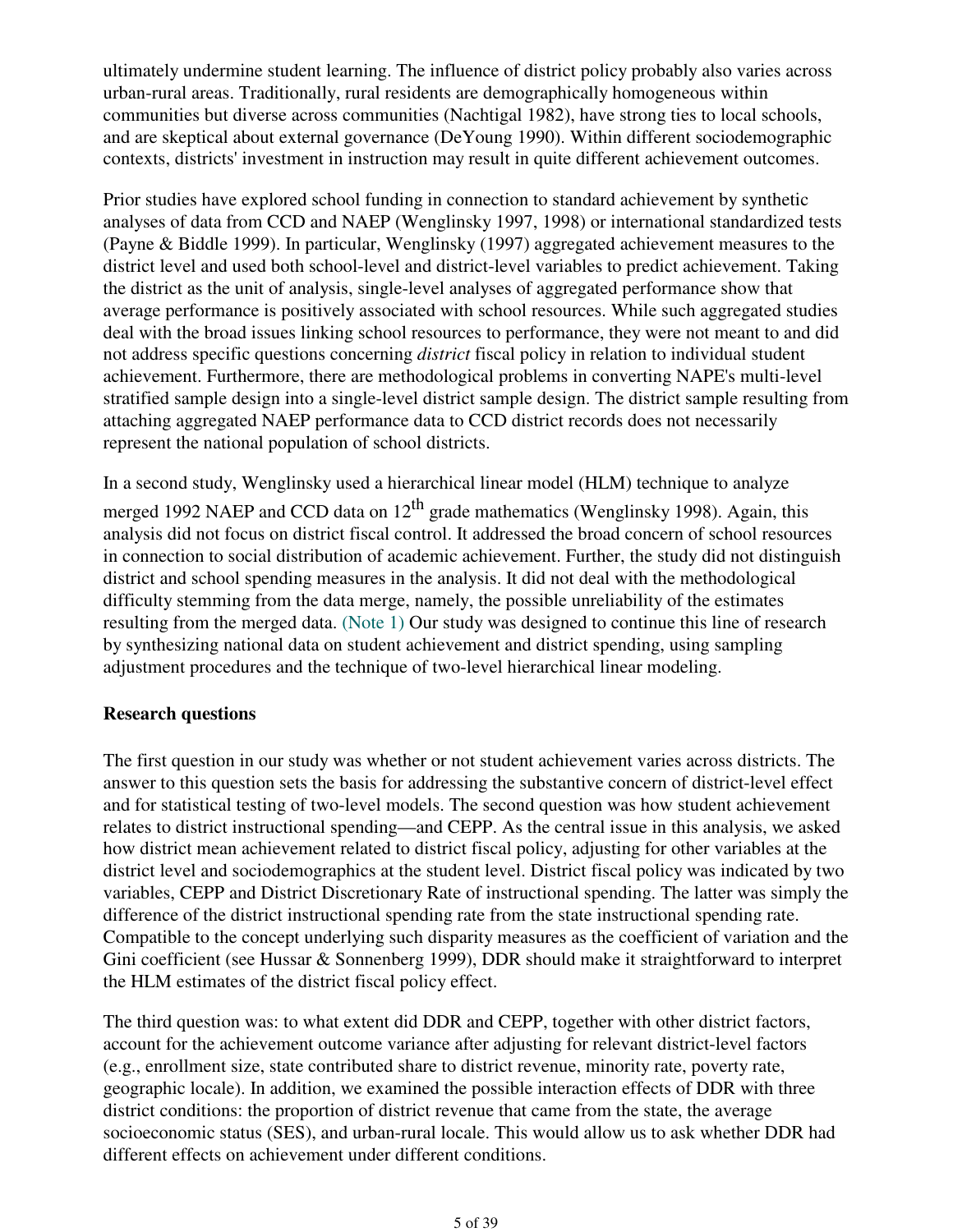A final question about the achievement gaps: did higher district instructional spending help reduce math achievement gaps associated with race and SES? In other words, did increased instruction spending above the state average not only work to promote academic excellence, but also equity?

## **Data Sources and Methodology**

For this study, we combined data from NAEP 1990, 1992, and 1996 National Comparison Grade 8 Files and the Common Core of Data (CCD) in school years 1989—90, 1991—92, and 1995—96. As the most comprehensive and reliable national data source on academic achievement, the NAEP math tests in these three years shared a framework supported by the National Council of Teachers of Mathematics (Reese, Miller, Mazzeo & Dossey 1997).

CCD, covering the universe of U.S. public school districts, provides district-level itemized revenue/expenditures on an annual basis (National Center for Education Statistics 1995). It also contains a state file that gives spending data at the state level, which can be used to compute DDR. CCD offers information for examining district fiscal policies, including core expenditures per pupil, current expenditures per pupil, total expenditures per pupil, percent of total instruction expenditures, and percent of total salary expenditures, as well as related state spending measures. Additionally information on local sociodemographic conditions is available, including extensive 1990 Census data that were incorporated into district records. A linkage file is available for linking NAEP national and state assessments files with CCD data for the years between 1990 and 1998 (Westat 1998).

### **File Merge**

First, we extracted data from the 1990, 1992, and 1996 NAEP National Comparison of math in 8th grade and CCD district files for school years 1989—90, 1991—92, and 1995—96. Using district identification code in both the NAEP and CCD files, we merged the two datasets for these years. With assistance from Westat and ETS, the three years' data were matched reasonably well. Most districts contained adequate numbers of students for two-level analysis (see Table 1).

### **Table 1 Sample size at district and within-district levels: Combined NAEP-CCD data (1990, 1992, and 1996, unweighted)**

| Year | District<br>sample<br>size | Mean<br>within-district<br>student sample<br>size | Standard<br>deviation | Minimum   | Maximum |
|------|----------------------------|---------------------------------------------------|-----------------------|-----------|---------|
| 1990 | 144                        | 43.2                                              | 23.2                  | $1_{2,0}$ | 157.0   |
| 1992 | 177                        | 45.2                                              | 27.1                  | $^{2}1.0$ | 185.0   |
| 1996 | 160                        | 34.9                                              | 18.6                  | 10.0      | 113.0   |

<sup>1</sup> For the 1990 data one district (LEAID 3701530) had two cases and was excluded from the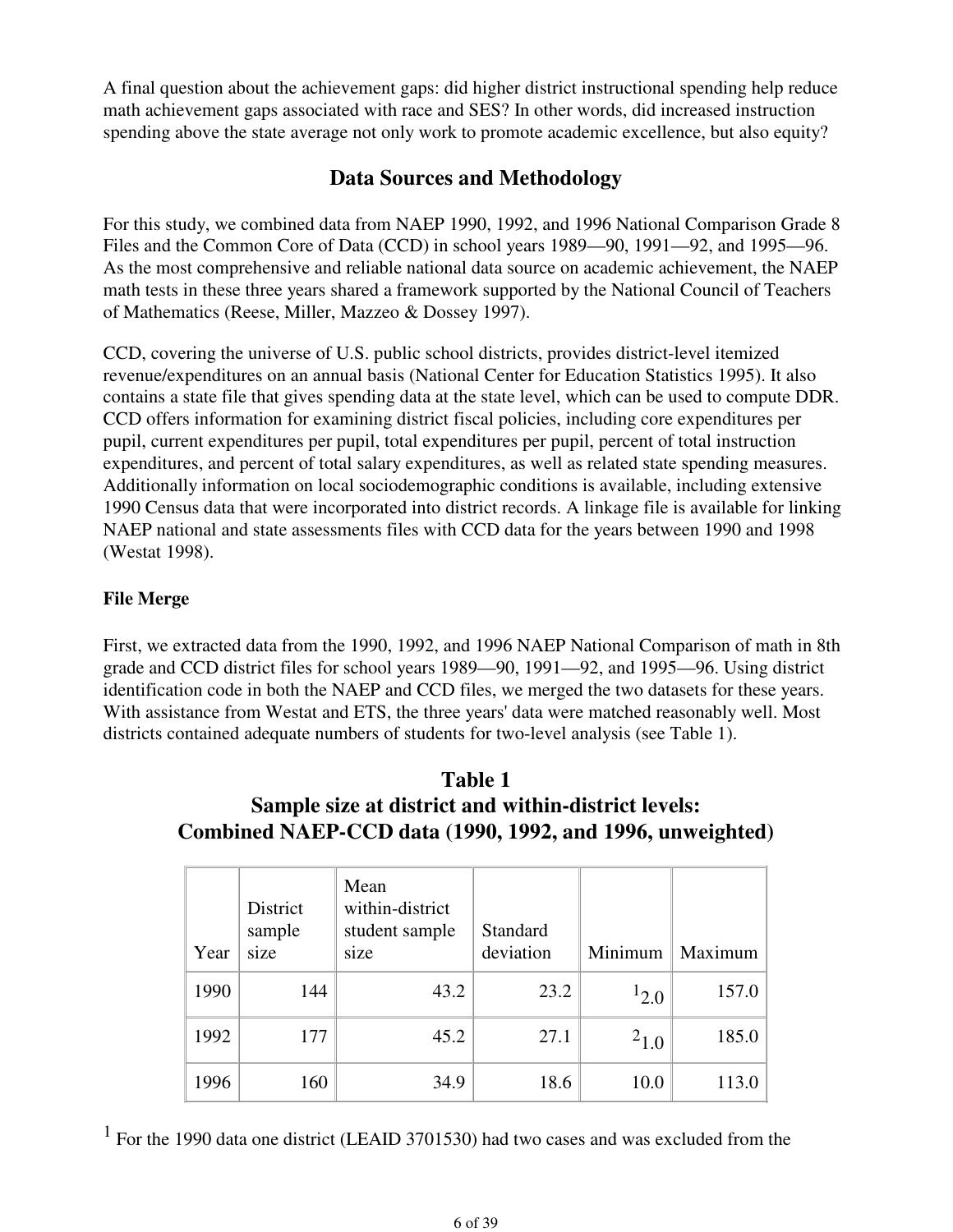analysis.

 $2$  For the 1992 data two districts (with LEAIDs 5304920 and 1713970) had fewer than three cases and were excluded from the HLM analysis.

The resulting files contain NAEP 8th grader records, with affiliated district variables attached. Additionally, district-level cross-product terms were constructed to represent the interaction effects of DDR and the child poverty rate, DDR and urban locale, and DDR and the percentage of district revenue from the state (see Tables 2.1—2.3 for unweighted descriptive statistics at the two levels).

|                                                                            | Table 2-1 |  |
|----------------------------------------------------------------------------|-----------|--|
| Descriptive statistics at student- and district-levels: 1996 NAEP-CCD data |           |  |

|                  | Student Level 1                                     |       |              |              |          |                        |  |  |  |  |
|------------------|-----------------------------------------------------|-------|--------------|--------------|----------|------------------------|--|--|--|--|
| Variable         |                                                     |       |              |              |          |                        |  |  |  |  |
| name             | Variable label                                      | N     | Mean         |              |          | SD   Minimum   Maximum |  |  |  |  |
| <b>DSEX</b>      | Student sex                                         | 5,590 | 1.50         | 0.50         | 1.00     | 2.00                   |  |  |  |  |
| MRPCM1           | Plausible value 1                                   | 5,590 | 268.97       | 36.46        | 127.98   | 388.50                 |  |  |  |  |
| MRPCM2           | Plausible value 2                                   |       | 5,590 269.17 | 36.03        | 120.35   | 393.46                 |  |  |  |  |
| MRPCM3           | Plausible value 3                                   |       | 5,590 268.87 | 36.52        | 124.06   | 384.47                 |  |  |  |  |
| MRPCM4           | Plausible value 4                                   | 5,590 | 268.89       | 36.01        | 138.54   | 378.93                 |  |  |  |  |
| MRPCM5           | Plausible value 5                                   |       | 5,590 269.14 | 35.87        | 121.28   | 381.77                 |  |  |  |  |
| <b>MINORITY</b>  | Non-Asian minorities                                | 5,590 | 0.33         | 0.47         | 0.00     | 1.00                   |  |  |  |  |
| PARHI_ED         | Parent education                                    | 5,590 | 0.58         | 0.49         | 0.00     | 1.00                   |  |  |  |  |
| District level 2 |                                                     |       |              |              |          |                        |  |  |  |  |
| <b>ASIER</b>     | Average state instruction<br>expenditure rate       | 160   | 60.99        | 6.48         | 50.08    | 77.85                  |  |  |  |  |
| <b>DDR</b>       | District Discretionary instruction<br>spending Rate | 160   | $-0.24$      | 6.78         | $-24.99$ | 17.35                  |  |  |  |  |
| URBAN2           | Urban district                                      | 160   | 0.27         | 0.43         | 0.00     | 1.00                   |  |  |  |  |
| <b>RURAL</b>     | Rural district                                      | 160   | 0.21         | 0.41         | 0.00     | 1.00                   |  |  |  |  |
| ENROLL_K         | District total enrollment in thousand               | 160   |              | 41.84 110.32 | 0.14     | 1,049.04               |  |  |  |  |
| <b>BLACK_P</b>   | Black student rate                                  | 160   | 19.00        | 24.75        | 0.00     | 99.00                  |  |  |  |  |
| P7118TP          | District poverty rate                               | 160   | 17.01        | 11.19        | 0.00     | 58.50                  |  |  |  |  |
| PC30ETP          | District at-risk student rate                       | 160   | 3.68         | 3.40         | 0.00     | 15.80                  |  |  |  |  |
| <b>C STREVP</b>  | District revenue percentage from<br>state           | 160   | 47.61        | 18.96        | 1.80     | 78.90                  |  |  |  |  |
| <b>CURPPE_K</b>  | Current per pupil expenditure in \$K                | 160   | 5.36         | 1.43         | 3.38     | 11.27                  |  |  |  |  |
| LEV2WT           | District weight                                     | 160   | 1.00         | 1.37         | 0.06     | 10.29                  |  |  |  |  |
| DDR_RUL          | Interaction DDR by rural                            | 160   | $-1.11$      | 4.18         | $-24.99$ | 6.35                   |  |  |  |  |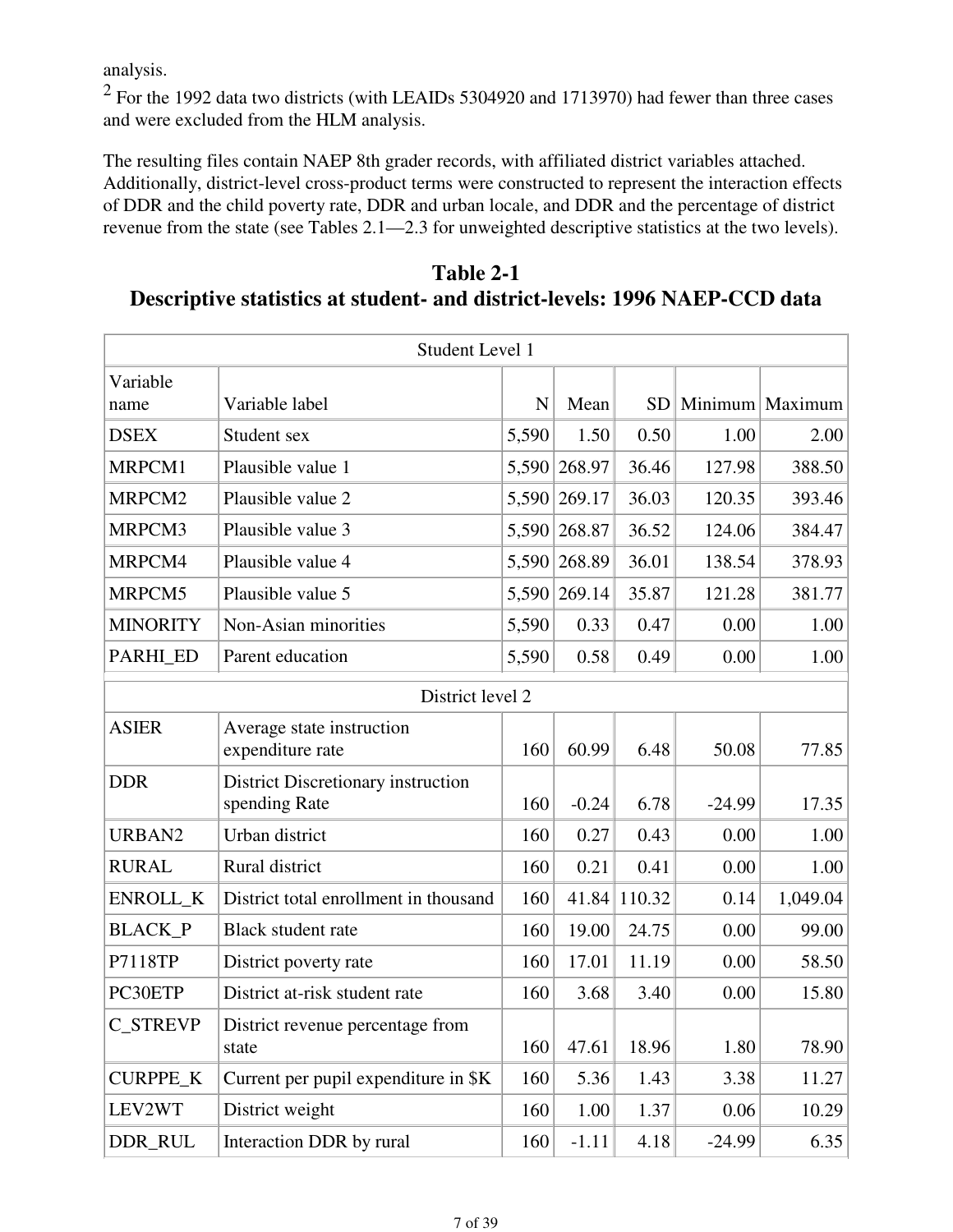| DDR URB | Interaction DDR by urban                            | 160 | 0.40    | 2.94                | $-18.96$   | 13.44  |
|---------|-----------------------------------------------------|-----|---------|---------------------|------------|--------|
| DDR_STP | Interaction DDR by revenue<br>percentage from state |     |         | $160$ -27.66 355.46 | $-1404.46$ | 921.62 |
| DDR_SES | Interaction DDR by poverty rate                     |     |         | $160$ -20.10 153.74 | $-753.19$  | 529.19 |
| DDR_RSK | Interaction DDR by at-risk student<br>rate          | 160 | $-2.16$ | 35.07               | $-189.98$  | 112.78 |

## **Table 2-2**

# **Descriptive statistics of at student- and district-levels: 1992 NAEP-CCD data**

|                  | Student level 1                                     |             |              |           |          |                   |  |  |  |  |  |
|------------------|-----------------------------------------------------|-------------|--------------|-----------|----------|-------------------|--|--|--|--|--|
| Variable<br>name | Variable label                                      | $\mathbf N$ | Mean         | <b>SD</b> |          | Minimum   Maximum |  |  |  |  |  |
| <b>DSEX</b>      | Student sex                                         | 8,014       | 1.48         | 0.50      | 1.00     | 2.00              |  |  |  |  |  |
| MRPCM1           | Plausible value 1                                   | 8,014       | 258.94       | 37.53     | 130.75   | 372.33            |  |  |  |  |  |
| MRPCM2           | Plausible value 2                                   | 8,014       | 259.07       | 37.93     | 127.82   | 380.17            |  |  |  |  |  |
| MRPCM3           | Plausible value 3                                   | 8,014       | 259.29       | 37.91     | 110.48   | 389.45            |  |  |  |  |  |
| MRPCM4           | Plausible value 4                                   | 8,014       | 259.33       | 37.65     | 126.88   | 380.38            |  |  |  |  |  |
| MRPCM5           | Plausible value 5                                   |             | 8,014 259.30 | 37.74     | 123.39   | 389.55            |  |  |  |  |  |
| <b>MINORITY</b>  | Non-Asian minorities                                | 8,014       | 0.36         | 0.48      | 0.00     | 1.00              |  |  |  |  |  |
| PARHI_ED         | Parent education                                    | 8,014       | 0.54         | 0.50      | 0.00     | 1.00              |  |  |  |  |  |
|                  | District level 2                                    |             |              |           |          |                   |  |  |  |  |  |
| <b>ASIER</b>     | Average state instruction<br>expenditure rate       | 177         | 60.73        | 6.69      | 50.08    | 77.85             |  |  |  |  |  |
| <b>DDR</b>       | District Discretionary instruction<br>spending Rate | 177         | 0.31         | 5.20      | $-13.54$ | 16.26             |  |  |  |  |  |
| URBAN2           | Urban district                                      | 177         | 0.30         | 0.45      | 0.00     | 1.00              |  |  |  |  |  |
| <b>RURAL</b>     | Rural district                                      | 177         | 0.15         | 0.35      | 0.00     | 1.00              |  |  |  |  |  |
| ENROLL_K         | District total enrollment in<br>thousand            | 177         | 43.93        | 98.04     | 0.17     | 962.27            |  |  |  |  |  |
| <b>BLACK_P</b>   | <b>Black student rate</b>                           | 177         | 15.82        | 24.58     | 0.00     | 99.00             |  |  |  |  |  |
| P7118TP          | District poverty rate                               | 177         | 15.94        | 11.57     | 0.30     | 68.70             |  |  |  |  |  |
| PC30ETP          | District at-risk student rate                       | 177         | 4.03         | 4.09      | 0.00     | 23.60             |  |  |  |  |  |
| <b>C_STREVP</b>  | District revenue percentage from<br>state           | 177         | 42.40        | 20.98     | 0.00     | 84.60             |  |  |  |  |  |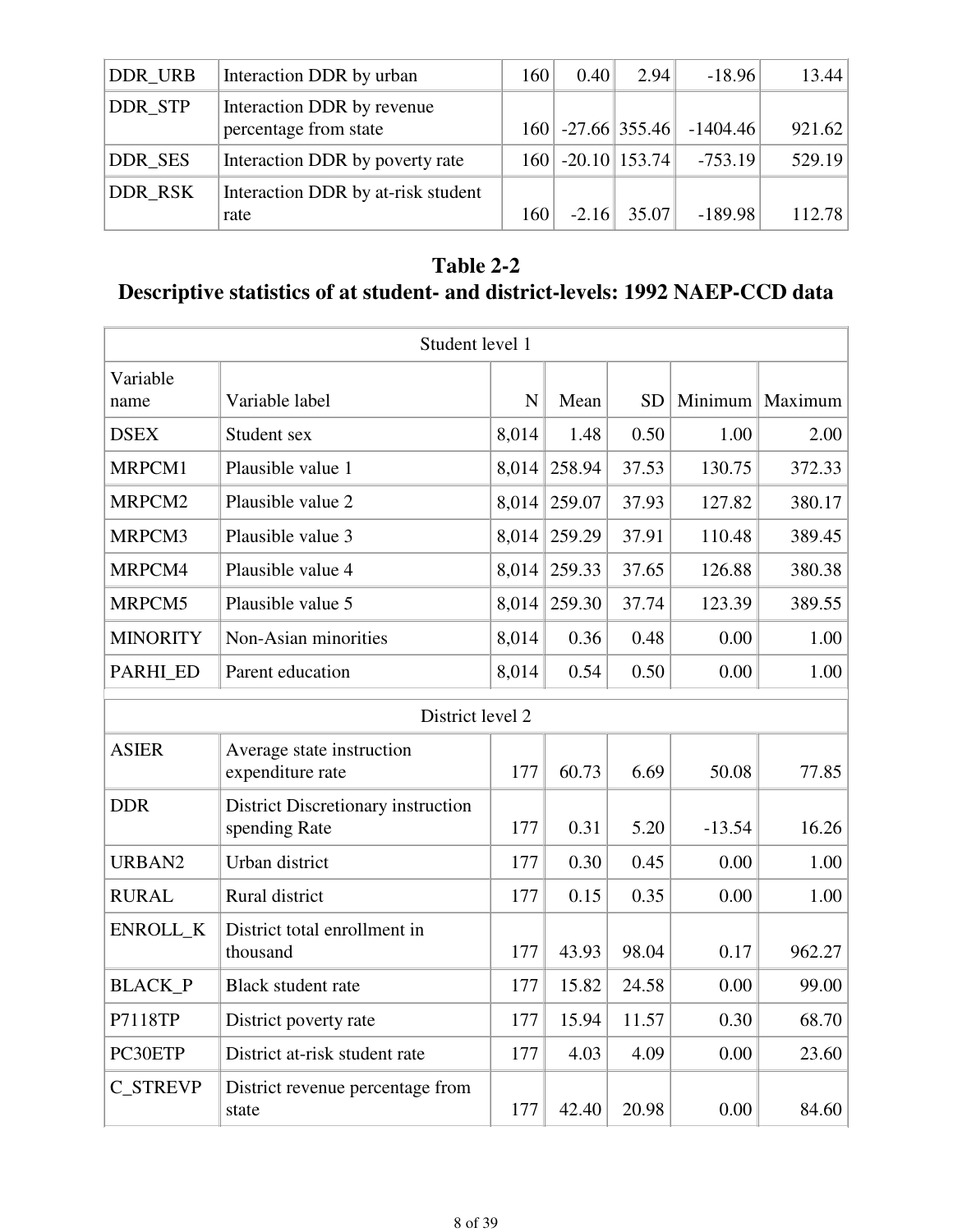| <b>CURPPE_K</b> | Current per pupil expenditure in   |     |         |        |            |        |
|-----------------|------------------------------------|-----|---------|--------|------------|--------|
|                 | \$K\$                              | 177 | 4.92    | 1.34   | 2.98       | 10.07  |
| LEV2WT          | District weight                    | 177 | 1.00    | 1.27   | 0.06       | 8.55   |
| DDR_RUL         | Interaction DDR by rural           | 177 | $-0.59$ | 2.40   | $-13.54$   | 6.42   |
| DDR_URB         | Interaction DDR by urban           | 177 | 0.38    | 2.59   | $-11.16$   | 16.26  |
| DDR_STP         | Interaction DDR by revenue         |     |         |        |            |        |
|                 | percentage from state              | 177 | 5.36    | 266.05 | $-1063.18$ | 757.29 |
| DDR_SES         | Interaction DDR by poverty rate    | 177 | $-3.26$ | 100.04 | $-472.35$  | 306.73 |
| DDR_RSK         | Interaction DDR by at-risk student |     |         |        |            |        |
|                 | rate                               | 177 | $-0.05$ | 27.16  | $-162.26$  | 98.59  |

# **Table 2-3 Descriptive statistics at student- and district-levels: 1990 NAEP-CCD data**

|                  | Student level 1                                     |       |        |           |          |                   |
|------------------|-----------------------------------------------------|-------|--------|-----------|----------|-------------------|
| Variable<br>name | Variable label                                      | N     | Mean   | <b>SD</b> |          | Minimum   Maximum |
| <b>DSEX</b>      | Student sex                                         | 6,213 | 1.48   | 0.50      | 1.00     | 2.00              |
| MRPCM1           | Plausible value 1                                   | 6,213 | 256.24 | 33.43     | 149.28   | 370.23            |
| MRPCM2           | Plausible value 2                                   | 6,213 | 256.28 | 33.21     | 138.77   | 375.86            |
| MRPCM3           | Plausible value 3                                   | 6,213 | 256.61 | 33.11     | 159.70   | 367.46            |
| MRPCM4           | Plausible value 4                                   | 6,213 | 256.14 | 33.44     | 139.74   | 377.80            |
| MRPCM5           | Plausible value 5                                   | 6,213 | 256.32 | 33.17     | 145.25   | 352.46            |
| <b>MINORITY</b>  | Non-Asian minorities                                | 6,213 | 0.32   | 0.47      | 0.00     | 1.00              |
| PARHI_ED         | Parent education                                    | 6,213 | 0.52   | 0.50      | 0.00     | 1.00              |
|                  | District Level 2                                    |       |        |           |          |                   |
| <b>ASIER</b>     | Average state instruction<br>expenditure rate       | 143   | 59.61  | 5.71      | 49.16    | 76.82             |
| <b>DDR</b>       | District Discretionary instruction<br>spending Rate | 143   | 0.19   | 7.59      | $-20.70$ | 22.36             |
| URBAN2           | Urban district                                      | 143   | 0.26   | 0.44      | 0.00     | 1.00              |
| <b>RURAL</b>     | Rural district                                      | 143   | 0.37   | 0.48      | 0.00     | 1.00              |
| <b>ENROLL K</b>  | District total enrollment in<br>thousand            | 143   | 37.28  | 103.39    | 0.09     | 918.01            |
| <b>BLACK_P</b>   | <b>Black student rate</b>                           | 143   | 14.92  | 20.48     | 0.00     | 93.00             |
| P7118TP          | District poverty rate                               | 143   | 19.55  | 12.35     | 1.00     | 60.40             |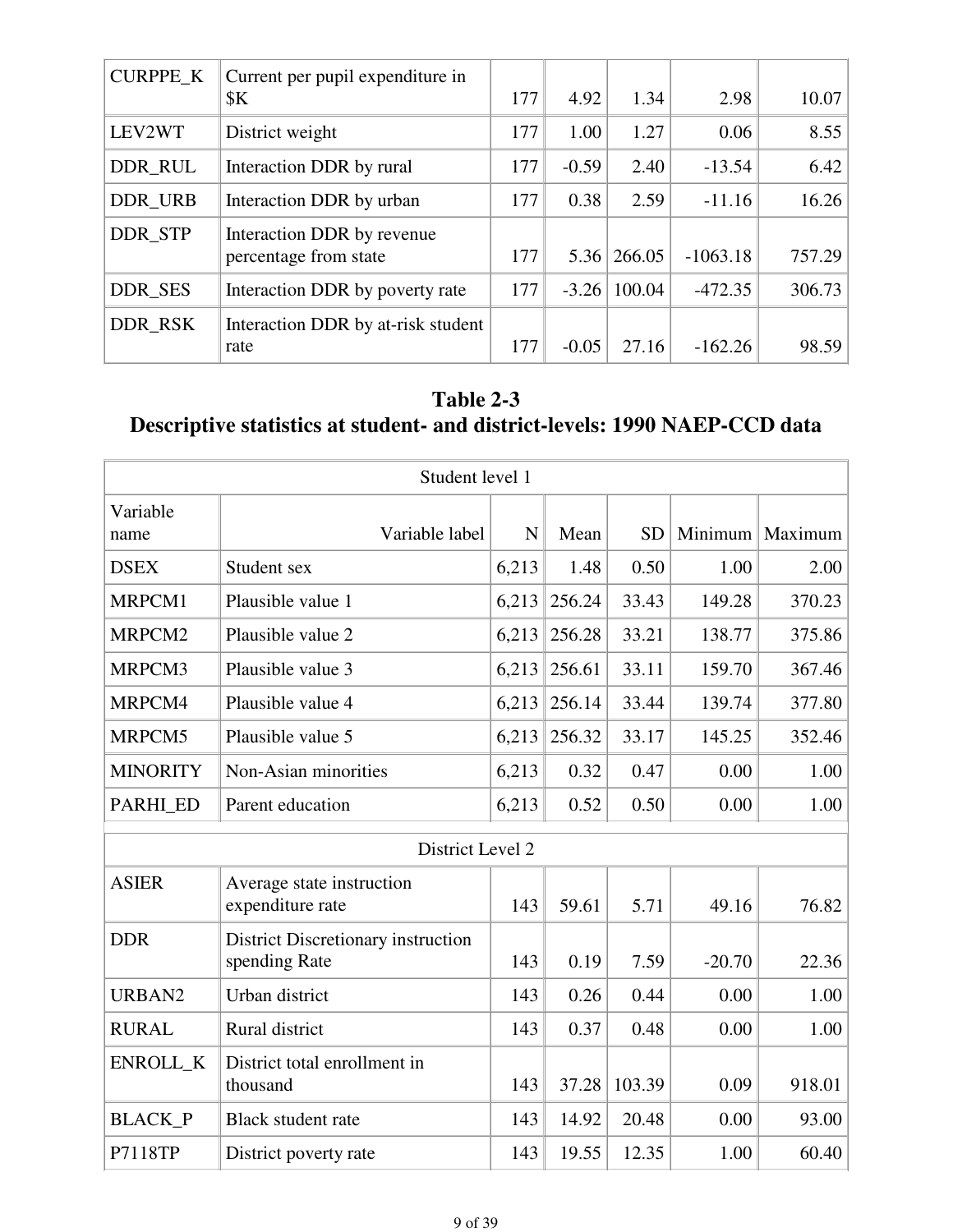| PC30ETP         | District at-risk student rate                       | 143 | 4.50    | 4.55   | 0.00        | 25.30    |
|-----------------|-----------------------------------------------------|-----|---------|--------|-------------|----------|
| C STREVP        | District revenue percentage from<br>state           | 143 | 48.43   | 18.39  | 1.60        | 82.40    |
| <b>CURPPE_K</b> | Current per pupil expenditure in<br>\$K\$           | 143 | 4.31    | 1.15   | 2.41        | 8.69     |
| LEV2WT          | District weight                                     | 143 | 0.99    | 1.71   | 0.01        | 8.44     |
| DDR_RUL         | Interaction DDR by rural                            | 143 | $-1.17$ | 4.42   | $-20.70$    | 9.21     |
| DDR_URB         | Interaction DDR by urban                            | 143 | 0.85    | 3.10   | $-7.24$     | 15.37    |
| <b>DDR STP</b>  | Interaction DDR by revenue<br>percentage from state | 143 | 10.84   | 392.55 | $-1,340.28$ | 1,551.92 |
| DDR_SES         | Interaction DDR by poverty rate                     | 143 | 2.70    | 169.59 | $-494.14$   | 673.09   |
| DDR_RSK         | Interaction DDR by at-risk student<br>rate          | 143 | 3.01    | 40.59  | $-142.15$   | 153.75   |

#### **Sample Modification and Overall Weight**

The resulting student subsamples within districts might not have been reliable in presenting the student populations of the given districts, because schools, not districts, were a sampling stage in the original NAEP design. Therefore, we reweighted and poststratified the data to improve its statistical reliability. The purpose was to shift the sampling stage from the school to the district in order to examine differences across groups of students who were hypothetically influenced by local districts' instructional.

The modification of the NAEP school-student sample into a district-student sample entailed reweighting the original sample and establishing the formal statistical status of the district-student sample. Within a sampled PSU, the NAEP school sample via "post-allocation" *induced* a district sample that included districts with which the sample schools were affiliated. With modification the representativeness of the school sample to PSUs would lead to the representativeness of the district sample to PSUs. The procedure is highlighted below; see Appendix I for details.

#### **Student sample weighting**

We assigned weights to each sample district within a PSU according to the district's *post-inclusion* probability, which was defined as the inclusion probability of the union of sample schools in the district. The calculation of this probability is described in Appendix I. The post-inclusion probabilities were used as a reference scale for assigning the district weights. The weight assigned to a sample district was proportionate to the reciprocal of its post-inclusion probability.

The students within a district were weighted by the reciprocal of the student sampling rate within the district. To calculate the weight we used the student population size of the sample district at a given grade. The CCD school file provided student enrollment size for each grade of the school, which was aggregated to the district level. We made a ratio adjustment (Deville & Sarndal 1992; Deville, Sarndal & Sautory 1993; Little 1993) of the student weights within the districts via poststratification according to important geographic/demographic features. We used this procedure to improve the representativeness of the student samples within districts to the district student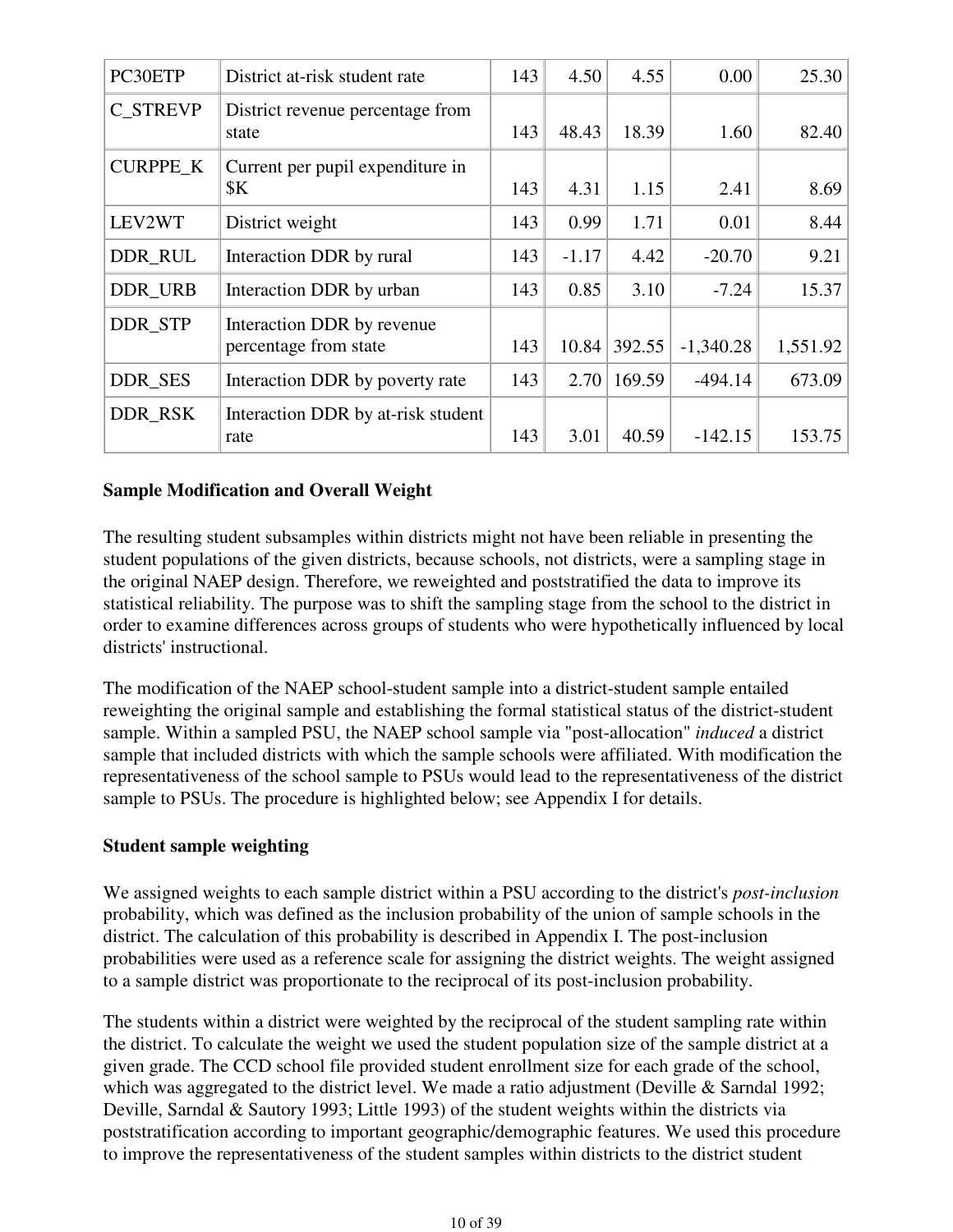populations.

The PSU weights remained intact. The obtained student weights were further adjusted at the national level in the same way as the poststratification conducted for the 1992 NAEP (see Wallace & Rust 1994, section 5.1.4). The resulting student sample preserved the goal of the original NAEP sampling design; namely, the targeted number of students at the given grades for the assessment were selected at a uniform probability nationwide (Wallace and Rust 1994, chapter 2).

### **District sample weighting**

Multilevel linear modeling requires the use of level-2 unit (district) weights in analysis to assure that the level-2 sample represents the specified population (Bryk & Raudenbush 1992). We weighted the district sample to make it represent the national district population using the national district population information from CCD. To improve the representativeness of the district sample calibration (ratio adjustment), poststratification was carried out along race and Census region. These demographic and geographic characteristics were selected after a comparison of the sample and population distributions of those characteristics (Deville, Sarndal & Sautory 1993; Little 1993) (see Appendix II for the modified sampling distribution of race and Census region).

## **Analytical Approach**

Before data analysis, we edited the data, examined missing data patterns, and constructed indicators to represent concepts to be analyzed (see Tables 2.1—2.3 for descriptive statistics of the variables at the student- and district levels).

#### **Expenditure measures**

District instructional spending measures and other fiscal variables were made comparable across locations by adjusting for local cost of living and inflation. We used the Teacher Cost Index (TCI) for states and districts available from NCES for the adjustment (National Center for Education Statistics 1995; also see Fowler & Monk 2001). TCI, an index of costs for hiring teachers, was developed through a regression analysis that estimated the effects of multiple factors, including the cost of living and quality of life for each state and district. The TCI score for states were centered by the national average of 100 (National Center for Education Statistics 1995).

We multiplied each state's total capital outlay per pupil by the TCI score for the given state and each district's by the district's TCI. Instructional expenditure rates at both district and state were calculated by dividing instructional expenditure per pupil with the adjusted total capital outlay per pupil. The resulting district rate was centered around the given state rate to generate the DDR in instructional expenditure. This TCI adjustment did not change the values of DDRs within a state, but it adjusted the difference in DDR for districts in different states.

#### **Rescaling data**

We recoded student race/ethnicity into a binary variable (White/Asian vs. minorities) and parent's education into two binary variables (with some postsecondary education vs. without). All per-pupil total expenditure measures were rescaled in thousands of dollars, total expenditure in millions of dollars, and total enrollment in thousands of students. In HLM modeling, each of the district-level variables was further centered around the grand mean, whereas each student variable was centered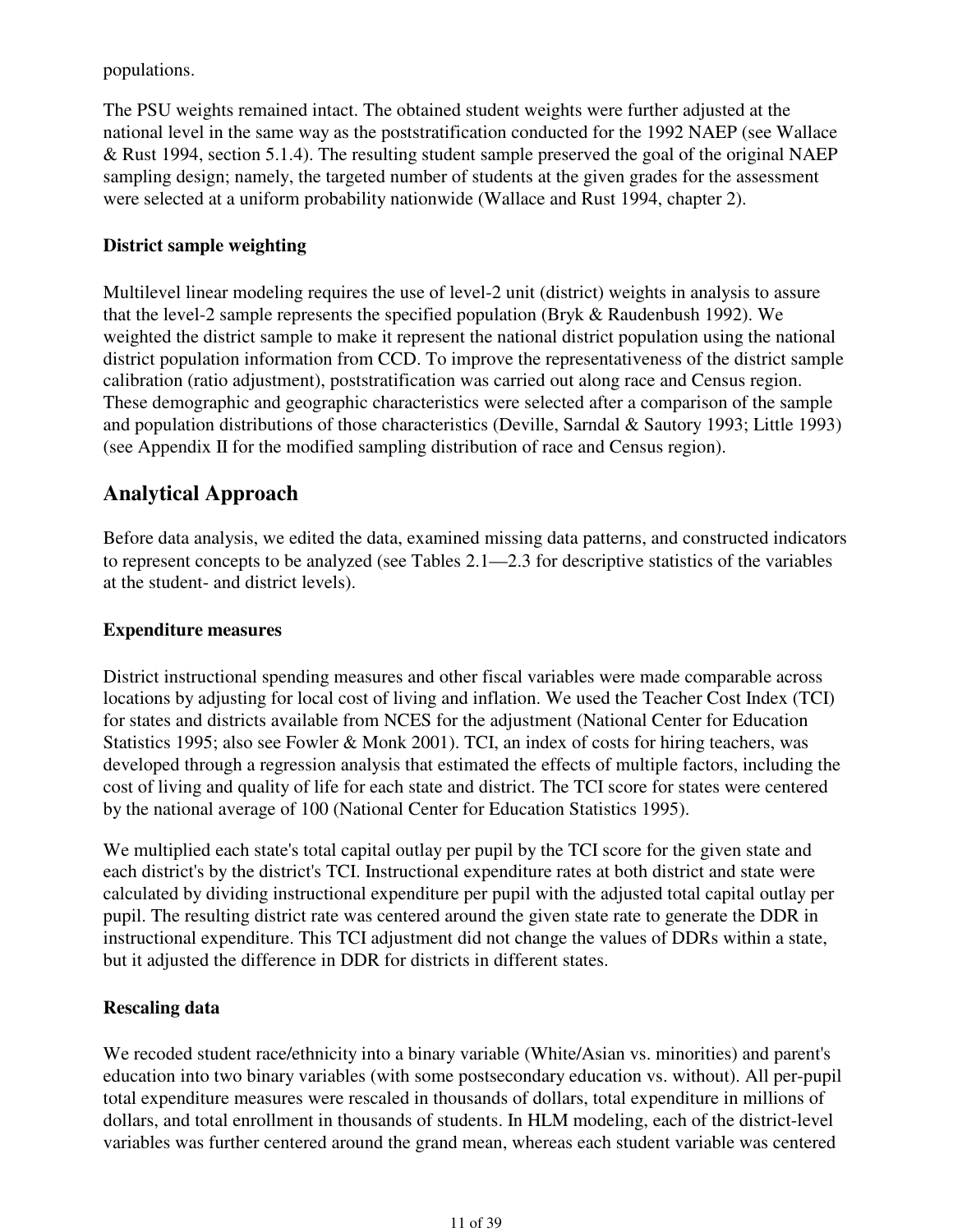around the district mean.

#### **Missing data**

We examined nonresponse patterns to assure there were no systematic missing data to bias statistics. Approximately 12 percent of the 1992 NAEP student records and 3 percent of the 1996 records had missing data on one or more district variables due to unmatched records. There were no such missing data for 1990. We flagged the cases that had no district fiscal data in each file with a single missing indicator. One indicator was sufficient because missing data occurred quite consistently for most of the district fiscal measures. We then imputed data with grand mean on each missing variable and examined the missingness in a series of single-level regular regression analyses that included all the predictor variables of math achievement (for rationale see Cohen & Huang 2000; Little & Rubin 1986). We found that the missing data were largely random as the regression coefficient for the missing flag was not statistically significant in the three years. Thus, in the HLM analysis, we simply used the mean-imputed values for the missing data without using the missing flag.

#### **Two-level hierarchical modeling**

After reweighting the samples, we conducted univariate and bivariate analyses to examine data quality. Single-level multiple regression analyses were run with conceptually important variables to explore the general pattern of relationships between district variables and math achievement. We also examined the data to make sure that no obvious anomalies existed.

The central research question was whether student achievement was related to district discretionary rates in instructional spending (DDR). To address this question with data for each specified year, the two-level modeling took the math composite plausible values as the independent variables and DDRs as the predictor variables controlling for district- and student-level variables. See appendix III for a formal discussion of the HLM procedure. We used software package HLM Windows 5.03, which has a component to run the repeated procedure with multiple plausible values and to average the estimated coefficients (see Bryk, Raudenbush & Congdon 1996).

We conducted the two-level analysis in four steps. First, we examine the extent to which achievement varied across districts and the proportion of variability attributed to student effects and to district effects. With a *one-way random effects ANOVA model,* we separated the total variance of math achievement into between- and within-district components. By assessing the intraclass correlation and reliability of district means, we determined that district-level variance was substantial and statistically significant for further modeling.

Second, we estimated the relationships of a district's average math score to DDR and CEPP, adjusting for the effects of total enrollment size, minority student rate, poverty rate, state contribution to the district revenue, and geographic locale. With a *random-interception model,* we examined the extent to which district average achievement related to DDR and CEPP, controlling for the district-level variables specified above.

Next, we explored the interaction effects between DDR and district factors that might have potential combined effect on achievement. We asked of the DDR effect on achievement differentiated by some district characteristics. For example, DDR was probably more influential to achievement in disadvantaged districts; or, DDR might affect achievement in districts that relied more on local revenue than on state contributions. We specifically estimated the effect of the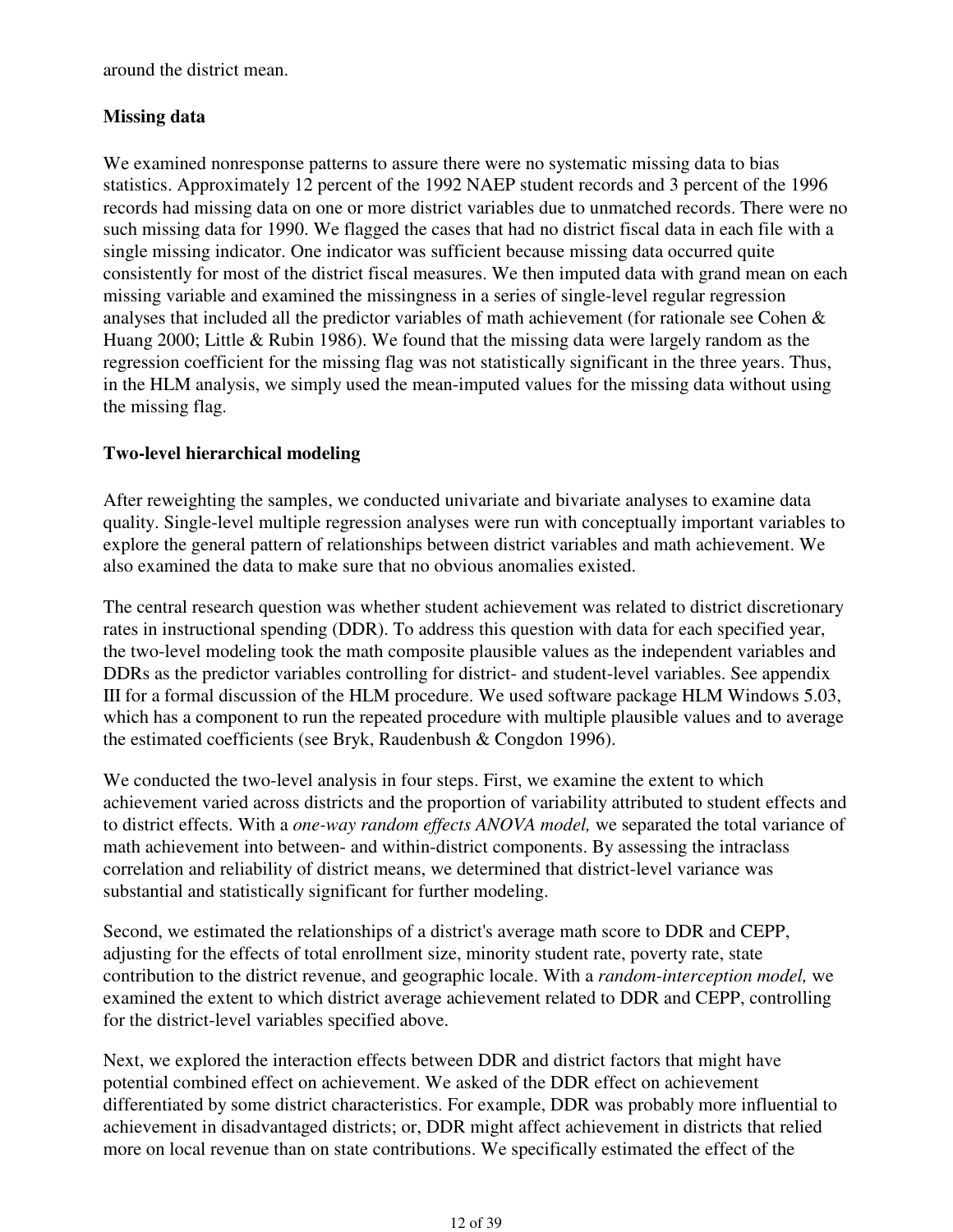cross-product terms of DDR and poverty, DDR and rural-urban locale, and DDR and the state share in district's revenue.

Finally, we tested three important student-level variables—sex, SES, and minority status—in a *random coefficient regression model*. We assess the extent to which these three individual effects varied between districts. Given that these gaps did vary across districts, we then tested full models that included these student variables. The full model accounted for both district average achievement and district achievement gaps. We first determine whether DDR related to district average math score, adjusting for both district- and student-level variables. Then, we asked whether achievement gaps due to sociodemographic backgrounds related to DDR (or, whether DDR helped reduce math achievement gaps).

Including student variables in the model was also methodologically important. Students were not randomly associated with districts; the district-level estimates might be biased if we did not control for student background effects. Second, sex, SES, and minority status at student level were established background factors that strongly related to achievement. Controlling for these variables could reduce unexplained level-1 error and thus improve the precision of the estimates of district spending rates as well as the power of hypothesis tests (Bryk & Raudenbush 1992).

#### **Problems and limitations**

It is typically more difficult to model slopes than means with HLM techniques. Prior analyses of the NAEP data have reported unreliable estimation with slope equations (for example, Arnold 1995). While concentrated in intercept models, we did test slope models with limited number of variables at the two levels. The resulting slope estimates were considerably less reliable than those of intercept models.

## **Findings**

Data across the three years appeared reasonably compatible in univariate statistics. At the student level, sex (with male coded 1 female coded 2) and minority (with the Asian and White coded zero, all the other groups coded 1) distributions were quite steady with data of the three years. Parents' educational levels seemed slightly rising. The rate of sample students whose parents had at least some college education was 52 percent in 1990, 54 percent in 1992, and 58 percent in 1996. The NAEP math achievement on average was higher in 1996 than in the other two years (approximately 268 in 1996, 259 in 1992, and 256 in 1990) with compatible standard deviations and ranges (see Tables 2-1 to 2-3).

At the district level, the descriptive statistics were reasonably compatible across years as well. The average state instructional spending rate (ASIER) barely differed over the years, ranging from 59.61 to 60.99 percent. DDR averaged very close to zero because by definition the scores were centered by the state average. This measure's standard deviation was similar across years though the range shifted slightly. CEPP on average rose from \$4,310 in 1990 to \$5,360 in 1996. The average proportion of district revenue that came from the state (C\_STREVP) also seemed acceptable, with estimates ranging from 42.40 percent in 1992 to 48.43 percent in 1990. These sample estimates from the NAEP-CCD combined data were quite consistent with the released national statistics (e.g., National Center for Education Statistics 1996). Likewise, district level demographic statistics (total enrollment, Black student rate, poverty rate, and at-risk student rate) appeared reasonable for the three years. Tables 2.1—2.3 also present descriptive statistics for the interaction terms between DDR and district demographic variables.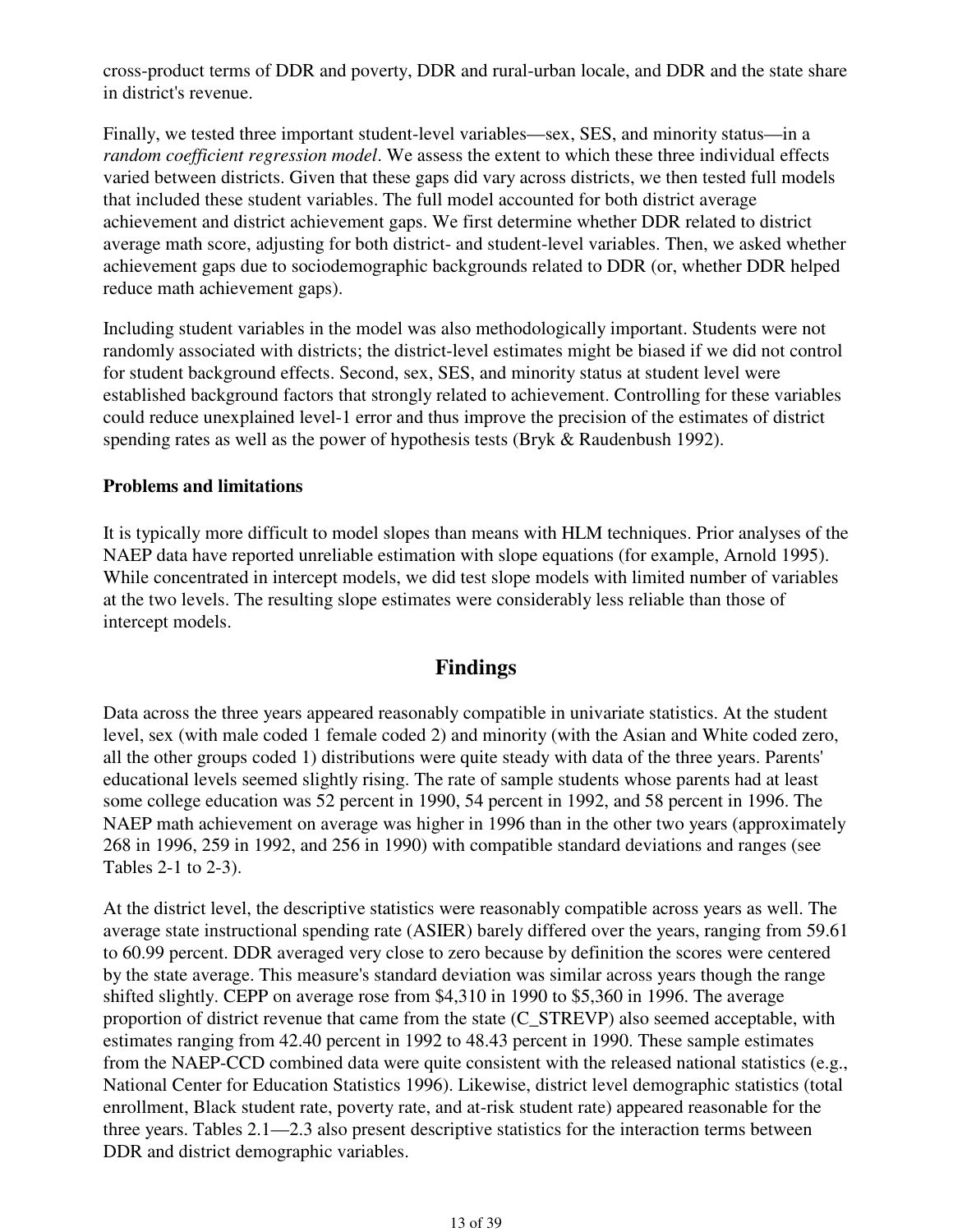A possible anomaly was with the geographic locale. While the rate of urban districts ranged 26 to 30 percent for the years—again reasonable estimates—the rate of rural districts shifted somewhat excessively from 15 percent in 1996 to 37 percent in 1990. This problem could be indicative of the unreliability of the merged NAEP and CCD data.

### **Bivariate Statistics**

A number of patterns revealed in the bivariate correlation analysis must be noted. First, fiscal measures at district level were correlated, often in large magnitude. The total expenditure and current expenditure, for example, had a correlation coefficient around 0.98 in all three years (the full matrix of the correlation coefficients is available upon request to the first author). Per pupil spending items (for example, CEPP, per pupil total expenditure, and per pupil instruction expenditure) were correlated to each other. These measures were substantially correlated with the total expenditure measures, albeit to a moderate extent. Expenditure measures were also closely related to enrollment size. Table 3 shows the estimates of bivariate correlation among the selected district-level variables.

Note that even in this selected group, there were pairs of variables that were well correlated. Proportion of district revenue from the state was strongly associated with CEPP (0.68 in 1996, 0.70 in 1992, and 0.66 in 1990). Poverty rate and at-risk student rate were also strongly related (0.62, 0.75, and 0.40, respectively, for the three years). We excluded at-risk student rate from the equation because it presumably overlapped with poverty rate to indicate the disadvantaged condition of a district, yet its range was smaller than the poverty rate. For similar reasons, we dropped rural locale and retained urban locale to make the model parsimonious. (Note 2)

The high multicollinearity required model specification with high selectivity of independent variables at the district level such that the included variables were not highly correlated to each other and adequately represented our conceptual model. After testing OLS regression analyses with SAS and an initial run of two-level models with HLM, we decided to specify in the final model the following independent variables at the district level:

- District discretionary rate in instructional spending,
- State average instructional spending rate,
- CEPP (in thousands of dollars),
- Proportion of revenue from the state,
- Total enrollment (in thousands of students),
- Black student enrollment rate,
- Child poverty rate, and
- Urban locale (in contrast with suburban).

## **Table 3**

## **Correlation coefficients of the selected district level variables: NEAP-CCD district level data 1996 1992 and 1990 (weighted with district weight)**

|               | State average |                  |     |     |     |     |     |     |     |
|---------------|---------------|------------------|-----|-----|-----|-----|-----|-----|-----|
|               | instruction   |                  |     |     |     |     |     |     |     |
| $1996(N=160)$ | spending rate | $\left  \right $ | (2) | (3) | (4) | (5) | (6) | (7) | (8) |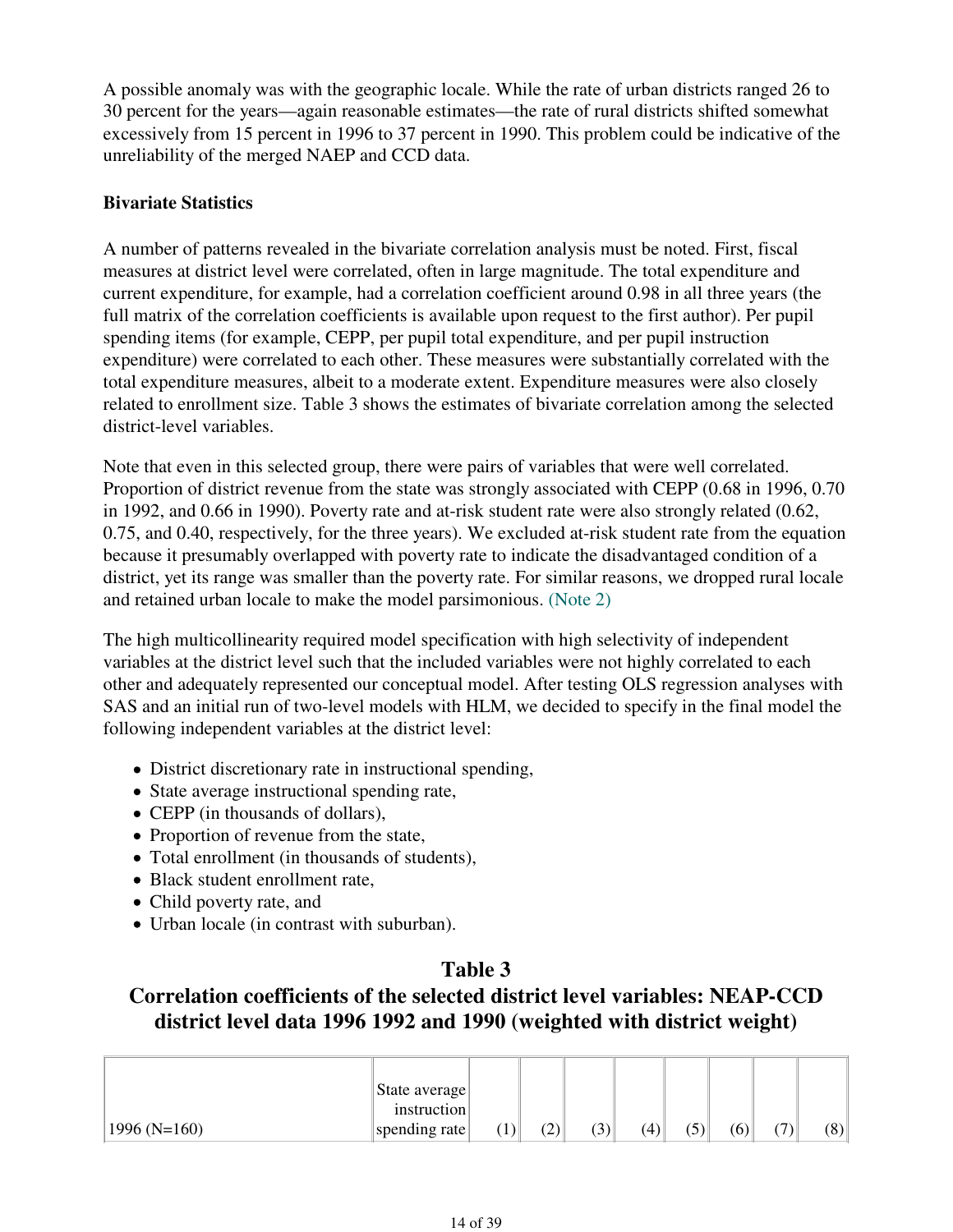| DDS(1)                                   | $* -0.19$ |                            |                 |                           |                            |               |                      |      |                                |
|------------------------------------------|-----------|----------------------------|-----------------|---------------------------|----------------------------|---------------|----------------------|------|--------------------------------|
| Total enrollment (thousand) (2)          | $-0.05$   | $*0.26$                    |                 |                           |                            |               |                      |      |                                |
| Black student rate (3)                   | $* -0.30$ | 0.03                       | 0.15            |                           |                            |               |                      |      |                                |
| Current expenditure per pupil in \$k (4) | $*0.68$   |                            | $-0.12$ $-0.03$ | $-0.15$                   |                            |               |                      |      |                                |
| Poverty rate $(5)$                       |           | $*$ -0.28 $*$ -0.22        | 0.00            | 0.15                      | $-0.11$                    |               |                      |      |                                |
| At-risk student rate (6)                 | $* -0.34$ | 0.02                       | 0.05            | $*0.28$                   |                            | $-0.14$ *0.62 |                      |      |                                |
| Percent of revenue from state (7)        |           | $*$ -0.29 $*$ -0.19 -0.14  |                 |                           | $0.07$ *-0.24              | 0.12          | 0.08                 |      |                                |
| Urban district (8)                       |           | $-0.06$ *0.22 *0.24        |                 | $*0.23$                   | 0.02                       |               | $0.02$ * 0.18 - 0.10 |      |                                |
| Rural district (9)                       |           | $0.04$ *-0.50 -0.16 *-0.18 |                 |                           | $-0.08$                    |               |                      |      | $0.10$ -0.16 $*0.29$ $*$ -0.31 |
| 1992 (N=177)                             |           |                            |                 |                           |                            |               |                      |      |                                |
| DDS(1)                                   | $*0.16$   |                            |                 |                           |                            |               |                      |      |                                |
| Total enrollment (thousand) (2)          | $-0.03$   | $*0.18$                    |                 |                           |                            |               |                      |      |                                |
| Black student rate (3)                   | 0.07      |                            | $0.08$ -0.10    |                           |                            |               |                      |      |                                |
| Current expenditure per pupil in $k(4)$  | $*0.70$   |                            | $-0.01$ $-0.06$ | $-0.02$                   |                            |               |                      |      |                                |
| Poverty rate (5)                         |           | $*$ -0.30 $*$ -0.28 -0.07  |                 |                           | $-0.10$ *-0.20             |               |                      |      |                                |
| At-risk student rate (6)                 | $*$ -0.31 |                            | $-0.13$ $-0.10$ |                           | $-0.12$ *-0.21             | 0.75          |                      |      |                                |
| Percent of revenue from state (7)        |           | $*$ -0.27 $*$ -0.18 0.06   |                 |                           | $-0.14$ *-0.40 *0.35 *0.38 |               |                      |      |                                |
| Urban district (8)                       | 0.00      |                            |                 | $0.11$ * $0.32$ * $-0.19$ |                            | $-0.04$ *0.16 | 0.10                 | 0.08 |                                |
| Rural district (9)                       |           | $*$ -0.28 $*$ -0.47 -0.11  |                 |                           | $-0.02$ *-0.17 *0.16       |               | 0.09                 |      | $0.13$ *-0.22                  |
| 1990 $(N=143)$                           |           |                            |                 |                           |                            |               |                      |      |                                |
| DDS(1)                                   | $* -0.34$ |                            |                 |                           |                            |               |                      |      |                                |
| Total enrollment (thousand) (2)          | 0.00      | 0.14                       |                 |                           |                            |               |                      |      |                                |
| Black student rate (3)                   | $* -0.24$ | $*0.27$                    | 0.14            |                           |                            |               |                      |      |                                |
| Current expenditure per pupil in $k(4)$  |           | $*0.66 *.0.25 $            |                 | $0.03$ *-0.20             |                            |               |                      |      |                                |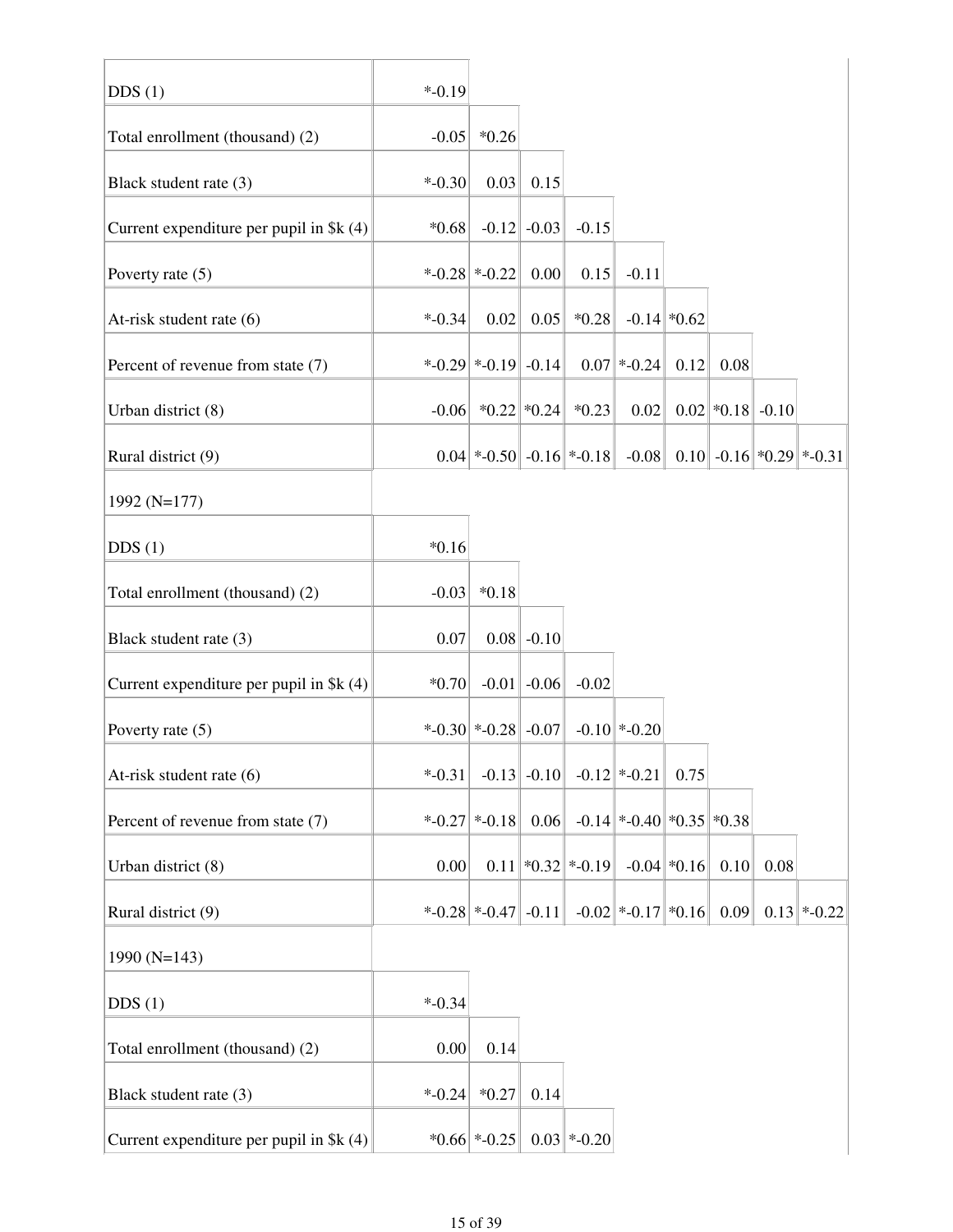| Poverty rate $(5)$                | $*$ -0.43 | 0.03    | 0.02            |      | $*0.32 *.0.29 $                            |                 |      |              |  |
|-----------------------------------|-----------|---------|-----------------|------|--------------------------------------------|-----------------|------|--------------|--|
|                                   |           |         |                 |      |                                            |                 |      |              |  |
| At-risk student rate $(6)$        | $*$ -0.29 | 0.11    |                 |      | $0.08$ 0.55* $\times$ 0.30 $\times$ 0.40   |                 |      |              |  |
|                                   |           |         |                 |      |                                            |                 |      |              |  |
| Percent of revenue from state (7) | $-0.12$   | 0.09    | $-0.04$         | 0.12 |                                            | $-0.05$ $*0.31$ | 0.01 |              |  |
|                                   |           |         |                 |      |                                            |                 |      |              |  |
| Urban district (8)                | $-0.01$   |         | $0.12$ * $0.34$ | 0.14 | 0.08                                       | 0.02            |      | $0.08$ -0.13 |  |
|                                   |           |         |                 |      |                                            |                 |      |              |  |
| Rural district (9)                | $*$ -0.24 | $-0.15$ | $-0.13$         |      | $0.05$ *-0.17 * 0.41 * 0.17 * 0.32 * -0.21 |                 |      |              |  |

 $*$  p < 0.05

## **HLM Modeling Results**

Unconditional models were tested with each year's data. Without any independent variables, the models separately estimated the variance of the student math achievement at individual and district levels. Table 4 presents the estimates of the unconditional models. For each year, a substantial proportion of variance occurred at the district level, meaning that districts differed in their average math achievement. For 1996, 26 percent of the variance was at the district level, as indicated by the intraclass correlation coefficient. A chi-square statistic of 2401 with 159 degrees of freedom was highly significant for the district variance estimate. The reliability of school means (0.71) was also acceptable for further HLM analysis, as these sampled school means on average represented the true school means reasonably well. (Note 3) The two-level variance distribution pattern was similar in the 1992 and 1990 data. These statistics strongly suggested that HLM modeling with random effect at the both levels was necessary for analyzing student achievement in relation to district fiscal variables.

## **Table 4 Distribution of variance at the student and district levels: Unconditional models with the 1996, 1992, and 1990 NAEP-CCD data**

| <b>Estimates</b>                    | 1996<br>NAEP-CCD | 1992<br>NAEP-CCD | 1990<br>NAEP-CCD |  |
|-------------------------------------|------------------|------------------|------------------|--|
| Fixed effect                        |                  |                  |                  |  |
| Coefficient                         | 270.06           | 260.39           | 256.29           |  |
| Average district mean $\gamma_{00}$ | (1.47)           | (1.66)           | (1.65)           |  |
| (standard error)                    |                  |                  |                  |  |
| Random effect                       |                  |                  |                  |  |
| District level variance $u_{0j}$    | 245.00           | 373.39           | 262.38           |  |
| df                                  | 159              | 176              | 143              |  |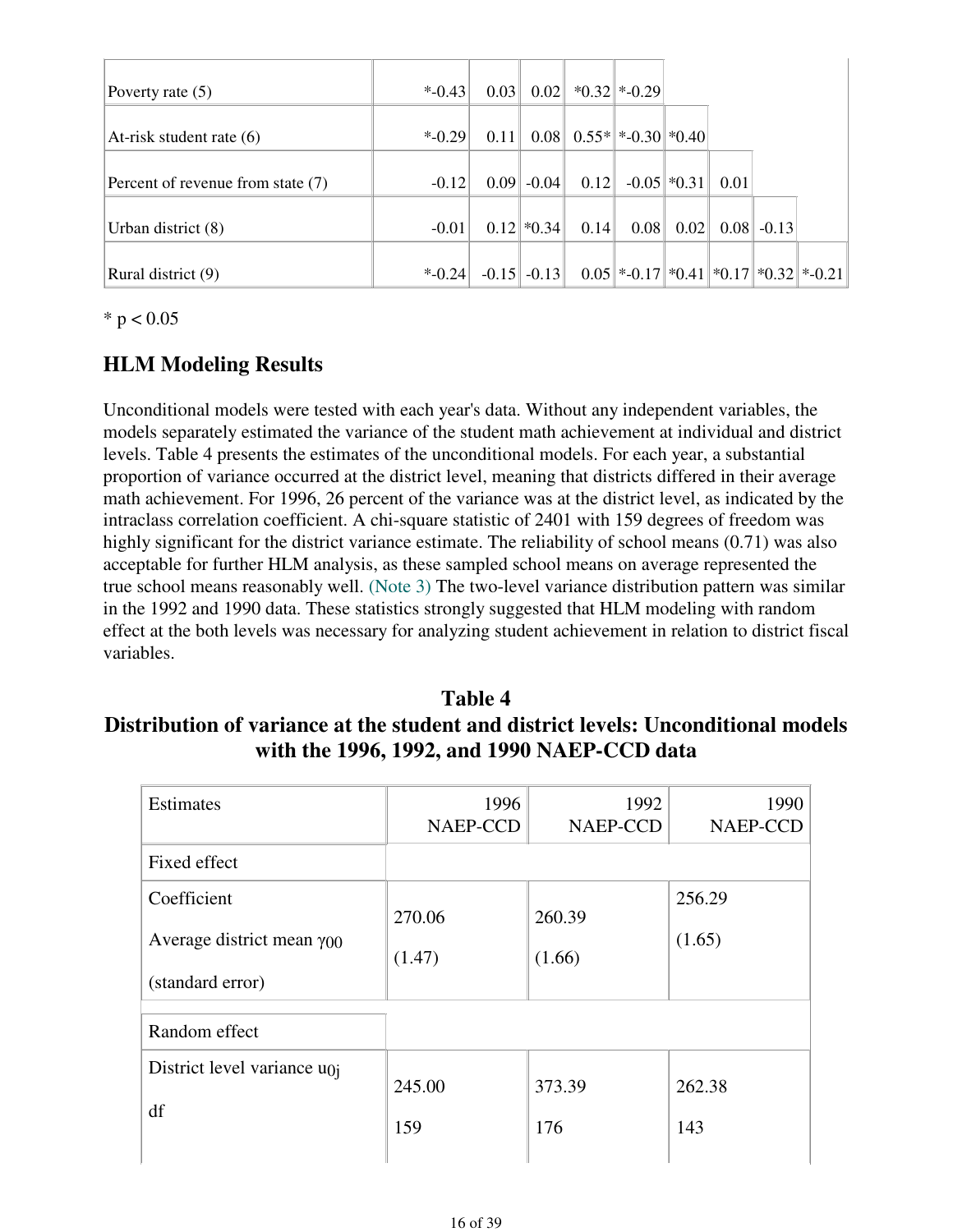| chi-square                                            | 2401.18      | 2950.85 | 2950.49 |
|-------------------------------------------------------|--------------|---------|---------|
| p value                                               | 0.000        | 0.000   | 0.000   |
| Student level variance<br>component $r_{ij}$          | 975.56       | 1160.06 | 681.59  |
| Intraclass correlation rho                            | 0.20         | 0.24    | 0.28    |
| Reliability of the district mean<br>$\lambda_{\rm j}$ | $\vert 0.71$ | 0.78    | 0.71    |

### **District average math achievement in relation to DDR**

Using district variables to explain district average math achievement, we tested a series of means-as-outcomes models. At each level, the model specified a random effect. Fixed effects, however, were only specified at the district level, including state average instructional spending rate, DDR, total enrollment in thousands of students, Black student enrollment rate, CEPP in \$1000, child poverty rate, at-risk student rate, urban and rural locale (both coded in contrast to suburban), and percent of revenue from the state. The resulting estimates are presented in Table 5.1.

Entering district-level independent variables in the model helped account for approximately a half of the district-level variance (49 percent in 1996, 62 percent in 1992, and 53 percent in 1990). Controlling for other variables, several district variables were found related to district average math achievement in one or more years. District total enrollment was related to low average math achievement in 1992, but not in 1990 and 1996. The minority enrollment rate was strongly related to low average achievement in all three years, with high statistical significance. The child poverty rate was related to low achievement mean, with a significant estimate for each year. These findings were compatible with prior research in school organization and achievement.

The effect of DDR was not substantiated with data for the three years. Net of the effects of other district variables, DDR was not statistically significantly related to district mean math achievement in any year. The estimate in the three years was essentially zero since it was trivial in size and not statistically significant. CEPP, on the other hand, was related to high average achievement, although the estimate for 1992 was not statistically significant (see Table 5).

With the NAEP-CCD combined data for the three years, we failed to find evidence to support our central hypothesis that high district instructional spending relative to the state average would increase district average performance level, holding other things constant.

## **Table 5 District average achievement and DDR and other district level variables: Means-as-outcomes model (standard error in parentheses)**

| Estimates | $1996^{\rm a}$ | 1992     | 1990 <sub>1</sub> |
|-----------|----------------|----------|-------------------|
|           | NAEP-CCD       | NAEP-CCD | $NAEP-CCD$        |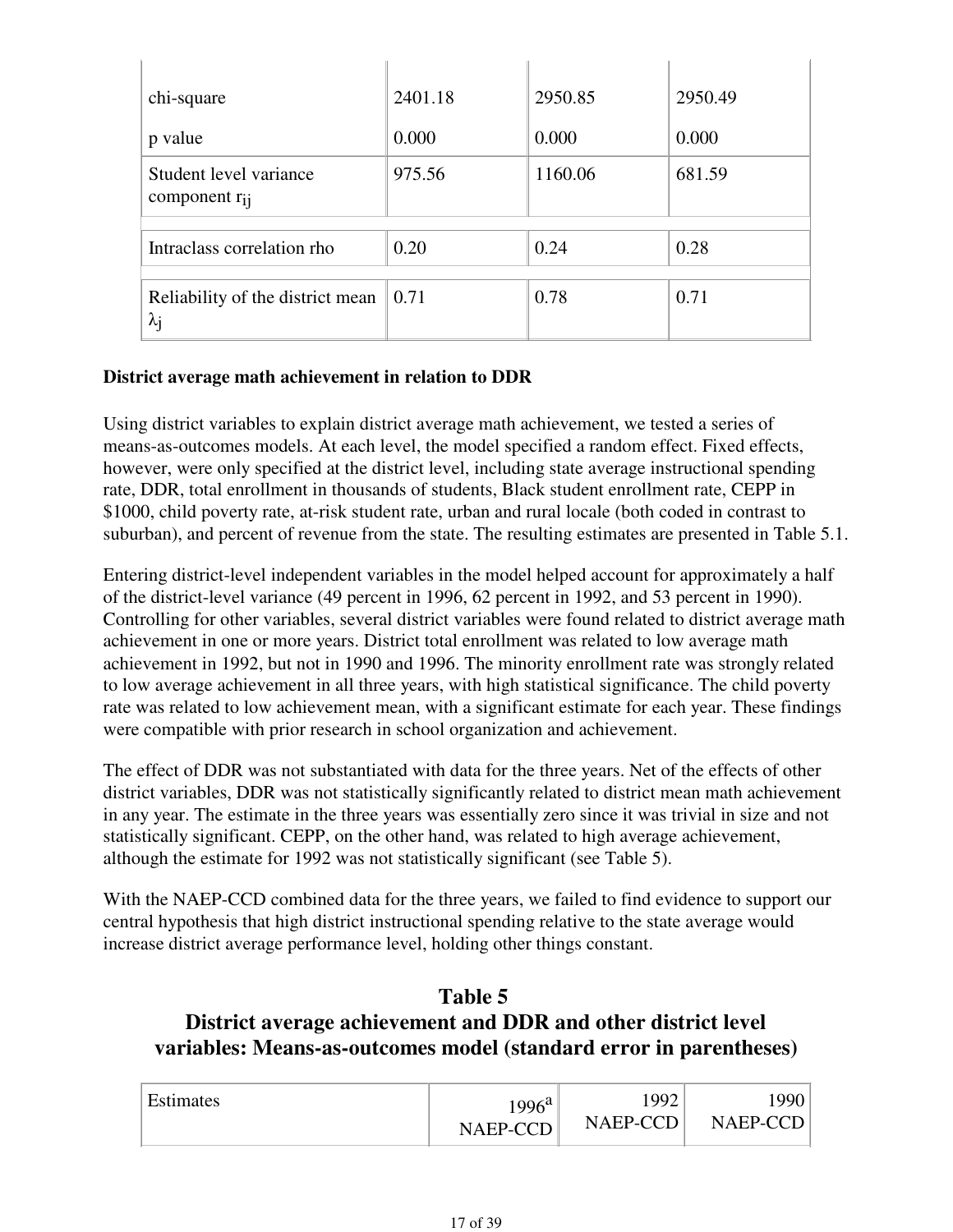| <b>Fixed effects</b>                                                         |                    |                              |                  |
|------------------------------------------------------------------------------|--------------------|------------------------------|------------------|
| District mean $\gamma_{00}$                                                  | 268.53 (1.18)      | 259.23 (1.19)                | 254.86 (1.28)    |
| State average instructional spending<br>rate $\gamma$ <sub>01</sub>          | $-0.21(0.24)$      | $-0.19(0.28)$                | $-0.64(0.31)$    |
| District discretionary rate of<br>instructional spending (DDR) $\gamma_{02}$ | $-0.21(0.17)$      | 0.42(0.26)                   | $-0.20(0.16)$    |
| Total enrollment in thousands $\gamma_{03}$                                  | $-0.01(0.02)$      | $*$ -0.03 (0.01)             | $-0.01(0.01)$    |
| Minority enrollment rate $\gamma_{04}$                                       | $*$ -0.45 (0.06)   | $*$ <sup>-</sup> 0.54 (0.07) | $*$ -0.36 (0.09) |
| CEPP \$1000 γ05                                                              | $*2.74(1.06)$      | 1.49(1.13)                   | $**4.16(1.59)$   |
| Child poverty rate $\gamma_{07}$                                             | $*$ -0.21 $(0.11)$ | $*$ -0.32 (0.14)             | $*$ -0.59 (0.13) |
| Urban district $\gamma_{08}$                                                 | $-0.82(3.82)$      | $-1.27(3.01)$                | 1.10(3.50)       |
| State revenue percentage $\gamma_{010}$                                      | $-0.03(0.05)$      | $*$ -0.16 (0.06)             | $-0.09(0.06)$    |
| Random effects<br>District mean u0j                                          | 125.21             | 150.41                       | 121.57           |
| chi-square                                                                   | 1303.42            | 1288.03                      | 1420.38          |
| District level variance explained                                            | 0.49               | 0.62                         | 0.53             |
| Student level variance                                                       | 974.56             | 1158.68                      | 671.91           |

\*  $p < 0.05$  \*\*  $p < 0.01$ 

<sup>a</sup> A missing value flag was included in the model but not presented because its coefficient was not statistically significant.

#### **Joint effects between DDR and other district variables**

Exploring the possible joint effects between fiscal and demographic variables at the district level, we tested a number of interaction terms and presented selected estimates from the model (see Table 6). We found no evidence of a joint effect between DDR and the state contribution to the district revenue in relation to math achievement. The three years' estimates were all trivial and not statistically significant. In other words, the state funding for local districts and districts' autonomy in instructional spending did not jointly influence achievement in some peculiar way as we might suspect.

## **Table 6**

## **District average achievement accounted for by DDR and other district-level variables and interaction terms: Means-as-outcomes model (standard error in parentheses)**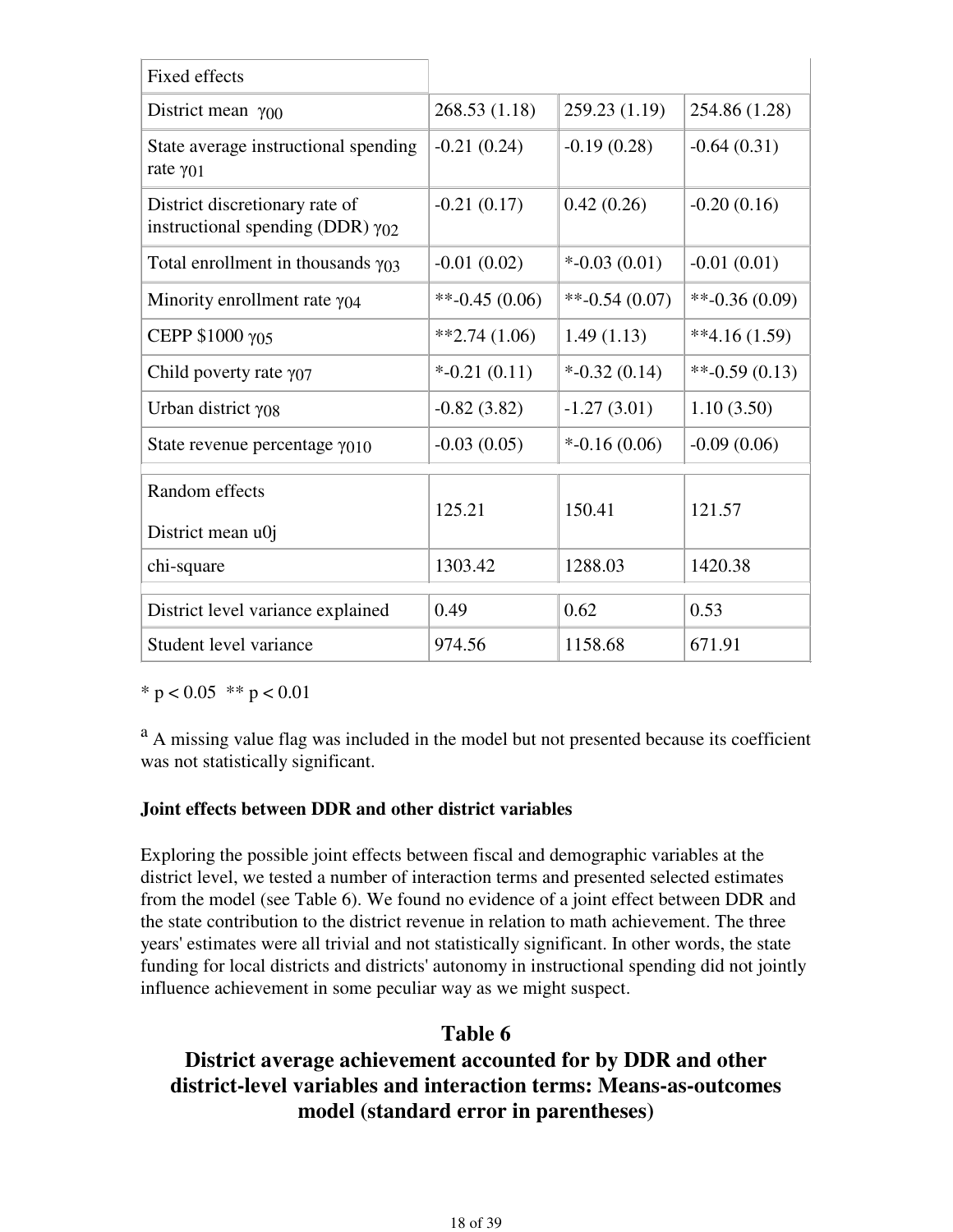| Estimates                                                                    | $1996^{\rm a}$<br>NAEP-CCD | 1992<br><b>NAEP-CCD</b> | 1990<br><b>NAEP-CCD</b> |
|------------------------------------------------------------------------------|----------------------------|-------------------------|-------------------------|
| <b>Fixed effects</b>                                                         |                            |                         |                         |
| District mean $\gamma_{00}$                                                  | 268.72 (1.22)              | 259.17 (1.31)           | 254.95 (1.17)           |
| State average instructional spending<br>rate γ01                             | $-0.26(0.23)$              | $-0.15(0.27)$           | $-0.44(0.30)$           |
| District discretionary rate of<br>instructional spending (DDR) $\gamma_{02}$ | $*-1.03(0.52)$             | 0.87(0.65)              | 0.41(0.35)              |
| Total enrollment in thousand $\gamma_{03}$                                   | $-0.02(0.01)$              | $*$ -0.03 (0.01)        | $-0.02(0.01)$           |
| Minority enrollment rate $\gamma_{04}$                                       | $*$ -0.47 (0.06)           | $*$ -0.53 (0.08)        | $*$ -0.36 (0.10)        |
| CEPP \$1000 γ05                                                              | $*2.89(1.05)$              | 1.57(1.13)              | $*3.72(1.58)$           |
| Child poverty rate $\gamma$ <sub>06</sub>                                    | $-0.10(0.13)$              | $*$ -0.41 $(0.16)$      | $*$ -0.58 (0.15)        |
| State revenue percentage $\gamma_{07}$                                       | $-0.02(0.06)$              | $*$ -0.15 (0.06)        | $-0.09(0.06)$           |
| Urban district $\gamma_{08}$                                                 | $-1.64(3.69)$              | $-0.11(3.06)$           | $-0.27(2.74)$           |
| Interaction terms                                                            |                            |                         |                         |
| DDR x State revenue percentage $\gamma_{09}$                                 | 0.01(0.01)                 | 0.00(0.01)              | $-0.00(0.00)$           |
| DDR x Urban $\gamma$ 010                                                     | $-0.36(0.51)$              | 0.25(0.63)              | $*1.47(0.41)$           |
| DDR x Child poverty $\gamma_{011}$                                           | $*0.03(0.01)$              | $-0.05(0.03)$           | $-0.02(0.01)$           |
| Randomeffects<br>District mean u0j                                           | 125.47                     | 146.52                  | 116.91                  |
| chi-square                                                                   | 1247.82                    | 1306.15                 | 1284.82                 |
| District level variance explained                                            | 0.49                       | 0.64                    | 0.55                    |
| Student level variance                                                       | 974.18                     | 1158.68                 | 671.91                  |

\*  $p < 0.05$  \*\*  $p < 0.01$ 

<sup>a</sup> A missing value flag was included in the model but not presented because its coefficient was not statistically significant.

The combined effect of DDR and urban locale seemed more complicated. It was substantial and statistically significant with the 1990 data (the fixed effect estimate  $\gamma_{010} =$ 1.47 with  $p < 0.001$ ), but virtually nil with the 1992 and 1996 data. The positive 1990 estimate implied that higher spending on instruction in a district (relative to the state average) was related to higher average achievement for *urban* districts and the effect size was fairly large. The finding, were it substantiated with multiple years' data, would offer important policy implications.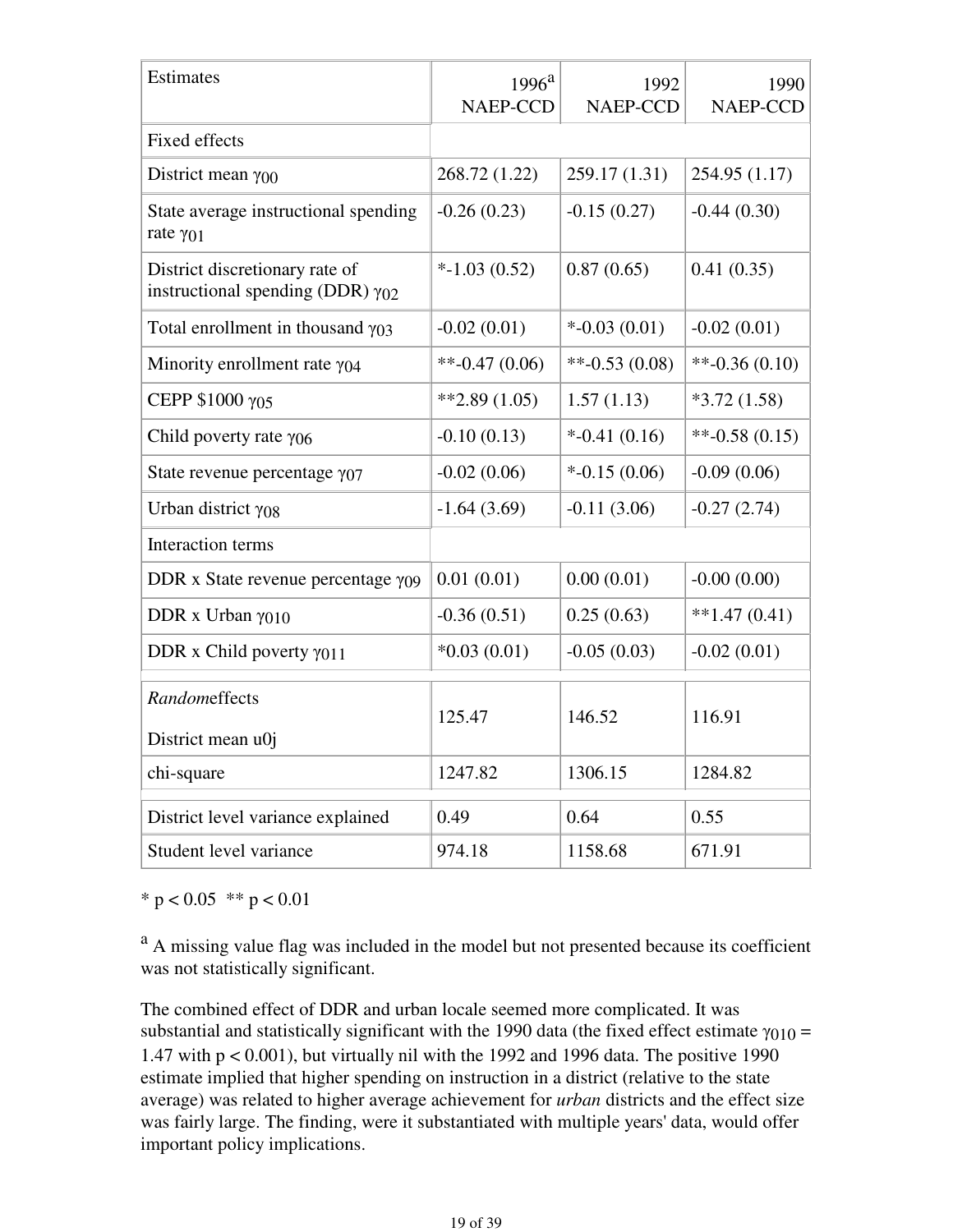Another interaction term was between DDR and the child poverty rate, which also resulted in inconsistent estimates across years. Only in 1996 was the estimate meaningful  $(0.03$  at  $p < 0.05$  level), implying that, among high poverty districts, higher instructional spending than the state average was related to slight better average math achievement; but among low poverty districts, there was no such relationship. Again, this finding would be potentially important should it be confirmed. It was not, however, substantiated with data for 1992 and 1990. In fact, the effect disappeared even with the 1996 data in subsequent analysis where additional variables were statistically controlled for (see Table 8.1). Though the findings on combined effects between district discretionary instructional spending were highly tentative, they posed questions for further studies.

Note that the DDR estimate, again, was trivial after the interaction terms entered into the equation, except for 1996, when the estimate was significant at  $p < 0.05$  level, modest, and *negative* (- 1.03). This exception, as we see, should not change the overall finding that DDR was largely unrelated to 8th graders' math achievement. On the other hand, net of the additional interaction effects, CEPP estimate remained largely substantial and significant for 1996 and 1990, indicating a positive relationship with math achievement. The estimate was not statistically significant for 1992.

#### **Math achievement gaps associated with sex, race/ethnicity, and SES**

To examine the relationships of DDR to math achievement gaps associated with social and demographic categories, it was necessary first to assess the magnitude of the gaps and their variance; that is, how much the gaps varied across districts. We specified a random-coefficient regression model wherein individual student sex, race/ethnicity, and parental educational attainment were estimated as both fixed and random effects. The estimates are presented in Table 7.

### **Table 7**

## **Math achievement differences relating to sex race/ethnicity and parents' educational attainment: Random coefficient regression model (standard error in parentheses)**

| Estimates                                                   | $1996^{\rm a}$<br>NAEP-CCD | 1992<br><b>NAEP-CCD</b> | 1990<br>NAEP-CCD               |
|-------------------------------------------------------------|----------------------------|-------------------------|--------------------------------|
| Fixed effects coefficient                                   |                            |                         |                                |
| district mean $\gamma_{00}$                                 | 269.77 (1.46)              | 260.20(1.65)            | 256.05(1.62)                   |
| sex difference $\gamma_{10}$                                | 0.01(1.26)                 | 0.78(1.26)              | 0.57(1.30)                     |
| Race-ethnic difference $\gamma_{20}$                        | $*$ -23.33 (2.15)          | $*24.09$<br>(2.00)      | $*$ <sup>20.16</sup><br>(1.90) |
| Parents' educational attainment<br>difference $\gamma_{30}$ | $*16.75(1.45)$             | $*15.38(1.38)$          | $*17.89(1.31)$                 |
| Random effects                                              | $*256.42$                  | **383.49                | $*267.97$                      |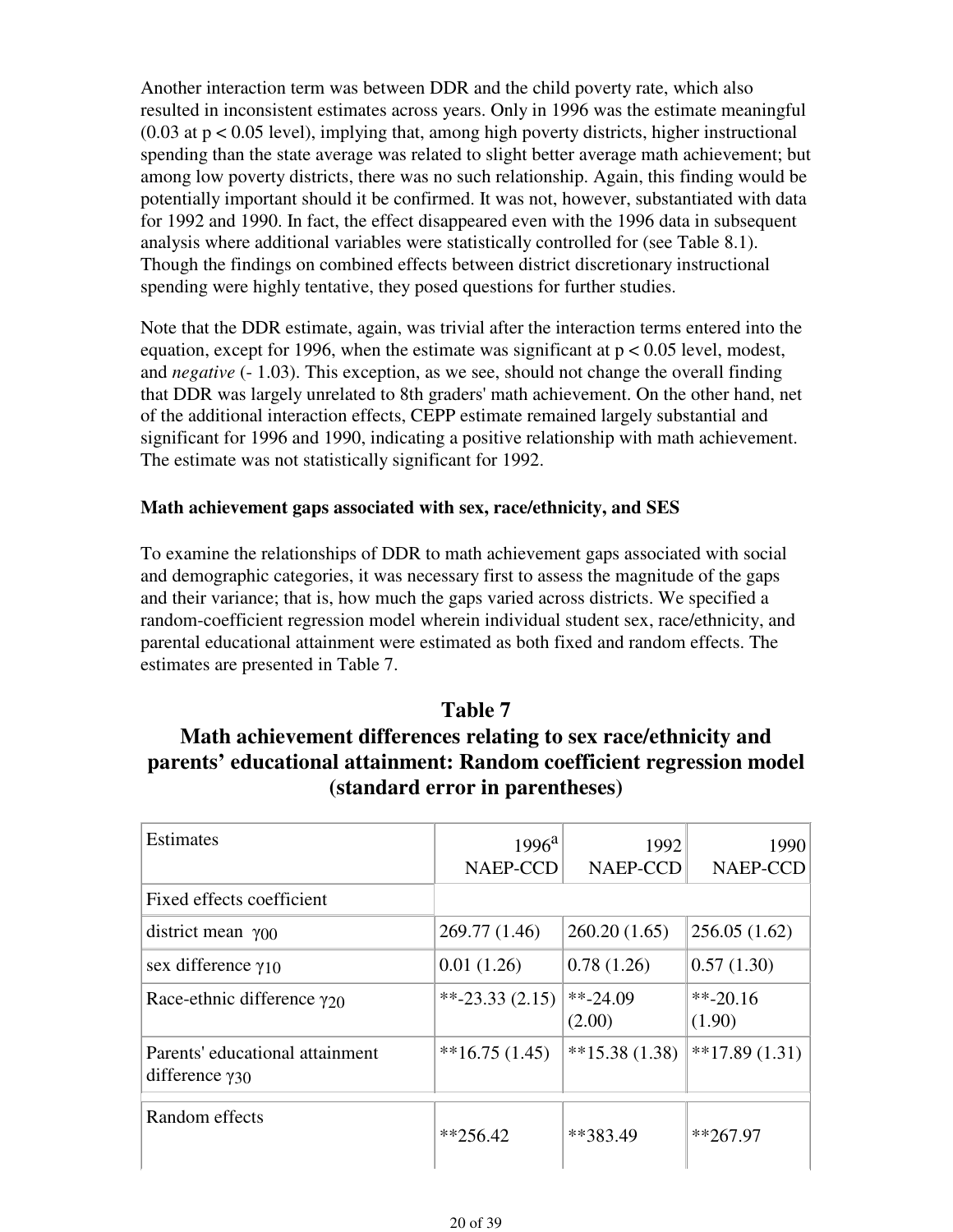| District mean u0j<br>(df; chi-square)                              | (136; 2557.89)        | $(153; 3106.93)$ (117; 2853.21) |                      |
|--------------------------------------------------------------------|-----------------------|---------------------------------|----------------------|
|                                                                    | $*82.69$              | $*80.35$                        | $**91.67$            |
| sex difference u1j                                                 |                       |                                 |                      |
| (df; chi-square)                                                   | (136; 212.05)         | (153; 220.76)                   | (117; 195.57)        |
| Race-ethnic difference u2j                                         | $**168.08$            | $**191.28$                      | $**105.77$           |
| (df; chi-square)                                                   | (136; 202.07)         | (153; 233.29)                   | (117; 238.53)        |
| Parents' educational attainment<br>difference u3j (df; chi-square) | $**69.07$             | $**44.75$                       | $**68.04$            |
|                                                                    | (136; 219.91)         | (153; 210.52)                   | (117; 227.77)        |
| Student level variance                                             | 778.71                | 962.97                          | 530.74               |
| Correlation among district effects                                 |                       |                                 |                      |
|                                                                    | $t_{11}$<br>$t_{00}$  | $t_{00}$<br>$t_{11}$            | $t_{00}$<br>$t_{11}$ |
| District mean $t_{00}$                                             | $t_{22}$              | $t_{22}$                        | $t_{22}$             |
| Sex difference t <sub>11</sub>                                     | 1.00                  | 1.00                            | 1.00                 |
| Race/ethnicity difference t <sub>22</sub>                          | $-0.22$               | $-0.01$                         | $-0.03$              |
| Parents' education difference t33                                  | $0.25 - 0.14$         | $-0.17 - 0.33$                  | $0.02 - 0.03$        |
|                                                                    | $0.16 - 0.18$<br>0.44 | $0.21 - 0.29 0.23 0.11 - 0.22$  | $-0.11$              |
| Reliability of regression coefficient estimates                    |                       |                                 |                      |
| District mean                                                      | 0.73                  | 0.79                            | 0.71                 |
| Sex difference                                                     | 0.31                  | 0.33                            | 0.34                 |
| Race/ethnic difference                                             | 0.31                  | 0.32                            | 0.25                 |
| Parents' education difference                                      | 0.26                  | 0.23                            | 0.28                 |

\*  $p < 0.05$  \*\*  $p < 0.01$ 

<sup>a</sup> A missing value flag was included in the model but not presented because its coefficient was not statistically significant.

There was no evidence from each year's data that 8th grade math achievement differed by sex *within districts* as the fixed effect coefficient was close to zero and was not statistically significant. However, the random variation associated with sex was substantial and statistically significant across the three years (e.g., for 1996  $u_{1j} = 82.69$ ,

 $df = 136$ ,  $c^2 = 212.05$ ), suggesting that sex difference in achievement varied considerably across districts around a mean of zero. This situation was similar to findings from some earlier studies (e.g., Raudenbush, Kidchanapanish, & Kang 1991). Not only the magnitude of the gap, but also the direction of the association, could differ across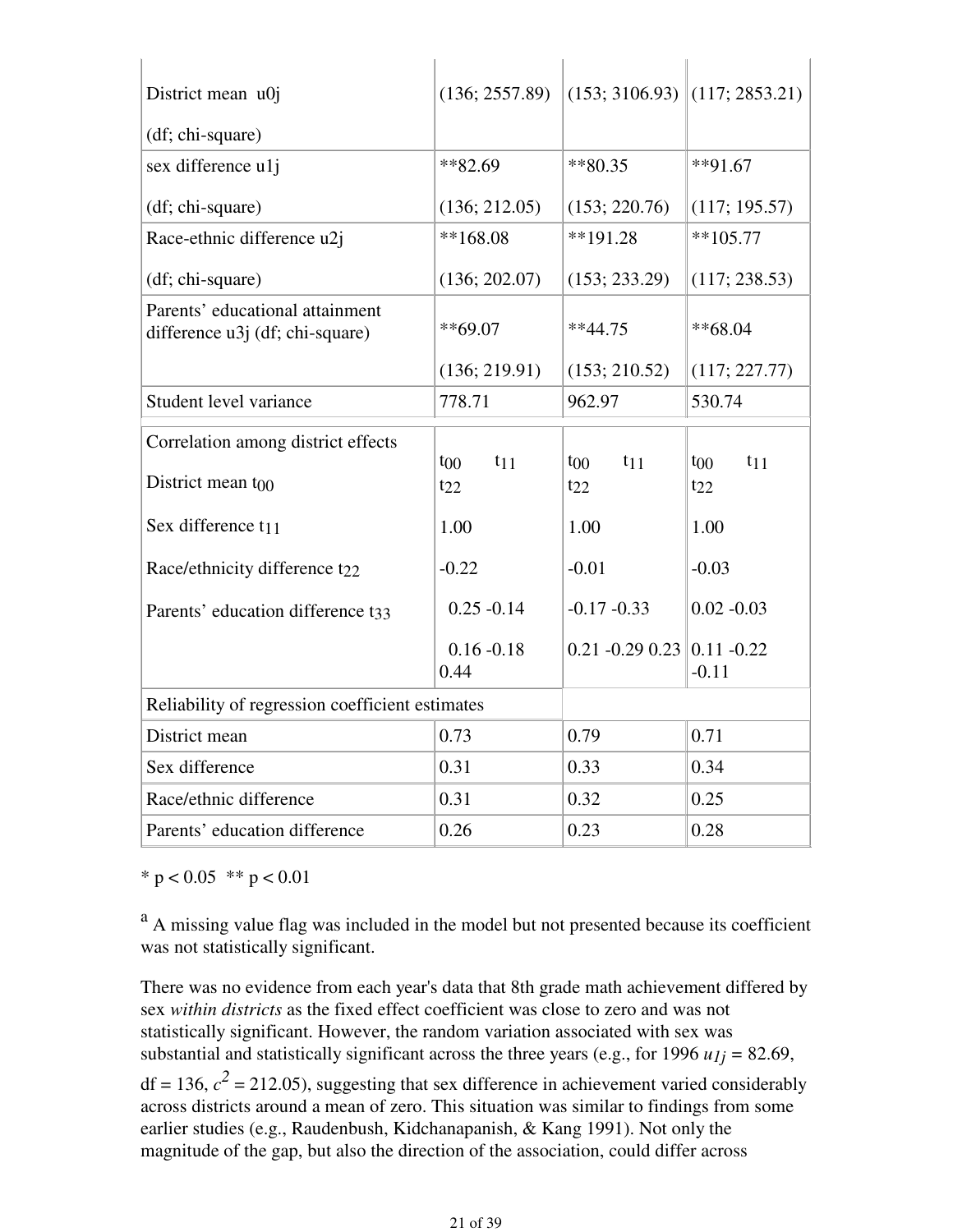districts. It is possible to sort out factors that were responsible for the variance in future analysis. However, limited by the scope of this study, we did not include sex as an achievement gap in the subsequent modeling.

Race/ethnicity was clearly a strong predictor of math achievement for all three years. The fixed effect estimate γ20 was large (-23.33 for 1996, -24.09 for 1992, and —20.16 for 1990) and highly significant ( $p < 0.001$  each year), confirming that minority students (other than Asian American) on average tended to achieve low on the NAEP math test within districts. The random effect for race/ethnicity was substantial and significant, revealing that districts differed in the racial/ethnic gap and that the variance needed further explanation.

As a socioeconomic status indicator, parents' educational attainment was specified in the model. The fixed effect estimate γ30 was positive and large for each year (16.75, 15.38, and 17.89 respectively for 1996, 1992, and 1990, all significant at  $p < 0.01$  level). The estimate suggested that within districts, on average, students whose parents had college or more education performed better on the NAEP math test. The estimate of the random effect was also substantial and highly significant over the years, revealing that districts differed in the math achievement gap associated with family social background. Obviously, the varying achievement gap relating to parents' education merited further modeling.

Because of the specified student-level variables in the model, student-level variance became considerably small relative to the estimates from the prior means-as-outcomes model (778.71, 962.97 and 530.74 in Table 7, compared with the 974.56, 1158.68, and 681.08 shown in Table 5, respectively, for the three years).

The covariance matrixes generated from the model with the three years' data provided information about the correlation between district-level residual random effects (Table 7, panel 3). One of the consistent findings for all the years was that the district average achievement residual variance positively and moderately related to the residual variance of parents' education-associated achievement gap (0.16, 0.21, and 0.11). This finding implied that, holding other things constant, the higher the district average math test scores, the wider the district-level achievement gap between students whose parents had higher education and students whose parents did not. Another consistent estimate was the correlation between sex gap and parents' education gap (-0.18, -0.29, and —0.22 for the three years). These estimates suggested that, to some modest extent, the wider a district's sex difference in math achievement, the smaller the district's math achievement gap relating to parents' education. The remaining estimates of correlation changed substantially across years and it was impossible to interpret them without further analysis.

A final note for the random coefficient model: For each year, while the reliability of the intercept (district average math achievement) was reasonably high, the reliability measures for slopes (differences associated with sex, race/ethnicity, and parental education) were fairly low. This finding pointed to a frequently encountered problem in HLM analysis of survey data; that is, the difficulty to model the slopes (see Bryk & Raudenbush, 1992, pp. 102—103). Additional analysis was needed to sort out whether the lower reliability for slope statistics was due to the NAEP data collection design, small within-district sample, real differences across districts in the statistics, or simply the error variance in the slope estimation.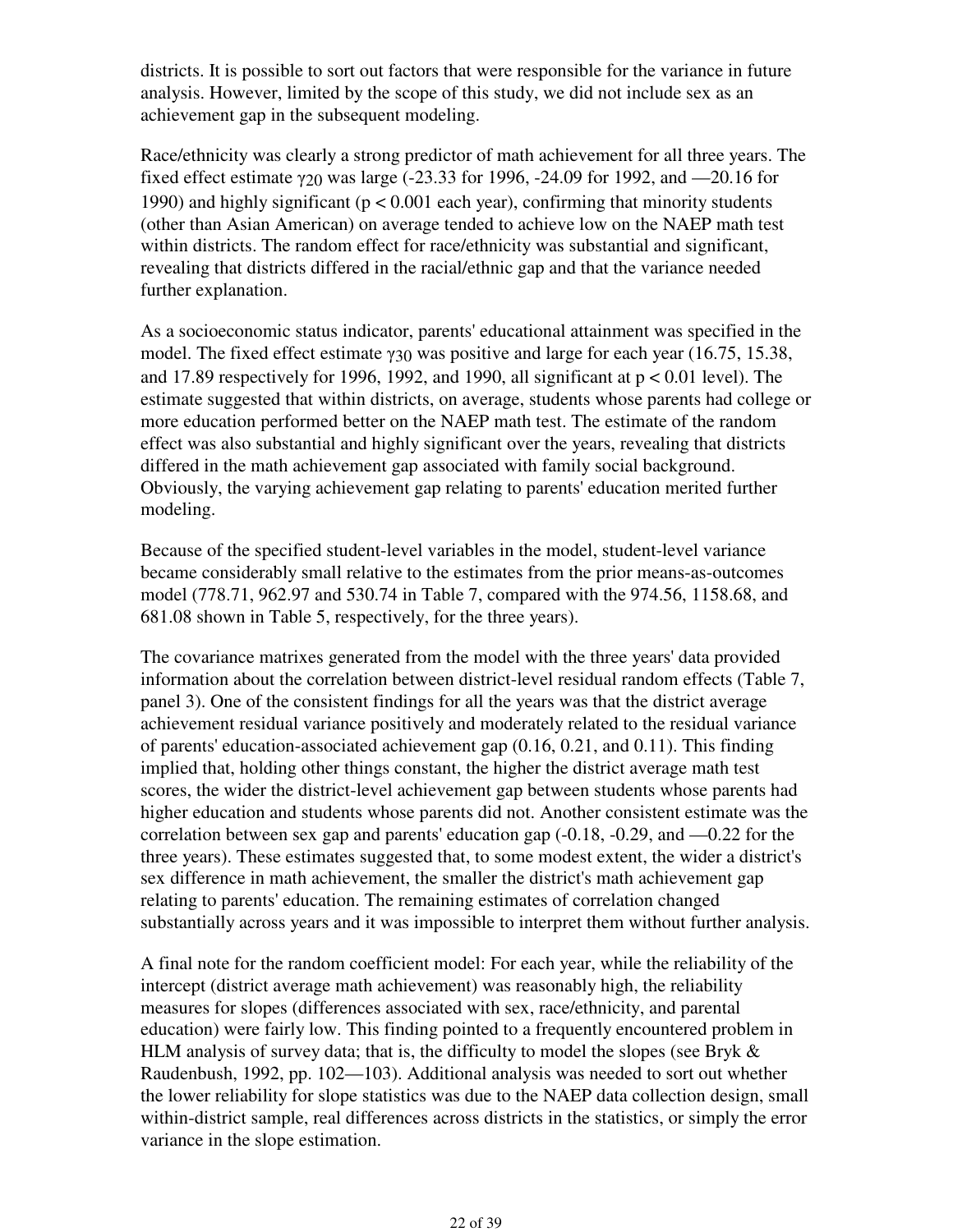### **Final model**

To control for variables at the student and district levels in examining the relationships of DDR and achievement, we integrated the previous modeling into a full HLM model, with both means and slopes as outcomes in the regression analysis. The resulting estimates of fixed effects and random effects are presented separately in Tables 8.1 and 8.2. The findings were consistent with those discussed earlier. Accounting for district's average math achievement, we did not observe any effect by DDR. However, CEPP and a number of district factors did relate to the achievement mean, as interpreted below.

### **Table 8-1**

## **District mean, racial/ethnic gap, and SES gap in achievement accounted for by DDR and other district variables: Fixed effects (standard error in parentheses)**

| Estimates                              | 1996     |             | 1992            |             | 1990            |             |
|----------------------------------------|----------|-------------|-----------------|-------------|-----------------|-------------|
|                                        |          | $NEAP-CCDa$ | <b>NAEP-CCD</b> |             | <b>NAEP-CCD</b> |             |
| District average mean $\gamma_{00}$    | 268.64   | (1.15)      | 259.12          | (1.17)      | 254.89          | (1.22)      |
| State average instructional            |          |             |                 |             |                 |             |
| spending rate $\gamma_{01}$            | $-0.27$  | (0.23)      | $-0.16$         | (0.27)      | $-0.44$         | (0.30)      |
| Total enrollment in thousand           |          |             |                 |             |                 |             |
| $\gamma$ 02                            | $-0.01$  | (0.02)      | $-0.03$         | (0.02)      | $-0.02$         | (0.01)      |
| Minority enrollment rate $\gamma_{03}$ | $-0.47$  | $**$ (0.06) | $-0.53$         | $**$ (0.08) | $-0.36$         | $***(0.10)$ |
| CEPP in $K \gamma_{04}$                | 2.85     | $**$ (1.07) | 1.60            | (1.14)      | 3.69            | $*(1.56)$   |
| Child poverty rate $\gamma_{05}$       | $-0.09$  | (0.13)      | $-0.40$         | $*(0.17)$   | $-0.58$         | $**(0.15)$  |
| Percent of revenue from state          |          |             |                 |             |                 |             |
| $\gamma$ 06                            | $-0.03$  | (0.06)      | $-0.17$         | $***(0.06)$ | $-0.09$         | (0.06)      |
| Urban locale γ07                       | $-1.97$  | (3.61)      | $-0.27$         | (3.02)      | $-0.54$         | (2.79)      |
| DDR $\gamma$ 08                        | $-1.02$  | (0.52)      | 0.52            | (0.64)      | 0.38            | (0.35)      |
| DDR*urban $\gamma$ 09                  | $-0.36$  | (0.49)      | 0.20            | (0.64)      | 1.48            | $**(0.43)$  |
| DDR*state revenue percentage           |          |             |                 |             |                 |             |
| $\gamma$ 010                           | 0.01     | (0.01)      | 0.01            | (0.01)      | 0.00            | (0.01)      |
| DDR*poverty rate $\gamma$ 011          | 0.03     | (0.02)      | $-0.05$         | (0.03)      | $-0.02$         | (0.02)      |
| Race/ethnicity gap $\gamma_{10}$       | $-23.64$ | $**(1.76)$  | $-24.35$        | $**(1.68)$  | $-21.55$        | $**(1.59)$  |
| Average state instructional            |          |             |                 |             |                 |             |
| spending rate $\gamma_{11}$            | 0.52     | (0.38)      | 0.56            | (0.37)      | $-0.24$         | (0.55)      |
| Total enrollment in thousands          |          |             |                 |             |                 |             |
| $\gamma_{12}$                          | 0.00     | (0.01)      | $-0.01$         | (0.01)      | $-0.03$         | $*(0.01)$   |
| Minority enrollment rate $\gamma_{13}$ | $-0.13$  | (0.10)      | $-0.07$         | (0.11)      | 0.01            | (0.15)      |
| CEPP in $K \gamma_{14}$                | 0.71     | (1.74)      | 0.99            | (2.28)      | 4.08            | (2.47)      |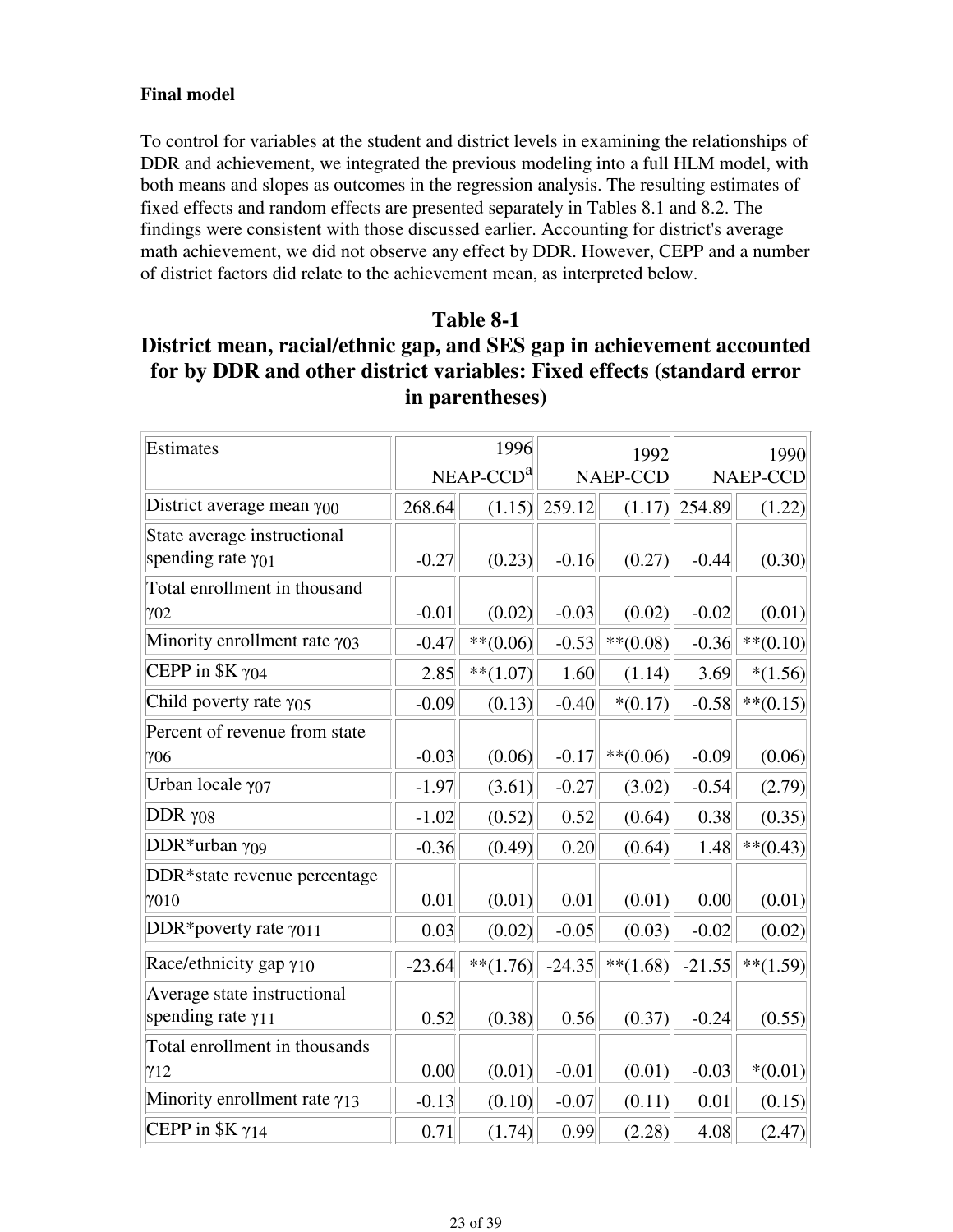| Child poverty rate $\gamma$ 15           | 0.04    | (0.18)      | 0.38    | $*(0.17)$  | $-0.08$ | (0.23)     |
|------------------------------------------|---------|-------------|---------|------------|---------|------------|
| Urban locale $\gamma_{16}$               | 0.57    | (3.53)      | $-4.08$ | (3.91)     | $-7.37$ | (4.39)     |
| DDR $\gamma$ 17                          | 0.13    | (0.40)      | $-0.16$ | (0.54)     | 0.43    | (0.36)     |
| SES (parent education) gap $\gamma_{20}$ | 15.95   | $**$ (1.22) | 14.81   | $**(1.15)$ | 17.13   | $**(1.12)$ |
| Average state instructional              |         |             |         |            |         |            |
| spending rate $\gamma_{21}$              | $-0.24$ | (0.25)      | 0.00    | (0.21)     | $-0.05$ | (0.32)     |
| Total enrollment in thousands            |         |             |         |            |         |            |
| Y22                                      | 0.01    | (0.01)      | 0.00    | (0.02)     | 0.01    | (0.01)     |
| Minority enrollment rate $\gamma_{23}$   | $-0.08$ | (0.06)      | $-0.05$ | (0.05)     | $-0.07$ | (0.09)     |
| CEPP in $K \gamma_{24}$                  | 0.35    | (1.04)      | 1.63    | (1.14)     | $-0.47$ | (1.70)     |
| Child poverty rate $\gamma_{25}$         | $-0.31$ | $**(0.12)$  | $-0.10$ | (0.09)     | $-0.03$ | (0.15)     |
| Urban locale $\gamma_{26}$               | $-1.18$ | (2.76)      | 0.46    | (2.60)     | $-1.03$ | (2.27)     |
| DDR $\gamma$ 27                          | $-0.42$ | (0.25)      | $-0.01$ | (0.21)     | 0.00    | (0.18)     |

\*  $p < 0.05$  \*\*  $p < 0.01$ 

<sup>a</sup> A missing value flag was included in the model but not presented because its coefficient was not statistically significant.

## **Table 8-2**

## **District mean, racial-ethnic gap, and SES gap in achievement accounted for by DDR and other district variables: Random effects (standard error in parentheses)**

|                                                    | $1996^{\rm a}$ | 1992                       | 1990      |
|----------------------------------------------------|----------------|----------------------------|-----------|
| Estimates                                          |                | NAEP-CCD NAEP-CCD NAEP-CCD |           |
| Random effects                                     |                |                            |           |
| District mean $u_{0j}$                             |                |                            |           |
| df                                                 | 132.18         | 151.91                     | 119.94    |
| chi-square                                         | 125            | 142                        | 105       |
| variance explained:                                | 1325.27        | 1341.32                    | 1259.89   |
| relative to means-as-outcomes- model               | $-0.05^{b}$    | $b$ -0.03                  | $b$ -0.02 |
| relative to random coefficient regression<br>model | 0.48           | 0.61                       | 0.55      |
| Racial/ethnic gap u <sub>1j</sub>                  | 152.28         | 165.78                     | 81.67     |
| chi-square                                         | 187.61         | 212.61                     | 209.58    |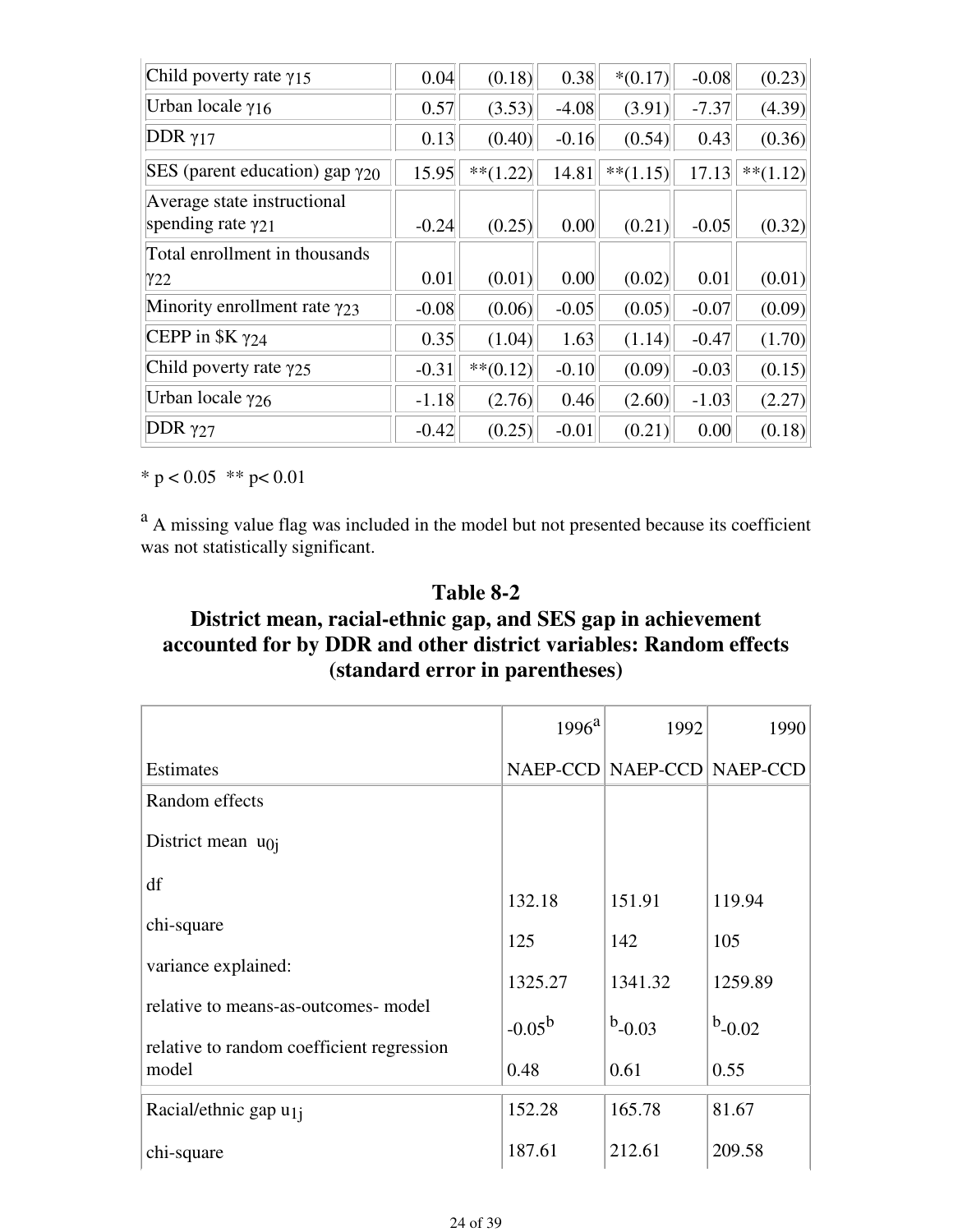| variance explained:<br>relative to random coefficient regression |        |        |        |
|------------------------------------------------------------------|--------|--------|--------|
| model                                                            | 0.10   | 0.14   | 0.23   |
| $SES$ gap $u1j$                                                  |        |        |        |
| chi-square                                                       |        |        |        |
|                                                                  | 60.80  | 42.14  | 64.82  |
| variance explained:                                              |        |        |        |
| relative to random coefficient regression                        | 204.70 | 199.03 | 206.78 |
| model                                                            | 0.13   | 0.05   | 0.06   |
|                                                                  |        |        |        |
| Student level variance                                           | 804.03 | 988.08 | 545.27 |

\*  $p < 0.05$  \*\*  $p < 0.01$ 

<sup>a</sup> A missing value flag was included in the model but not presented because its coefficient was not statistically significant.

<sup>b</sup> The estimate implies that the final model accounted for a smaller portion of the variance of this variable.

*Fixed effects:* The fixed effect estimate for DDR in 1996 was  $\gamma_{08} = -1.02$ , not statistically significant ( $p = 0.051$ , see Table 8.1). The other years' estimates were close to zero and statistically insignificant as well. This finding, again, showed no evidence that district discretionary instructional spending relative to the state average spending would lead to higher average math achievement.

The minority enrollment rate was a consistently strong negative predictor of districts' mean math achievement, with estimates of -0.47, -0.53, and -0.36 for the three years, all highly significant. CEPP was quite consistently estimated as a positive predictor of district achievement level, with estimates of 2.85 in 1996, 1.60 in 1992, and 3.69 in 1990, and statistically significant in 1996 and 1990. The child poverty rate was another predictor with fairly consistent estimates over the years (-0.09 for 1996, -0.40 for 1992, and -0.58 for 1990), and the statistic was significant in 1992 and 1990. Note that the state's share of revenue for the district yielded a statistically significant estimate only for 1992 ( $-0.17$ ,  $p < 0.01$ ). This suggested that holding other conditions constant, districts that received a higher portion of state contribution tended to achieve somewhat lower in the NAEP test in that year, probably due to the fact that states' contribution was typically prioritized for low-achieving local schools.

Estimates of interaction effects from the full model confirmed those from the previous modeling. For one, the interaction between DDR and urban locale was quite strong and statistically significant for 1990 (1.48, at  $p < 0.01$  level). DDR seemed to connect to the somewhat higher average math score of urban districts relative to districts in suburban or rural areas. The 1996 and 1992 data, however, failed to produce consistent estimates and therefore this finding is tentative as well. We note that the estimate for the DDR-poverty interaction effect was no longer found to be different from zero for 1996 data with the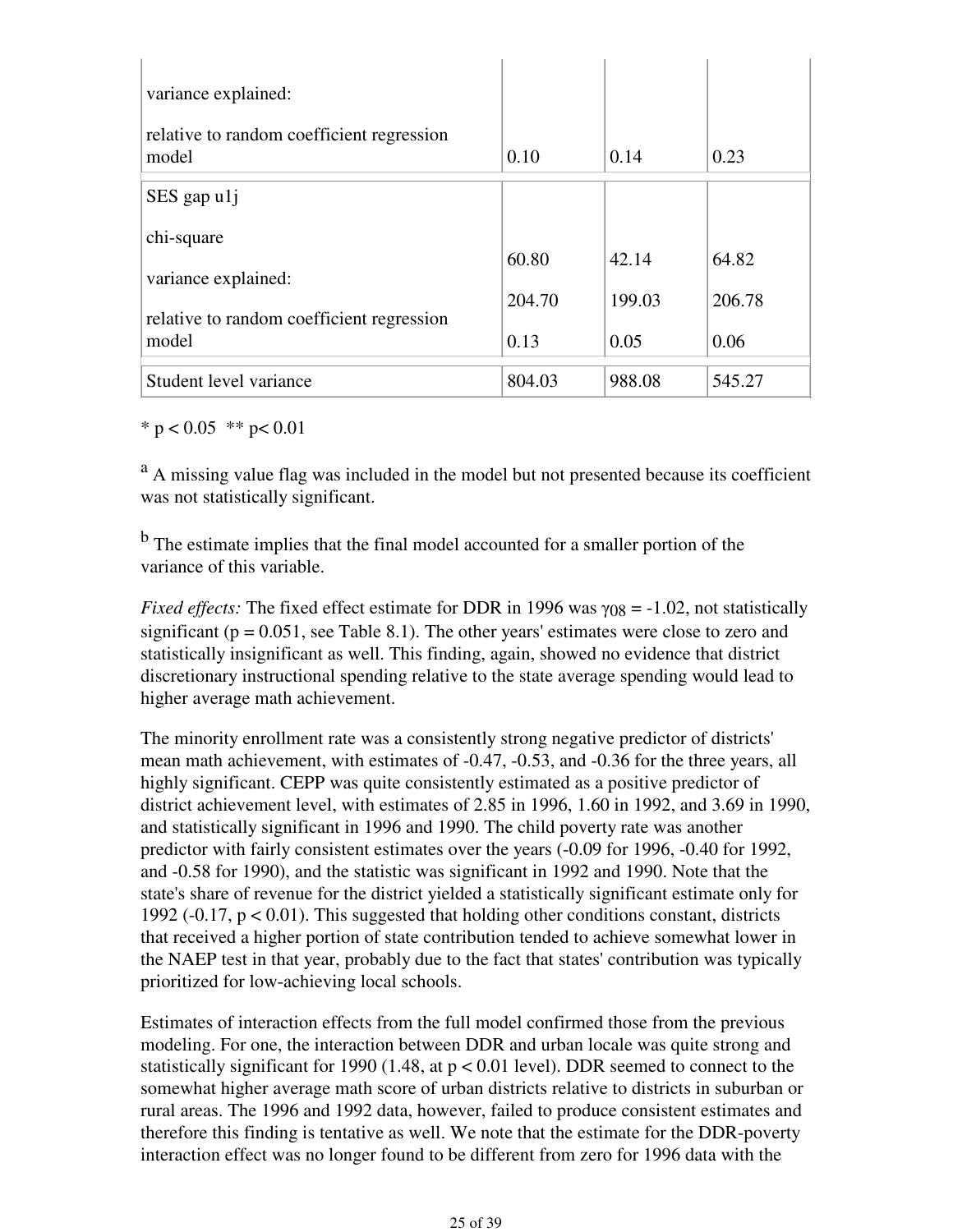full model.

Gaps associated with race/ethnicity and parents' education were substantiated with the full model. Controlling for both within and between district variables, both race/ethnicity and parents' education had sizable fixed effect on mean achievement across the three years. For race/ethnicity, the estimate was -23.64 in 1996, -24.35 in 1992, and -21.55 in 1990, significant at p < 0.01 level. Two variables showed some unstable effect on the gap, but only for one year. One was district total enrollment, related to a trivially narrowed gap  $(-0.03$  at  $p < 0.05$  level) for 1990. The child poverty rate, on the other hand, related to a smaller racial gap  $(0.38 \text{ at } p < 0.05 \text{ level})$  for 1992, suggesting that in districts of high poverty, minority students' achievement was slightly closer to White and Asian students' than it was in districts of low poverty. Again, without across-year consistent estimates, this interpretation requires additional analyses to confirm.

Accounting for the gap associated with SES as indicated by parents' educational attainment, none of the fixed estimates were statistically significant, except that of the child poverty rate

(-0.31 at p < 0.01 level) estimated with 1996 data. This effect may be interpreted in a similar way to that for the poverty rate and race/ethnicity gap. It may imply that for students who attended high poverty districts, parents' education made a smaller difference in their math achievement than it did for students in other districts. Poverty at the district level thus seemed to "dampen" the racial and socioeconomic differences at the student level. We may speculate that this finding perhaps hints of narrow ranges of both student background measures and achievement measures in a high poverty district. In other words, poverty-related social homogeneity might underlie the reduced achievement gaps. Without consistent results across years, such a "dampening" hypothesis about district-level poverty on the individual achievement gaps awaits additional analysis to substantiate.

#### *Random effects:*

The final model's goodness of fit estimates were quite comparable for the three years (see Table 8.2). In general, the model has been improved in regard to accounting for the slope but not for the district mean. For example, between-district variance as estimated in the final model was actually smaller than it was estimated in the means-as-the-outcome model (see Table 6), which contained the same district-level variables as did the final model. This pattern, similar across the three years, may suggest that the multiple predictor variables of slopes caused the model to fit less well as most added variables were not related to the slopes as expected. Nevertheless, the variance of the two slopes was substantially reduced. Relative to the random-coefficient regression model which contained only random effect for the slopes, the final estimates showed that the slope equations fit better.

## **Conclusions**

Our findings did not support the hypothesis that drove this study, namely, that local districts could improve academic performance by increasing instructional spending. Net of district factors known to affect student achievement, school district discretionary spending in instruction, defined as the difference between the district instructional spending rate and the average instructional spending rate in a state, did not relate to a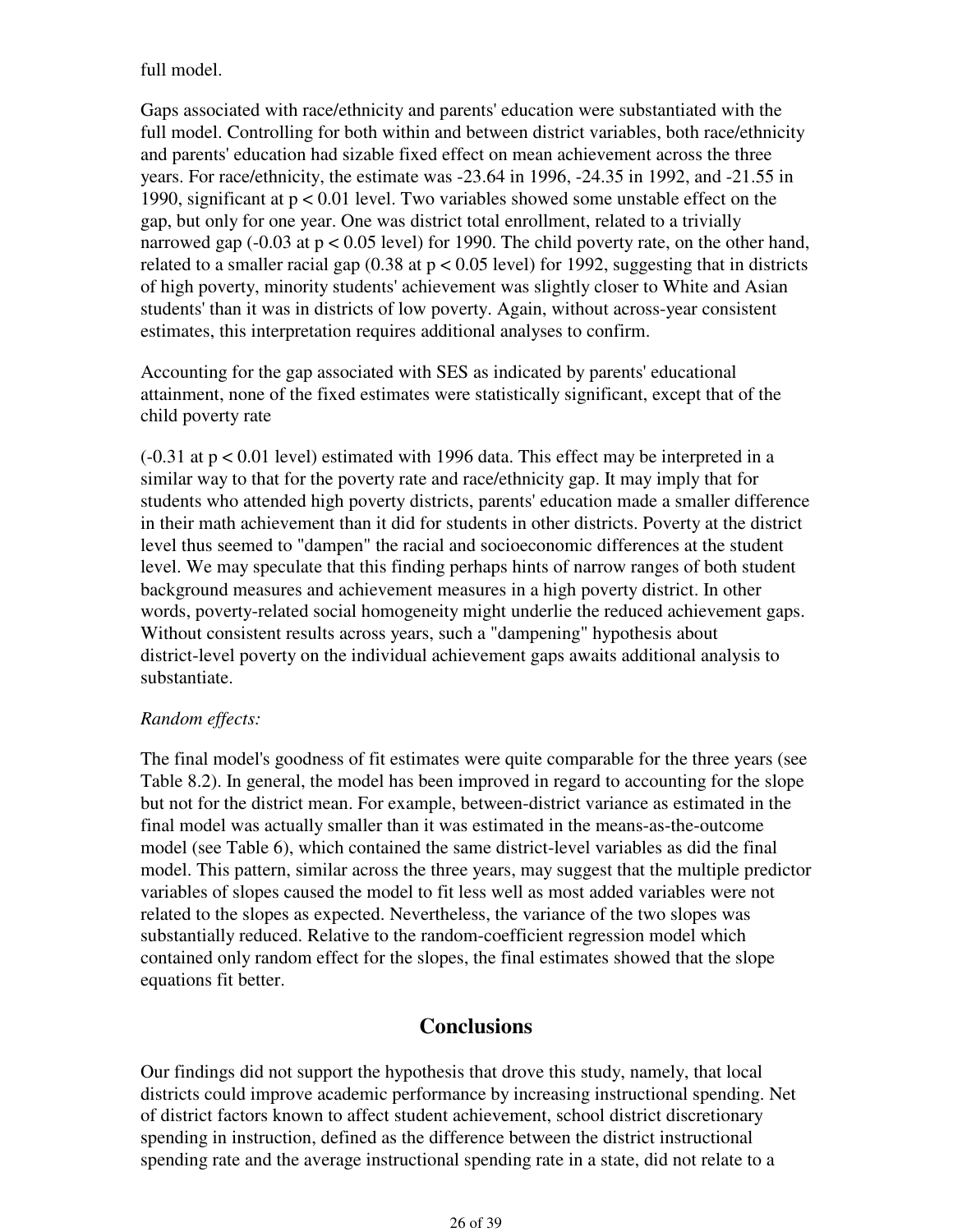district's 8th grade average math performance. The null effect was consistent in the analysis of the combined NAEP-CCD data for 1990, 1992, and 1996. On the other hand, fairly consistently, the analysis has found that some district characteristics were related to average achievement. Specifically, other conditions being equal, a district's current expenditure per pupil (CEPP) was found related to higher math performance in a modest yet consistent way. Demographic attributes at the district level, including the minority student enrollment rate and the child poverty rate, were strongly related to lower math achievement, net of other effects.

The finding of the null effect of local districts' control over instructional spending as indicated by DDR may lead to different directions for future research on the district role in reform. First, considering the complex procedures of local decisionmaking on educational financing, research needs to deepen the inquiry about districts' fiscal policymaking, especially the changing patterns of instructional spending in connection to other capital outlays and revenue. Variation in instructional spending might reflect distinctive school conditions and policy concerns other than academic performance. For example, new technologies and equipment often demand a large budget for upgrading and staff training; school security is a pressing issue calling for increasing funding in some areas; aging buildings incur extremely high costs to renovate. Many continuing or lump sum expenditures may cause instructional spending to fluctuate considerably, which may or may not have an immediate impact on academic test results. On the revenue side, federal or state funding and related requirements may vary depending on changes in the government and the legislation as well as economic conditions in a larger context. Investigators must consider specific motives underlying decisions on spending and the broad conditions leading to such motives, together with DDR in order to understand local fiscal policymaking in relation to academic performance.

The finding that CEPP was positively related to math achievement leads to questions about the value of instructional spending as a key indicator of district fiscal control in explaining student achievement. Instructional spending is probably a concept too narrow to capture the complexities involved in a district's fiscal decisionmaking. In contrast, current spending adjusted to student enrollment could be more predictive of student performance as it appears encompassing such issues as diverse district and community context and various needs for funding. Therefore, future research may test alternative indicators of district fiscal policy control in connection to student academic performance and other outcomes. CEPP definitely should be a useful candidate for such research.

Furthermore, we recognize that the district has limited instructional spending control as the range of DDR was quite narrow (over the years, approximately 20 percent below or above the state average, see Tables 2.1—2.3). Such control may have little impact—relative to district policymaking in other respects—on student achievement. Hence, we may want to shift research attention to other aspects of district policymaking and operation. For example, research may focus on district differences in handling curriculum and instructional standard development; teacher recruitment, training, participation in decisionmaking, and accountability; community involvement and support; effectiveness in managing technological upgrading, school and class size, facilities maintenance, student services, and other administrative roles.

This analysis did offer some interesting albeit unsettled clues for learning about how district discretionary instructional spending might function jointly with other variables to influence achievement. The 1990 data showed that high DDR in urban districts was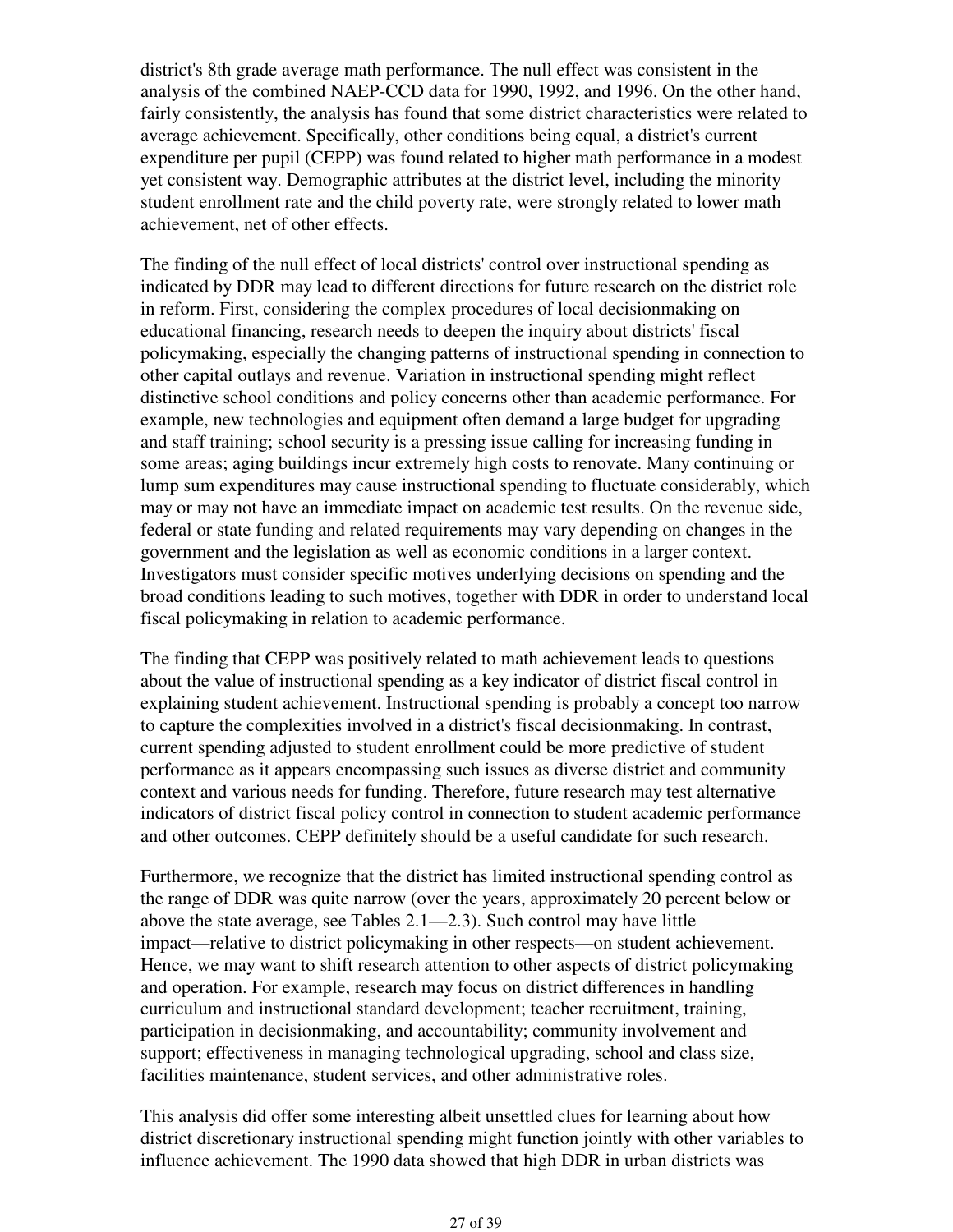related to substantially higher average math performance, although the relationship was not evident in analysis of the 1996 and 1992 data. On the other hand, with the 1996 data, higher DDR in poor districts appeared to relate to slightly higher math achievement than it did in other districts. Limited reliability of the reweighted NAEP-CCD data is a likely culprit for the inconsistence. But unknown or shifting circumstances wherein instructional spending interacted with local conditions may also have contributed to such inconsistent patterns. It may be promising to expand the research to conceptualize and examine such joint effects between local instructional spending and local conditions. It is possible that, with more reliable data and precise measures, future inquiries could identify this sort of "equalizing" effect on district instructional spending.

Another intriguing yet uncertain issue that emerged in the analysis was sex difference in math achievement. Within districts, sex difference in 8th grade math achievement was estimated to be virtually zero with the three years' data. But between districts, the variance of sex effect was estimated high and statistically significant for all of the three years. Factors at the institution level—including school and district—should be part of the explanation. However, classroom instructional practice and other organizational environmental influences are probably more salient relative to fiscal policy in explaining the between-district variance of sex difference. Again, this question awaits future investigation.

Combining NAEP and CCD data into a synthetic analysis proved to be a challenging task. A series of difficulties emerged in the process of data merging and data editing because of changes over the years in both data collections (for a detailed discussion, see the Technical Report). In addition to addressing technical problems, future research would call for re-conceptualizing district fiscal management processes, examining district-state interaction regarding education financing, pinpointing joint effects of fiscal policymaking and local/regional conditions, and improving the reliability of the measurement and data quality of district fiscal status.

Specifically, it may be fruitful to separately study individual states and to integrate the findings onto the national level. This approach would require using data from NAEP State Tests and CCD for individual state analyses in a much more extensive scale than that attempted in the current analysis. It would also entail thoughtful interpretation and reconciliation of the possibly incongruent findings from the state analyses to generate cogent narratives about education financing at the state and district levels. Such narratives would probably involve in-depth qualitative analyses with information sources other than the survey data. A study of this sort would be a large-scale, challenging undertaking. But it appears more likely to produce comprehensive and in-depth knowledge about the local district's role in performance-driven reform, particularly its fiscal control in connection to student achievement.

#### **Acknowledgment**

We are grateful to Keith Rust and his colleagues at Westat for advice and assistance on methodological and technical issues ranging from the NAEP sample modification to the data file merge. We also want to thank Robert Alfred and other ETS staff who assisted us in dealing with the NAEP and CCD file merge. A number of Synectics colleagues have contributed to this project: Maxime Bokossa, who reviewed our sample modification procedures; Hongwei Zhang, who helped manage data files and data editing; and Elizabeth Walter, who edited the manuscript of the report. We wish to thank Synectics management, especially Jeff Whitesell and Sameena Salvucci, for their continued support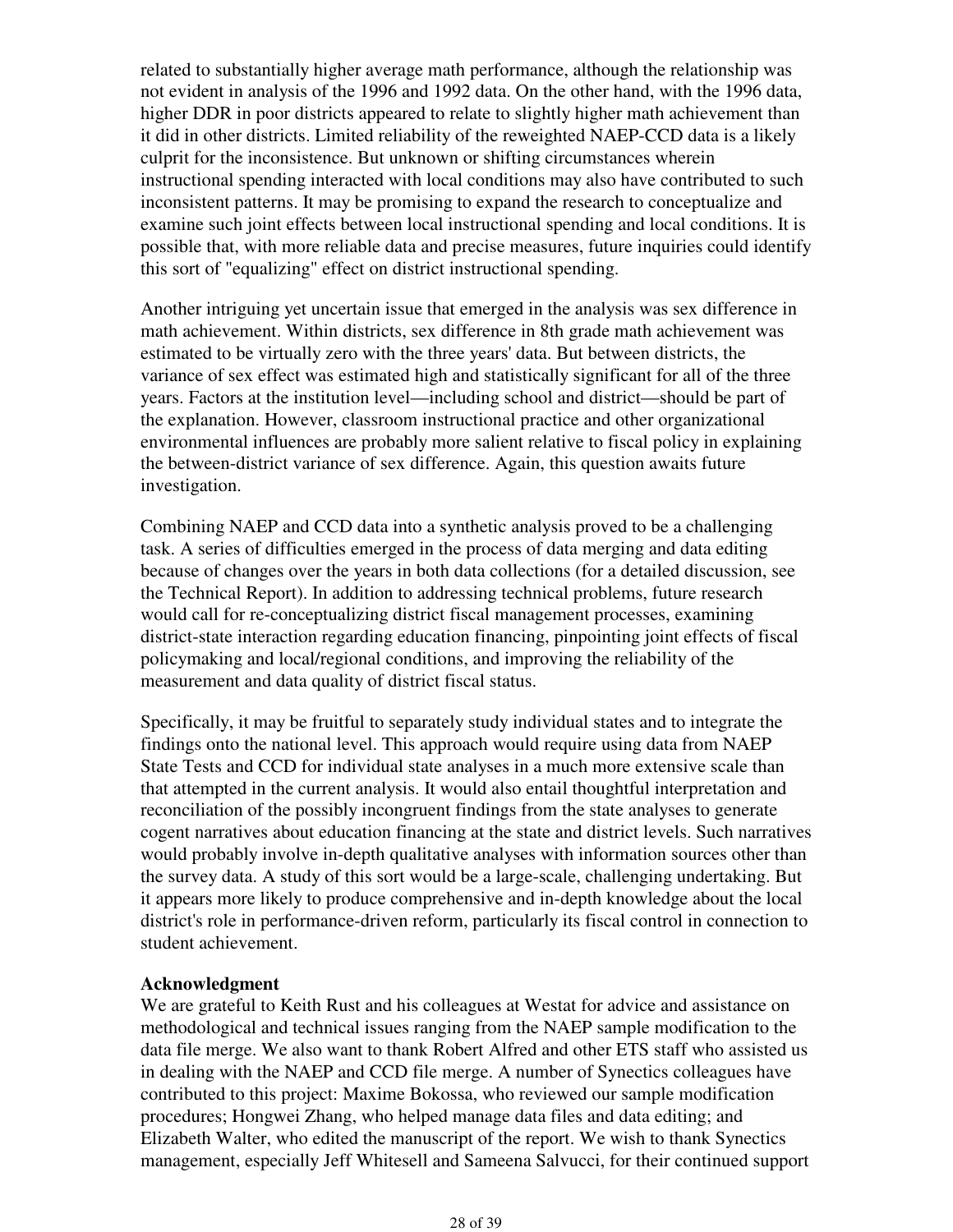and managerial flexibility. Our thanks also go to Deborah Sedlacek and Steven Gorman at NCES for their understanding and patience regarding this exploratory study.

#### **Disclaimer**

This research is supported by a grant to Synectics for Management Decisions, Inc., from the NAEP Secondary Analysis program (Award No. R902B000002), U.S. Department of Education, National Center for Education Statistics (NCES). The authors assume full responsibility for the content of the report. Neither NCES nor Synectics necessarily approve the viewpoints expressed in the report.

### **Notes**

1. In fact, the two studies came up with quite inconsistent results regarding the relationship between central administration per pupil expenditure and math achievement. The aggregated study indicated a positive strong relationship between the two variables (Wenglinsky 1997 pp. 230—231). The HLM study found no relation at all between the two measures; rather it found per pupil instructional expenditure to be associated with a smaller socioeconomic status (SES)-related achievement gap (Wenglinsky 1998 p. 276). Such inconclusive results call for further research to clarify both the methodological and the substantive issues involved in synthetic analysis of NAEP and CCD data.

2. However, recognizing that rural conditions differ from urban districts, we plan to specifically examine the rural-urban difference in district spending patterns and achievement during another project.

3. With the original NAEP data, the reliability for school means is substantially higher, around 0.90 for the three years. The lower reliability was apparently a result of sample modification.

### **References**

Admundson, K. J. (1993). *Restructuring Reform and Reality: What School Districts Are Really Doing. NSBA Best Practices Series 1993*. Alexandria VA: National School Boards Association ERIC Document No. ED360699.

Allen, N. L., Kline, D. L., & Zelenak, C. A. (1997). *The NAEP 1994 Technical Report.* NCES 97-897. Washington DC: National Center for Education Statistics.

Arnold, C. L. (1995). *Using HLM and NAEP Data to Explore School Correlates of 1990 Mathematics and Geometry Achievement in Grades 4 8 12: Methodology and Results*. Washington DC: National Center for Education Statistics.

Brent, B. O., Roellke, C. F., & Monk, D. H. (1997). Understanding Teacher Resource Allocation in New York State Secondary Schools: A Case Study Approach. *Journal of Education Finance 23* 2 207-33.

Bryk, A. S., & Raudenbush, S. W. (1992). Hierarchical Linear Models Applications and Data Analysis Methods. Newbury Park CA: Sage Publications.

Bryk, A. S., Raudenbush, S. W., & Congdon, R. T. (1996). *Hierarchical Linear and Nonlinear Modeling with the HLM/2L and HLM/3L Programs*. Chicago IL: Scientific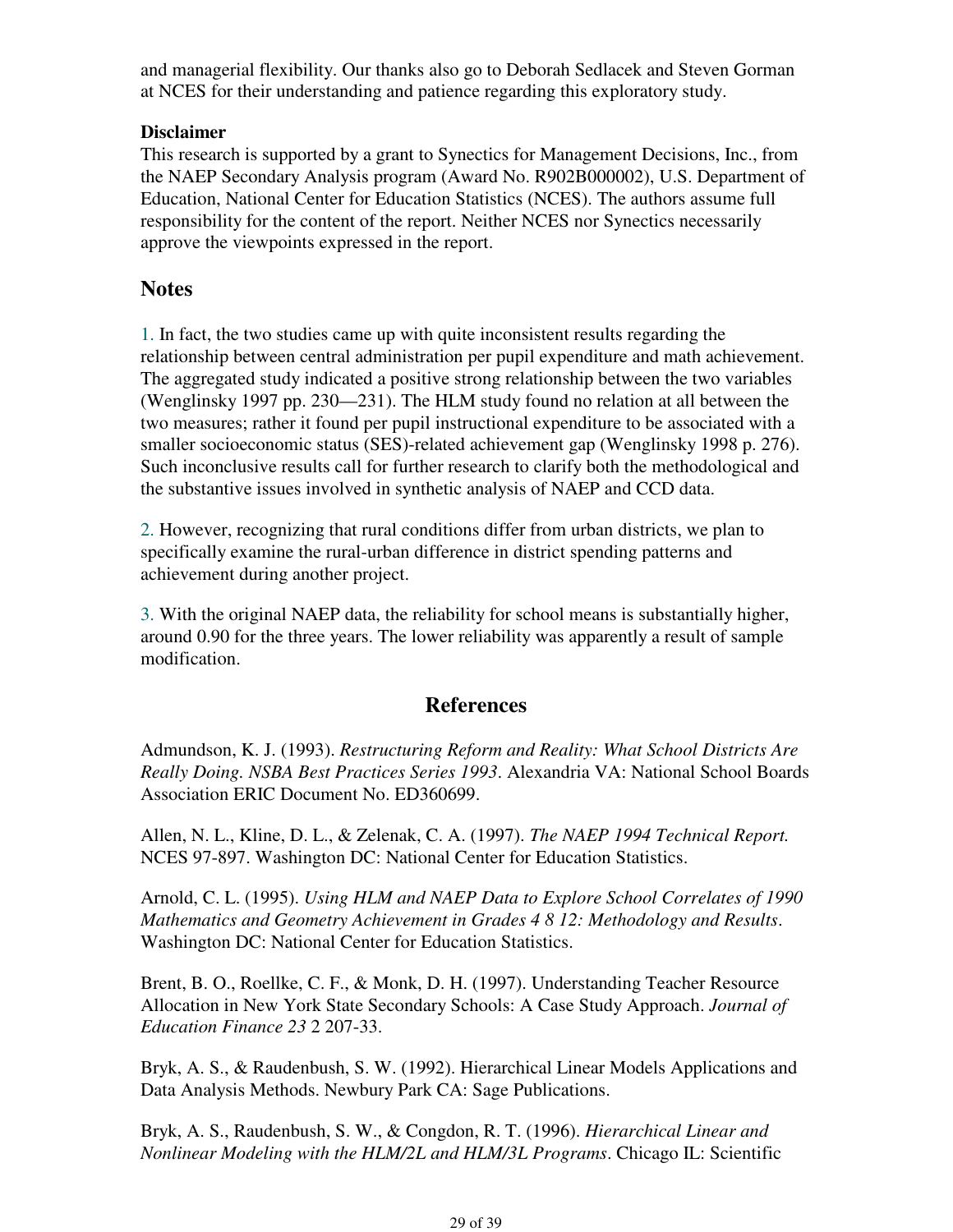Software International.

Chambers, J., & Fowler, W. J., Jr. (1995). *Public School Teacher Cost Differences Across the United States: An Analysis to Develop a Teacher Cost Index (TCI).* Washington DC: National Center for Education Statistics.

Childs, T. S., & Shakeshaft, C. (1986). A Meta-Analysis of Research on the Relationship between Educational Expenditures and Student Achievement. *Journal of Education Finance 12* 2 249-63.

Clune, W. H. (1993). Systemic educational policy: a conceptual framework. In Furhman S. H. (Ed.). *Designing coherent education policy*. San Francisco CA: Jossey-Bass Inc.

Cochran, W. G. (1977). *Sampling Techniques* third edition. New York: John Wiley.

Cohen, M. P., & Huang, G.G. (2000). *Analyzing Survey Data by Complete-Case and Available-Case Methods: Alternatives to Imputation*. Paper presented at the American Statistical Association Annual Conference Indianapolis IN.

Conn, W. L. (1995). Funding fundamentals: the cost/quality debate in school reform. *West's Education Law Quarterly 4* 1 123-139.

Deville, J. C., & Sarndal, C. E. (1992). Calibration Estimators in Survey Sampling. *Journal of the American Statistical Association* 87 376-382.

Deville, J. C., Sarndal, C. E., & Sautory, O. (1993). Generalized Raking Procedures in Survey Sampling. *Journal of the American Statistical Association* 88 1013-1020.

DeYoung, A. (1990). Introduction. In A. DeYoung (Ed.). *Rural education: Issues and practice.* New York: Garland Publishing Inc.

Doyle, D., & Finn, C. (1984). American schools and the future of local control. *Public Interest 77* 77-95.

Duncombe, W., & Yinger, J. (1998). School Finance Reform: Aid Formulas and Equity Objectives. *National Tax Journal 51* 2 239-62.

Elmore, R. F. (1994). Thoughts on program equity: productivity and incentives for performance in education. *Educational Policy 8* 4 453-459.

Elmore, R. F. (1993). The role of local school districts in instructional improvement. Furhman S. H. (Ed.). *Designing coherent education policy*. San Francisco CA: Jossey-Bass Inc.

Fay, R. E. (1995). *VPLX*. Washington DC: U.S. Bureau of the Census.

Ferguson, R. F. (1991). Racial Patterns in How School and Teacher Quality Affect Achievement and Earnings. *Challenge 2* 1 1-35.

Forsyth, R., Hambleton, R., Linn, R., Mislevy, R., & Yen, W. (1996). *Design/Feasibility Team Report to the National Assessment Governing Board.* NAGB web site.

Fowler, W. J., Jr., & Monk, D. H. (2001). *A Primer for Making Cost Adjustments in*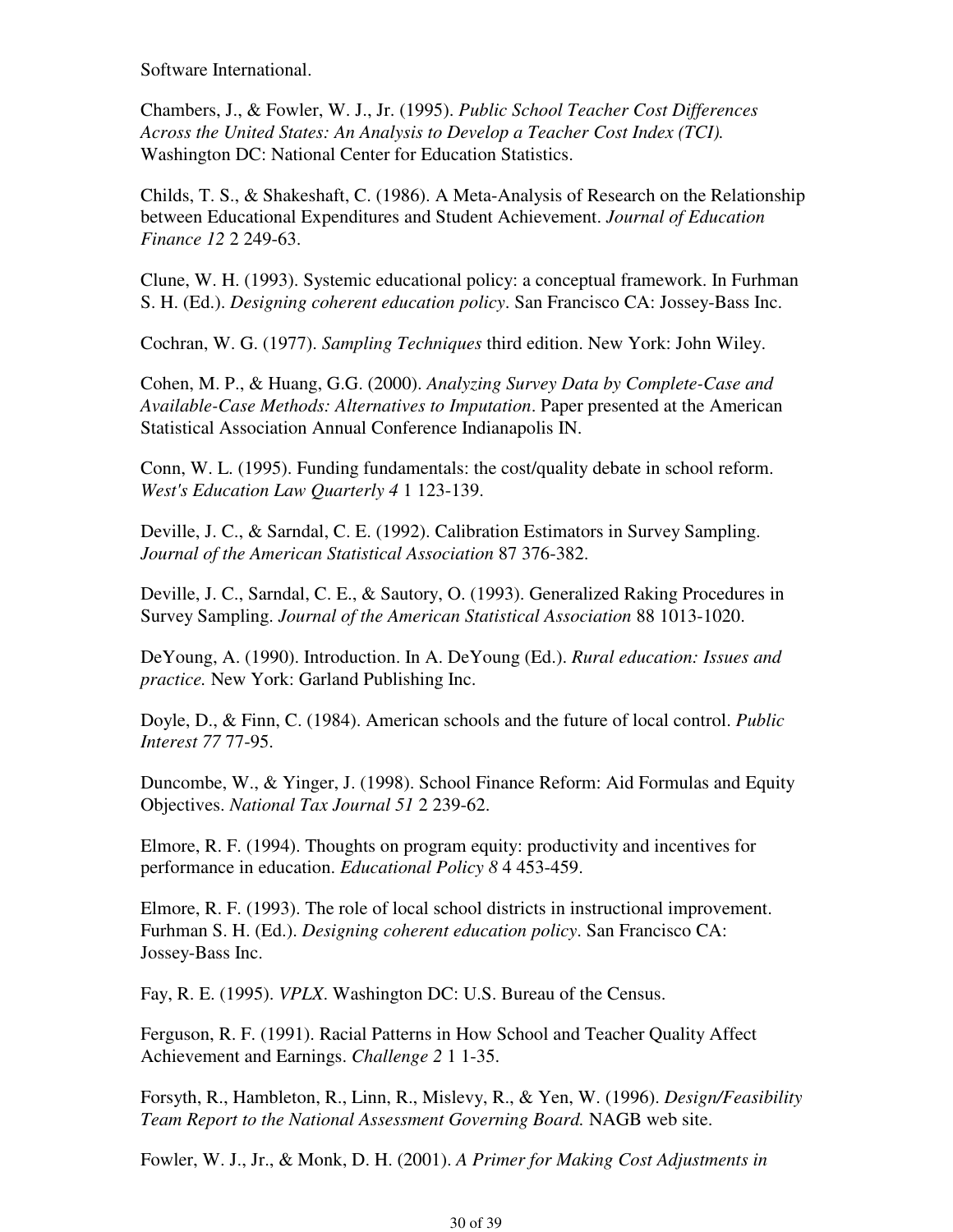*Educatio*n NCES 2001—323 Washington DC: U.S. Department of Education National Center for Education Statistics.

Fuhrman, S. H., & Elmore, R. F. (1995). *Ruling Out Rules: The Evolution of Deregulation in State Education Policy.* New Brunswick NJ: Consortium for Policy Research in Education ERIC Document No. ED383057.

Fuhrman, S. H., & Elmore, R. F. (1990). Understanding local control in the wake of state educational reform. *Educational evaluation and policy analysis 12* 82-96.

General Accounting Office. (1998). *School Finance: State and Federal Efforts To Target Poor Students. Report to Congressional Requesters*. GAO/HEHS-98-36. General Accounting Office Washington DC.

Guskey, T. R. (1993). Policy Issues and Options When States Take Over Local School Districts. *International Journal of Educational Reform 2* 1 68-71.

Hajek, J. (1981). *Sampling from a Finite Population.* New York: Marcel Dekker.

Hannaway, J. (1993). Political Pressure and Decentralization in Institutional Organizations: The Case of School Districts. *Sociology of Education 66* 3 147-63.

Hannaway, J. (1992). *School Districts: The Missing Link in Education Reform.* New Brunswick NJ: Consortium for Policy Research in Education. ERIC Document No. ED359644.

Hanushek, E. A. (1996). School resources and student performance. In Burtless G. (Ed.). Does Money Matter? The Effect of School Resources on Student Achievement and Adult Success. Washington DC: Brookings Institution Press.

Hanushek, E. A. (1994). A Jaundiced view of "adequacy" in school finance reform. *Educational Policy 8* 4 460-469.

Hedges, L. V., & Greenwald, R. (1996). Have times changed? The Relation between school resources and student performance. In Burtless G. (Ed.). Does Money Matter? The Effect of School Resources on Student Achievement and Adult Success. Washington DC: Brookings Institution Press.

Hough, J. R. (1993). Educational Finance Issues in North America. *Education Economics 1* 1 35-42.

Hussar, W., & Sonnenberg, W. (1999). *Trends in disparities in school district level expenditures per pupil.* NCES 1999-017. Washington DC: NCES.

Iannaccone, L., & Lutz, F. W. (1994). The Crucible of Democracy: The Local Arena. *Journal of Education Policy 9* 5&6 39-52.

Johnson, E. G. (1989). Considerations and Techniques for the Analysis of NAEP Data. *Journal of Educational Statistics* 14 303-334.

Johnson, E. G., & Allen, N. L. (1992). *The NAEP 1990 Technical Report.* NCES 92-067. Washington DC: National Center for Education Statistics.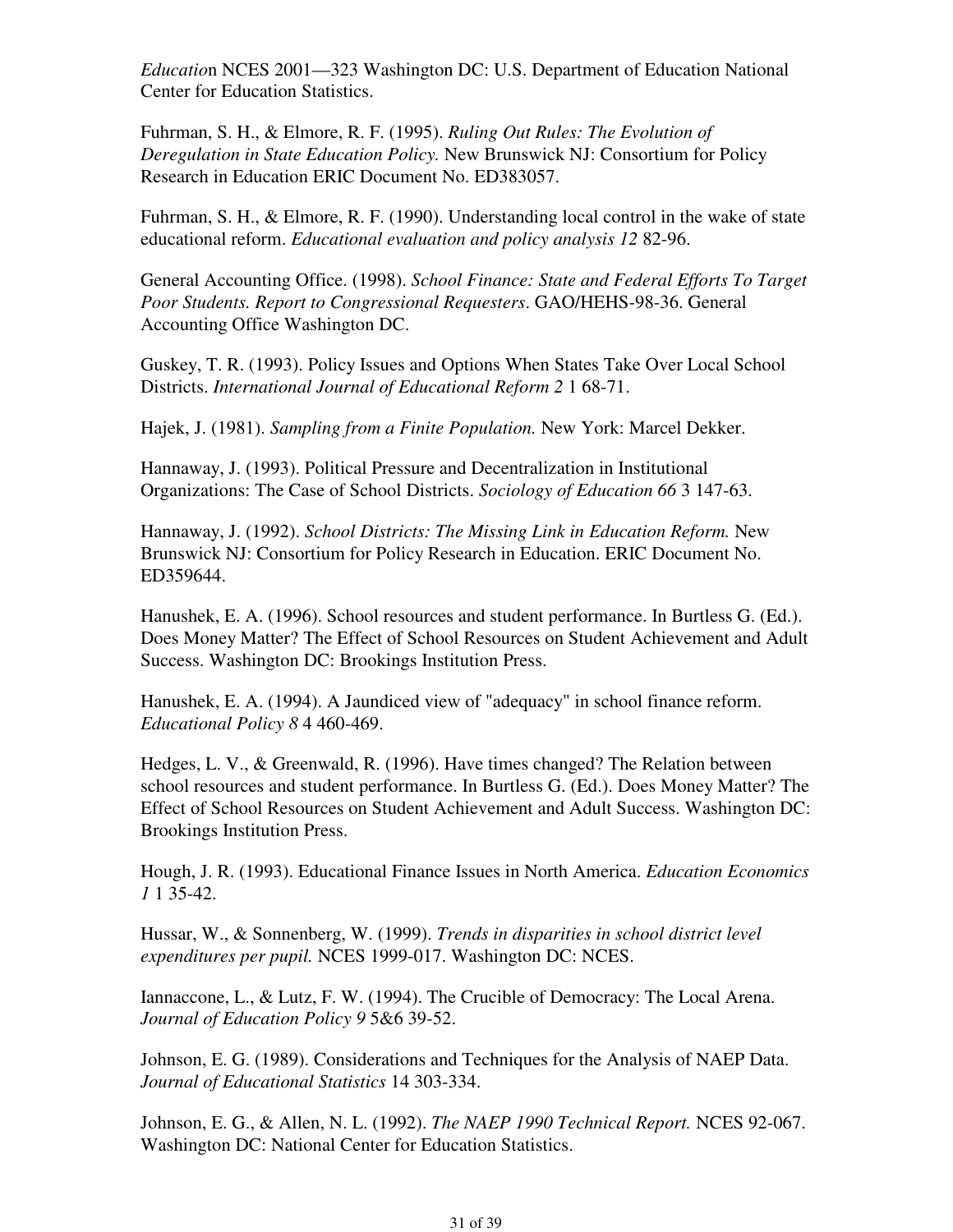Johnson, E. G., Mazzeo, J., & Kline, D. L. (1994). *Technical Report of the NAEP 1992 Trial State Assessment Program in Reading.* NCES 94-472. Washington DC: National Center for Education Statistics.

Johnson, E. G., & Rust, K. F. (1992). Population Inferences and Variance Estimation for NAEP Data. *Journal of Educational Statistics* 17 175-190.

Kazal-Thresher, D. M. (1993). Educational expenditures and school achievement: When and how money can make a difference. *Educational Researcher 22* 2 30-32.

Keedy, J. L. (1994). The Twin Engines of School Reform for the 1990s: The School Sites and National Coalitions. *Journal of School Leadership 4* 1 94-111.

Lee, V. E., Smith, J. B., & Croninger, R. G. (1995). Another look at high school restructuring. More evidence that it improves student achievement and more insight into why. *Issues in Restructuring Schools. No. 9*.

Levine, R., & Christenson, B. (1998). *Public School Districts in the United States: A Statistical Profile 1987-88 to 1993-94.* Statistical Analysis Report. NCES-98-203. Washington DC: American Institutes for Research.

Little, J. A. (1993). Post-Stratification: A Modeler's Perspective. *Journal of the American Statistical Association* 88 1001-1012.

Little, J. A., & Wu, M.-M. (1991). Models for Contingency Tables with Known Margins When Target and Sampled Populations Differ. *Journal of the American Statistical Association* 86 87-95.

Little, R. J. A., & Rubin, D. B. (1986). *Statistical Analysis with Missing Data.* New York NY: John Wiley & Sons.

Lockwood, A. T. (1994). *The Future of school finance. Focus in Change no.13.* Madison WI: Wisconsin Center for Educational Research.

Marsh, D. D. (1997). *School Reform and Decentralization in the United States: The National Alliance Experience*. ED409606. Paper presented at the Annual Meeting of the American Educational Research Association (Chicago IL March 24-28 1997).

Monk, D. H., & Hussain, S. (2000). Structural influences on the internal allocation of school district resources: Evidence from New York State. *Educational Evaluation and Policy Analysis* 22 1 1-26.

Murphy, J. (1994). *Principles of School-Based Management*. Chapel Hill NC: North Carolina Educational Policy Research Center. ERIC Document No. ED373414.

Murphy, J., & Hallinger, P. (1988). Characteristics of instructionally effective school districts. *Journal of Educational Research 81* 175-181.

Nachtigal, P. (1982). Education in rural America: an overview. In P. Nachtigal (Ed.). *Rural education: In search of a better way*. Boulder CO: Westview Press.

National Assessment Governing Board. (1999). *The National Assessment of Educational*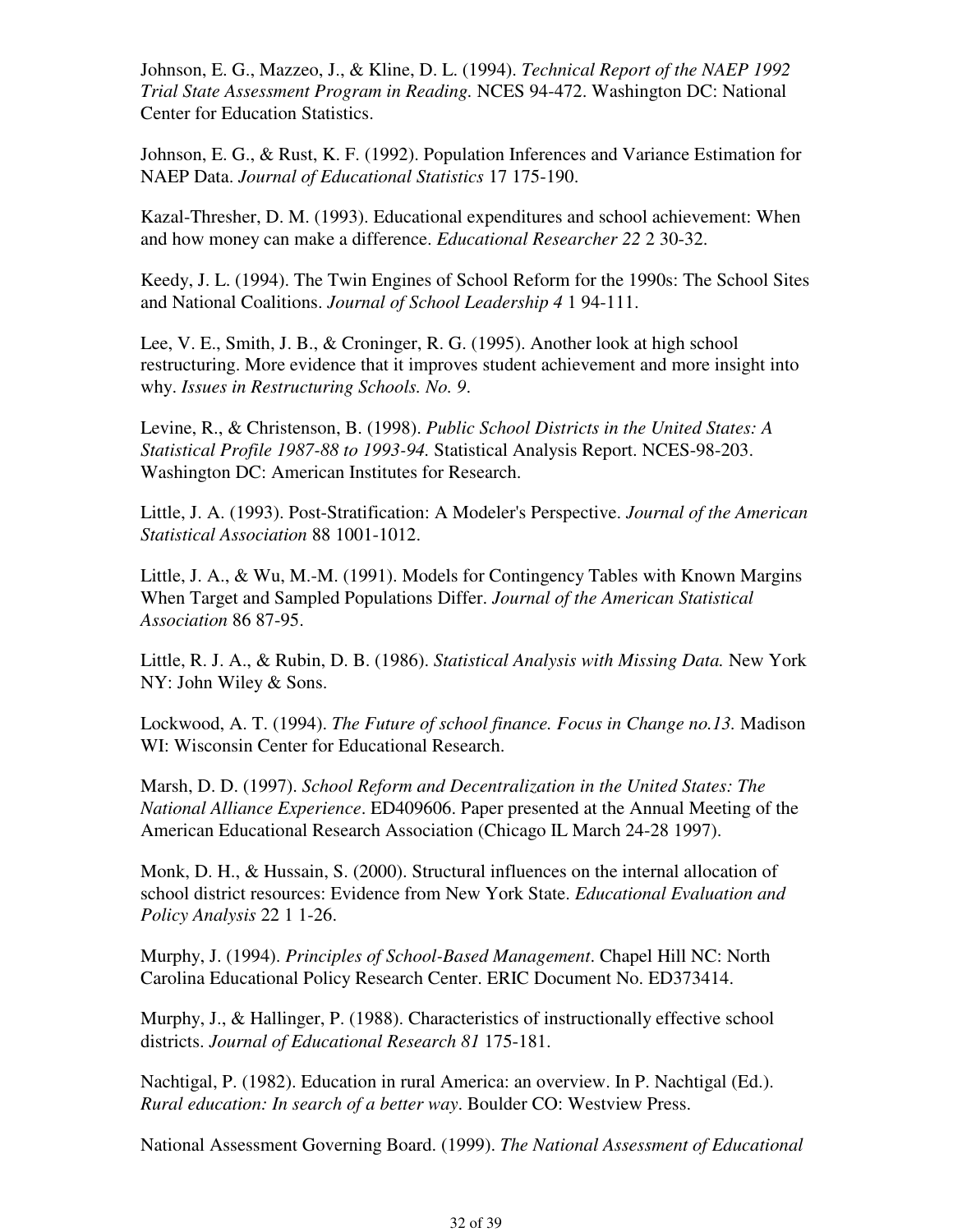*Progress: Design 2000-2010*. Adopted Unanimously by The National Assessment Governing Board June 23 1999. Washington DC: NAGB.

National Center for Education Statistics. (1995). *Common Core of Data (CCD). Includes Data From 1987/88-1992/93. Installation Guide*. Washington DC: the author.

National Center for Education Statistics (1996). *The Condition of Education 1996.* Washington DC: the author.

New York State Education Department. (1992). *Study on the Generation of Revenues for Education. New York State Board of Regents. Final Report.* ERIC ACCESSION No. ED383106.

Newmann, F. M., & Wahlage, G. G. (1995). Successful School Restructuring: A Report to the Public and Educators by the Center on Organization and Restructuring of Schools. Madison WI: University of Wisconsin-Madison.

Payne, K. J., & Biddle, R. J. (1999). Poor school funding child poverty and mathematics achievement. *Educational Researcher 28* 6 4-13.

Pellegrino, J. W., Jones, L. R., & Mitchell, K. J. (Eds.). (1999). *Grading the Nation's Report Card: Evaluating NAEP and Transforming the Assessment of Educational Progress*. Washington DC: National Academy Press.

Porter, A. C. (1994). National equity and school autonomy. *Educational Policy 8* 4 489-500.

Protheroe, N. (1997). ERS—Local School Budget Profile Study. *School Business Affairs 63*10 42-29.

Rasbash, J., & Woodhouse, G. (1995). *MLn Command Reference Version 1.0*. London UK: University of London.

Raudenbush, S. W., Kidchanapanish, S., & Kang, S. J. (1991). The effects of pre-primary access and quality on educational achievement in Thailand. *Comparative Education Review, 35*, 255-273.

Reese, C. M., Miller, K. E., Mazzeo, J., & Dossey, J. A. (1997). *NAEP 1996 Mathematics Report Card for the Nation and the States.Washington DC: NCES.*

Rust, K., Burke, J., Fahimi, M., & Wallace, L. (1992). *1990 National Assessment of Educational Progress Sampling and Weighting Procedures* Part 2- National Assessment*.* Rockville MD: Westat Inc.

Shao, J., & Tu, D. (1995). *The Jackknife and Bootstrap*. New York: Springer-Verlag.

Sharp, W. L. (1993). *School Spending: Is There a Relationship between Spending and Student Achievement? A Correlation Study of Illinois Schools*. Paper presented at the Annual Meeting of the American Education Finance Association (Albuquerque NM March 1993). ERIC Document No. ED357503.

Strang, D. (1987). The Administrative transformation of American education: school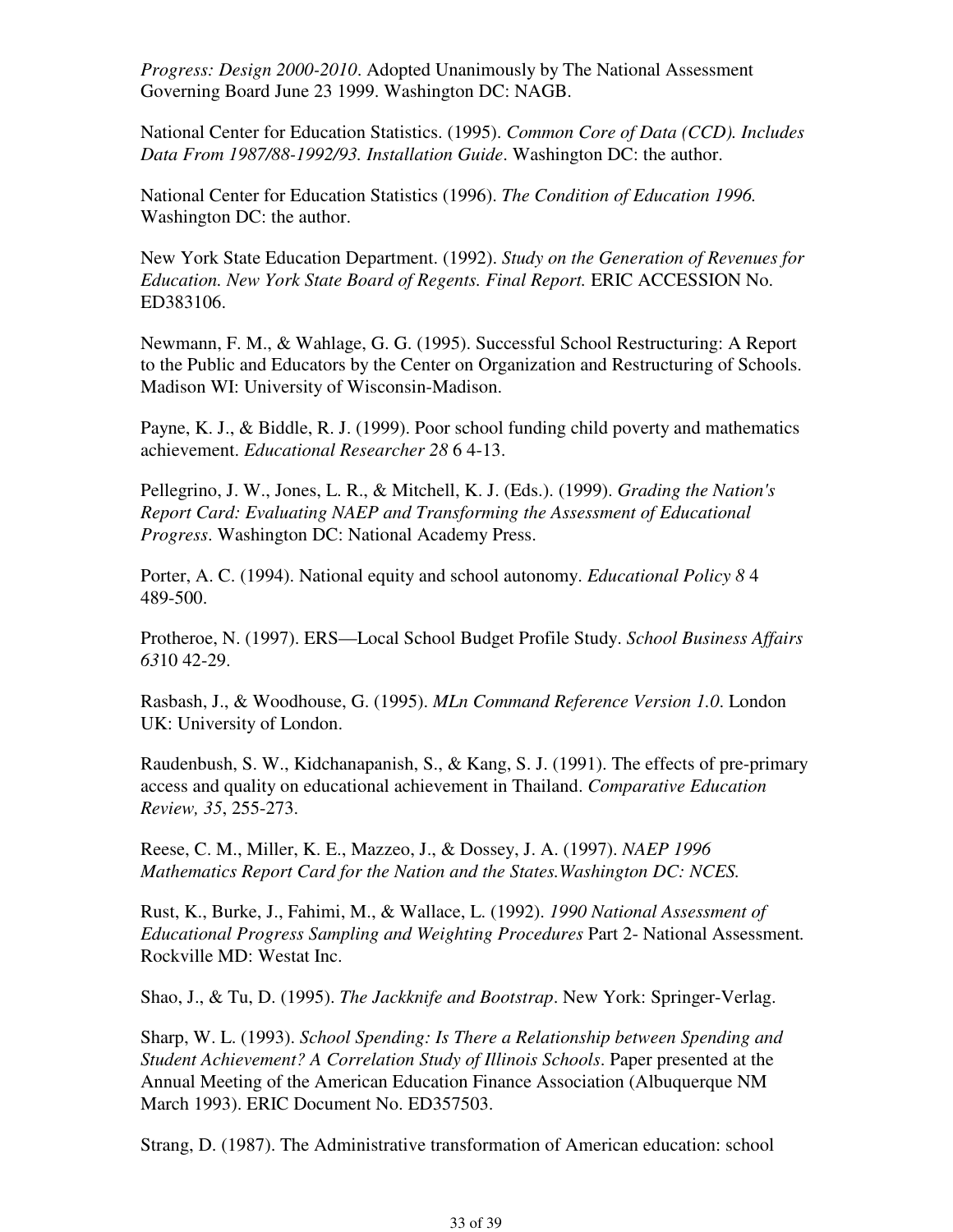district consolidation 1938-1980. *Administrative Science Quarterly 43* 352-366.

Wainer, H. (1993). Does Spending Money on Education Help? A Reaction to the Heritage Foundation and the "Wall Street Journal." *Educational Researcher 22* 9 22-24.

Walberg, H. J., & Walberg, H. J. III. (1994). Losing local control*. Educational Researcher 23* 6 19-26.

Wallace, L., & Rust, K. (1994). *1992 National Assessment of Educational Progress Sampling and Weighting Procedures Final Report.* Rockville MD: Westat Inc.

Weng, S. S., Zhang, F., & Cohen, M. P. (1995). Variance Estimates Comparison by Statistical Software. *ASA 1995 Proceedings of the Section on Survey Research Methods.* Alexandria VA: American Statistical Association.

Wenglinsky, H. (1997). How money matters: the effect of school district spending on academic achievement. *Sociology of Education 70* 3221-237.

Wenglinsky, H. (1998). Finance equalization and within-school equity: the relationship between education spending and the social distribution of achievement. *Educational Evaluation and Policy Analysis 20* 4 269-283.

Westat Inc. (1998). *ESSI Work Task 1.2.76.1 1990 Through 1990 NAEP Samples: NCES Identifiers.* (Contract report and memorandum to NCES). Rockville MD: Westat.

Westat Inc. (1996). *A User's Guide to WesVar PC Version 2.0.* Rockville MD.

Wolter, K. M. (1985) *Introduction to Variance Estimation*. New York: Springer-Verlag.

Woodhouse, G. (ed.) (1995). *A Guide to MLn for New Users*. London UK: Institute of Education University of London.

### **About the Authors**

#### **Gary G. Huang, Ph.D.**

Senior Research Analyst Synectics for Management Decisions, Inc. North Moore St. Arlington, VA 22209

Phone: 703.807.2324 703.528.2857 Email: garyh@smdi.com

Gary Huang is a research sociologist working in education and public policy related areas. His research interests include minority children's socialization and schooling, institutional effects on learning, rural education, and cross-cultural research and communication. He works mainly with large-scale survey data analyses but has a broad interest in other approaches to research.

#### **Binbing Yu, Ph.D.**

Synectics for Management Decisions, Inc. 1901 North Moore Street, Suite 900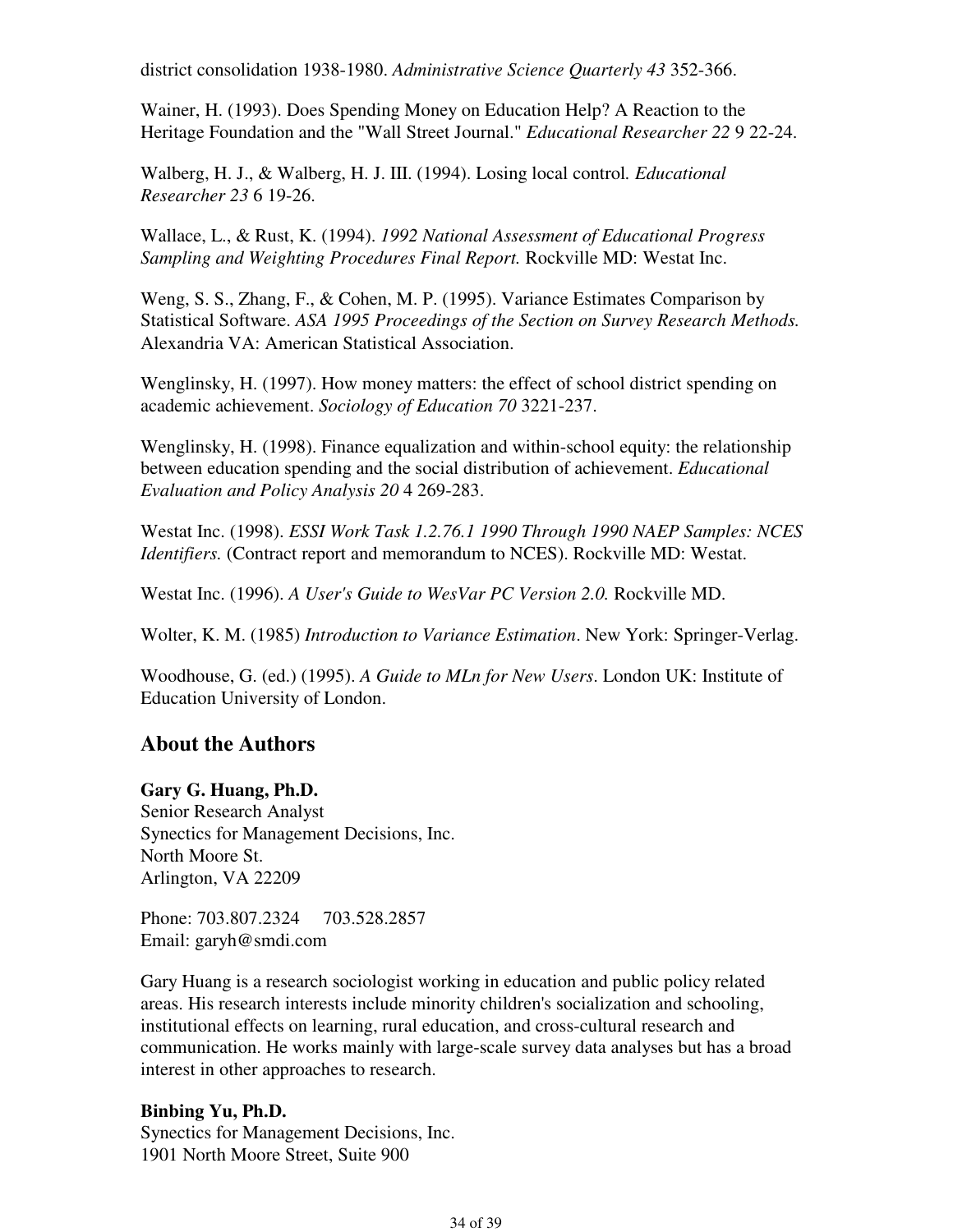## **Appendix I Modification of the Sample and Weights**

Appendix I is available for downloading as a Rich Text Formatted file.

## **Appendix II Race-Census Region with Modified Sample**

#### **NAEP-CCD 1990**

Frequencies of students by region-race using sum of Level-1 weight 10 Based on original weight (ORIGWT) in NAEP data

| Race-Region        | Freq.    | $\%$  | Cum. Freq. | $Cu. \%$ |
|--------------------|----------|-------|------------|----------|
| White-Northeast    | 877022.5 | 12.37 | 877022.5   | 12.37    |
| White-Midwest      | 1501565  | 21.18 | 2378587    | 33.55    |
| White-South        | 1975736  | 27.87 | 4354323    | 61.42    |
| White-West         | 600752.9 | 8.47  | 4955076    | 69.89    |
| Non-hispanic black | 1147326  | 16.18 | 6102402    | 86.08    |
| Hispanic           | 771106   | 10.88 | 6873508    | 96.95    |
| Non-hispanic other | 216087.6 | 3.05  | 7089596    | 100.00   |

Frequencies of students by region-race using sum of Level-1 weight 11 Based on adjusted weight (ADJWT) for merged NAEP-CCD data

| Race-Region        | Freq.    | $\%$  | Cum. Freq. | $Cu.$ % |
|--------------------|----------|-------|------------|---------|
| White-Northeast    | 959336.4 | 13.53 | 959336.4   | 13.53   |
| White-Midwest      | 1393679  | 19.66 | 2353015    | 33.19   |
| White-South        | 1501023  | 21.17 | 3854038    | 54.36   |
| White-West         | 964005.8 | 13.60 | 4818044    | 67.96   |
| Non-hispanic black | 1137725  | 16.05 | 5955769    | 84.01   |
| Hispanic           | 838602.6 | 11.83 | 6794371    | 95.84   |
| Non-hispanic other | 295224.5 | 4.16  | 7089596    | 100.00  |

#### **NAEP-CCD 1992**

Frequencies of students by region-race using sum of Level-1 weight 19 Based on original weight (ORIGWT) in NAEP data

| Race-Region |  | $\%$ | Freq.<br>`um | % |
|-------------|--|------|--------------|---|
|-------------|--|------|--------------|---|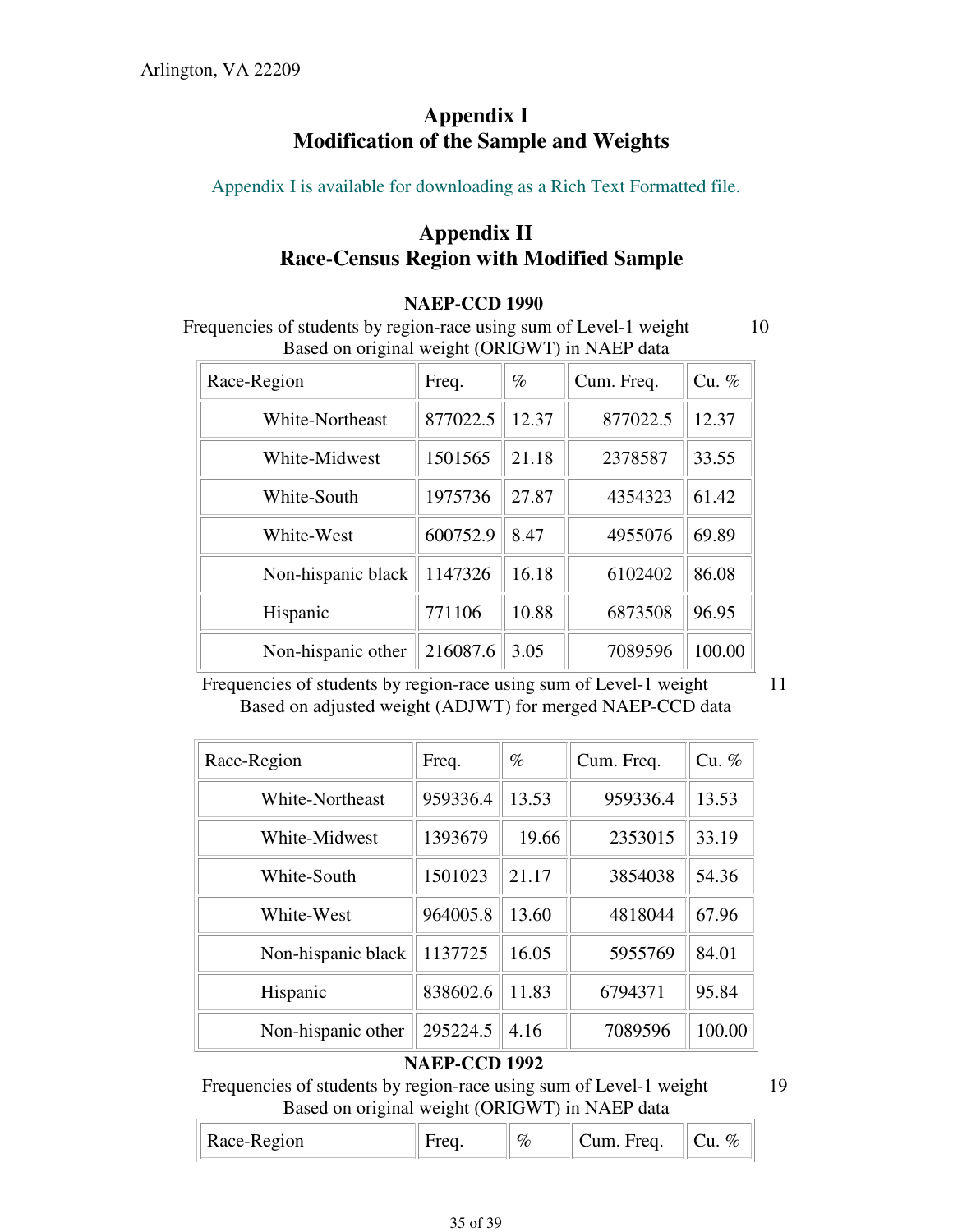| White-Northeast    | 454207.7 | 11.27 | 454207.7 | 11.27  |
|--------------------|----------|-------|----------|--------|
| White-Midwest      | 766619.7 | 19.01 | 1220827  | 30.28  |
| White-South        | 982156.5 | 24.36 | 2202984  | 54.64  |
| White-West         | 523640.3 | 12.99 | 2726624  | 67.63  |
| Non-hispanic black | 711623.6 | 17.65 | 3438248  | 85.28  |
| Hispanic           | 432971.2 | 10.74 | 3871219  | 96.02  |
| Non-hispanic other | 160653   | 3.98  | 4031872  | 100.00 |

Frequencies of students by region-race using sum of Level-1 weight 20 Based on adjusted weight (ADJWT) for merged NAEP-CCD data

| Race-Region        | Freq.    | $\%$  | Cum. Freq. |       | $Cu.$ % |
|--------------------|----------|-------|------------|-------|---------|
| White-Northeast    | 446802.1 | 11.15 | 446802.1   |       | 11.15   |
| White-Midwest      | 753990.9 | 18.81 | 1200793    |       | 29.96   |
| White-South        | 965832.3 | 24.10 | 2166625    |       | 54.05   |
| White-West         | 515042   | 12.85 | 2681667    |       | 66.90   |
| Non-hispanic black | 635054.6 | 15.84 | 3316722    |       | 82.75   |
| Hispanic           | 505862.2 | 12.62 | 3822584    | 95.37 |         |
| Non-hispanic other | 185603.8 | 4.63  | 4008188    |       | 100.00  |

#### **NAEP-CCD 1996**

Frequencies of students by region-race using sum of Level-1 weight Based on original weight (ORIGWT) in NAEP data

| Race-Region        | Freq.    | $\%$  | Cum. Freq. | Cu. %  |
|--------------------|----------|-------|------------|--------|
| White-Northeast    | 402880.7 | 12.65 | 402880.7   | 12.65  |
| White-Midwest      | 615135.1 | 19.31 | 1018016    | 31.95  |
| White-South        | 705724   | 22.15 | 1723740    | 54.11  |
| White-West         | 437100.6 | 13.72 | 2160840    | 67.82  |
| Non-hispanic black | 477674.1 | 14.99 | 2638514    | 82.82  |
| Hispanic           | 402241.1 | 12.63 | 3040756    | 95.44  |
| Non-hispanic other | 145152.3 | 4.56  | 3185908    | 100.00 |

Frequencies of students by region-race using sum of Level-1 weight 15 Based on adjusted weight (ADJWT) for merged NAEP-CCD data

Race-Region  $\|\text{Freq.}\|\%$   $\|\text{Cum. Fred.}\|$  Cu. %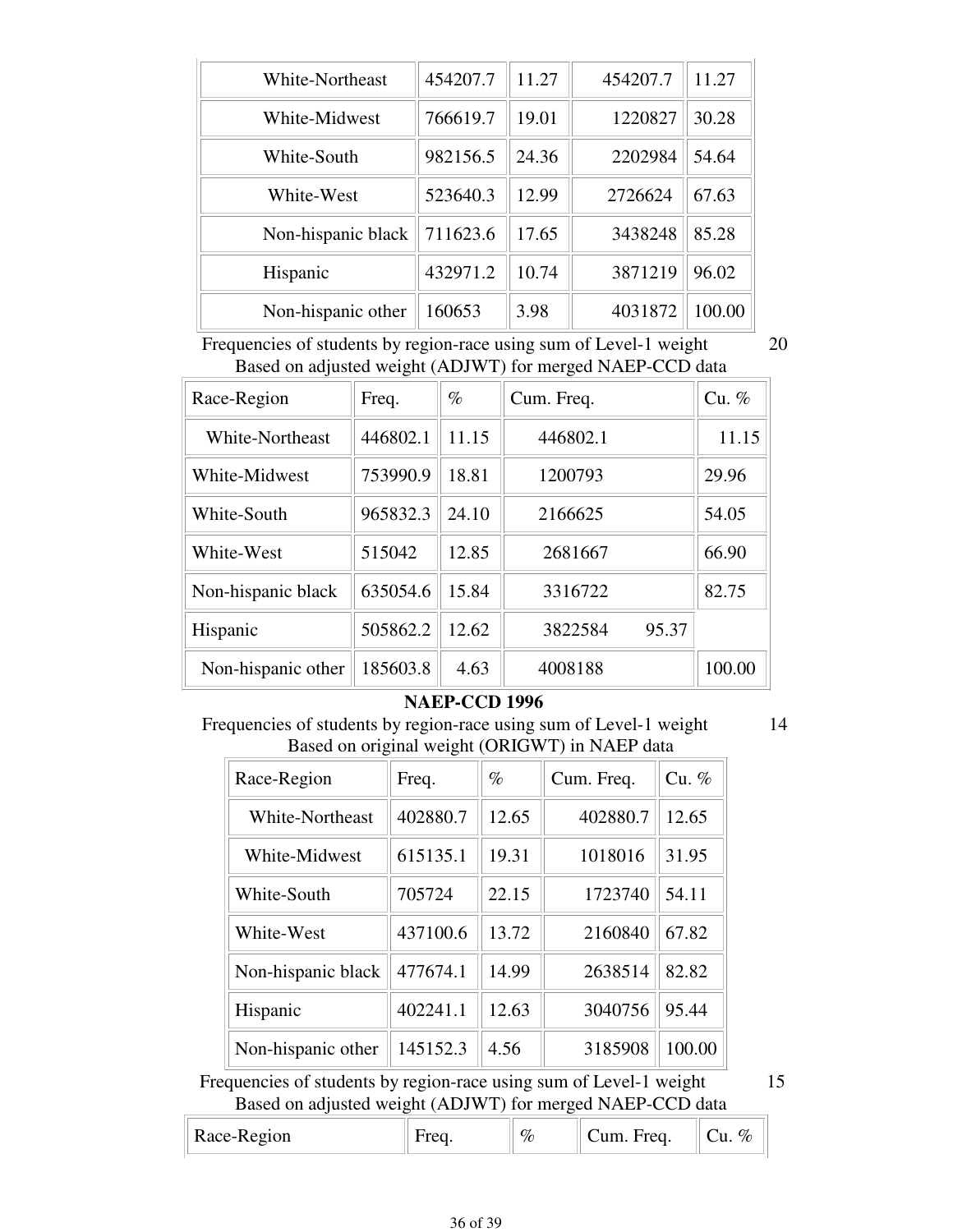| White-Northeast    | 389907.8 | 12.24 | 389907.8 | 12.24 |
|--------------------|----------|-------|----------|-------|
| White-Midwest      | 598667.2 | 18.79 | 988575.1 | 31.03 |
| White-South        | 684636.9 | 21.49 | 1673212  | 52.52 |
| White-West         | 387357.9 | 12.16 | 2060570  | 64.68 |
| Non-hispanic black | 538638.3 | 16.91 | 2599208  | 81.58 |
| Hispanic           | 432200.4 | 13.57 | 3031409  | 95.15 |
| Non-hispanic other | 154499.4 | 4.85  |          | 100   |

### **Appendix III Analytic procedures with two-level HLM modeling**

Appendix III is available for downloading as a Rich Text Formatted file.

#### **Copyright 2002 by the** *Education Policy Analysis Archives*

The World Wide Web address for the *Education Policy Analysis Archives* is **epaa.asu.edu**

General questions about appropriateness of topics or particular articles may be addressed to the Editor, Gene V Glass, glass@asu.edu or reach him at College of Education, Arizona State University, Tempe, AZ 85287-2411. The Commentary Editor is Casey D. Cobb: casey.cobb@unh.edu .

#### **EPAA Editorial Board**

Michael W. Apple University of Wisconsin

John Covaleskie Northern Michigan University

Sherman Dorn University of South Florida

Richard Garlikov hmwkhelp@scott.net

Alison I. Griffith York University

Ernest R. House University of Colorado

Craig B. Howley Appalachia Educational Laboratory

Daniel Kallós Umeå University Greg Camilli Rutgers University

Alan Davis University of Colorado, Denver

Mark E. Fetler California Commission on Teacher Credentialing

Thomas F. Green Syracuse University

Arlen Gullickson Western Michigan University

Aimee Howley Ohio University

William Hunter University of Calgary

Benjamin Levin University of Manitoba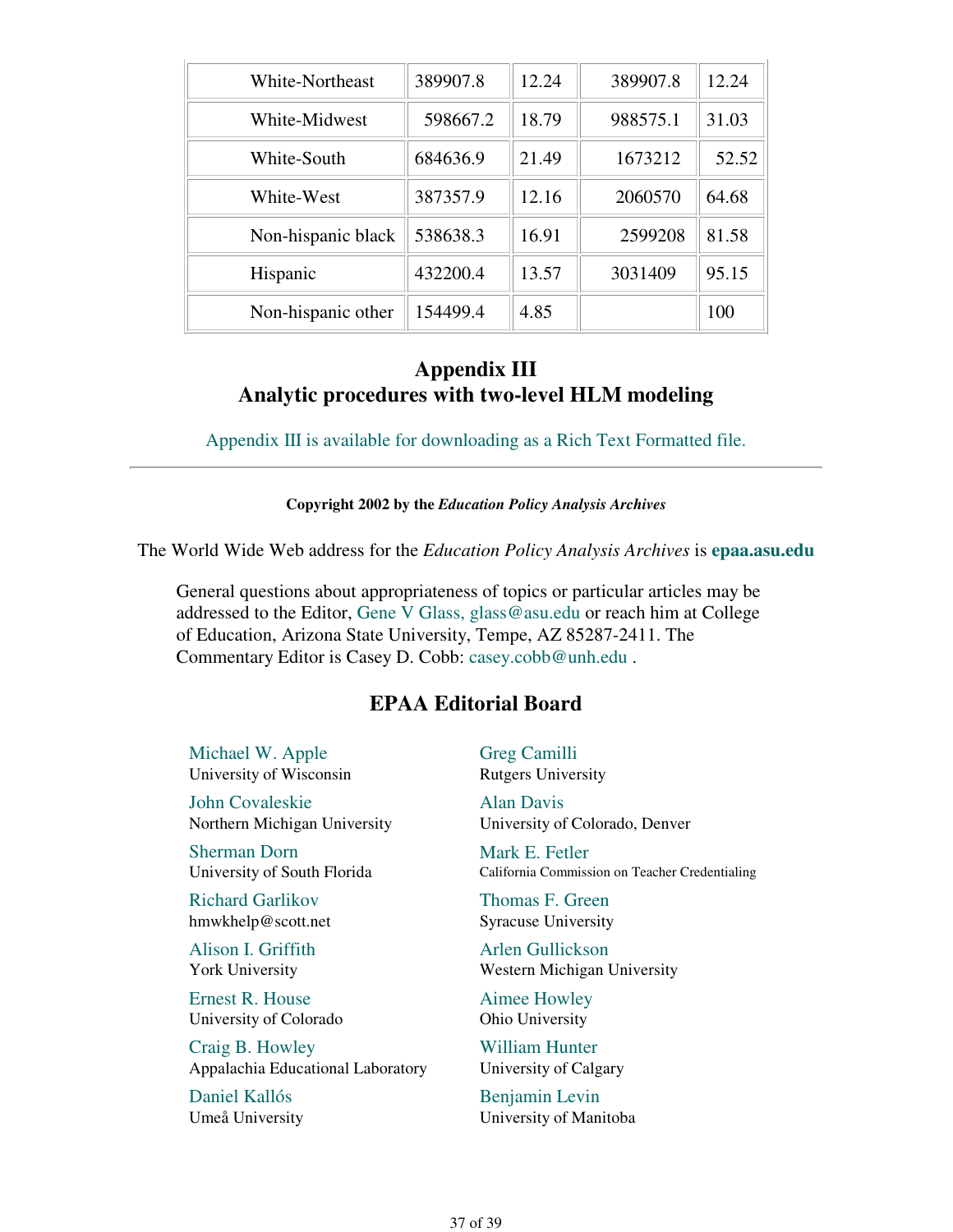Thomas Mauhs-Pugh Green Mountain College

William McInerney Purdue University

Les McLean University of Toronto

Anne L. Pemberton apembert@pen.k12.va.us

Richard C. Richardson New York University

Dennis Sayers California State University—Stanislaus

Michael Scriven scriven@aol.com

Robert Stonehill U.S. Department of Education Dewayne Matthews Education Commission of the States

Mary McKeown-Moak MGT of America (Austin, TX)

Susan Bobbitt Nolen University of Washington

Hugh G. Petrie SUNY Buffalo

Anthony G. Rud Jr. Purdue University

Jay D. Scribner University of Texas at Austin

Robert E. Stake University of Illinois—UC

David D. Williams Brigham Young University

### **EPAA Spanish Language Editorial Board**

#### **Associate Editor for Spanish Language Roberto Rodríguez Gómez Universidad Nacional Autónoma de México**

roberto@servidor.unam.mx

#### Adrián Acosta (México)

Universidad de Guadalajara adrianacosta@compuserve.com

Teresa Bracho (México)

Centro de Investigación y Docencia Económica-CIDE bracho dis1.cide.mx

Ursula Casanova (U.S.A.) Arizona State University casanova@asu.edu

Erwin Epstein (U.S.A.) Loyola University of Chicago Eepstein@luc.edu

Rollin Kent (México)

Departamento de Investigación Educativa-DIE/CINVESTAV rkent@gemtel.com.mx kentr@data.net.mx

Javier Mendoza Rojas (México) Universidad Nacional Autónoma de México javiermr@servidor.unam.mx

J. Félix Angulo Rasco (Spain) Universidad de Cádiz felix.angulo@uca.es

Alejandro Canales (México) Universidad Nacional Autónoma de México canalesa@servidor.unam.mx

José Contreras Domingo Universitat de Barcelona Jose.Contreras@doe.d5.ub.es

Josué González (U.S.A.) Arizona State University josue@asu.edu

María Beatriz Luce (Brazil)

Universidad Federal de Rio Grande do Sul-UFRGS lucemb@orion.ufrgs.br

Marcela Mollis (Argentina) Universidad de Buenos Aires mmollis@filo.uba.ar